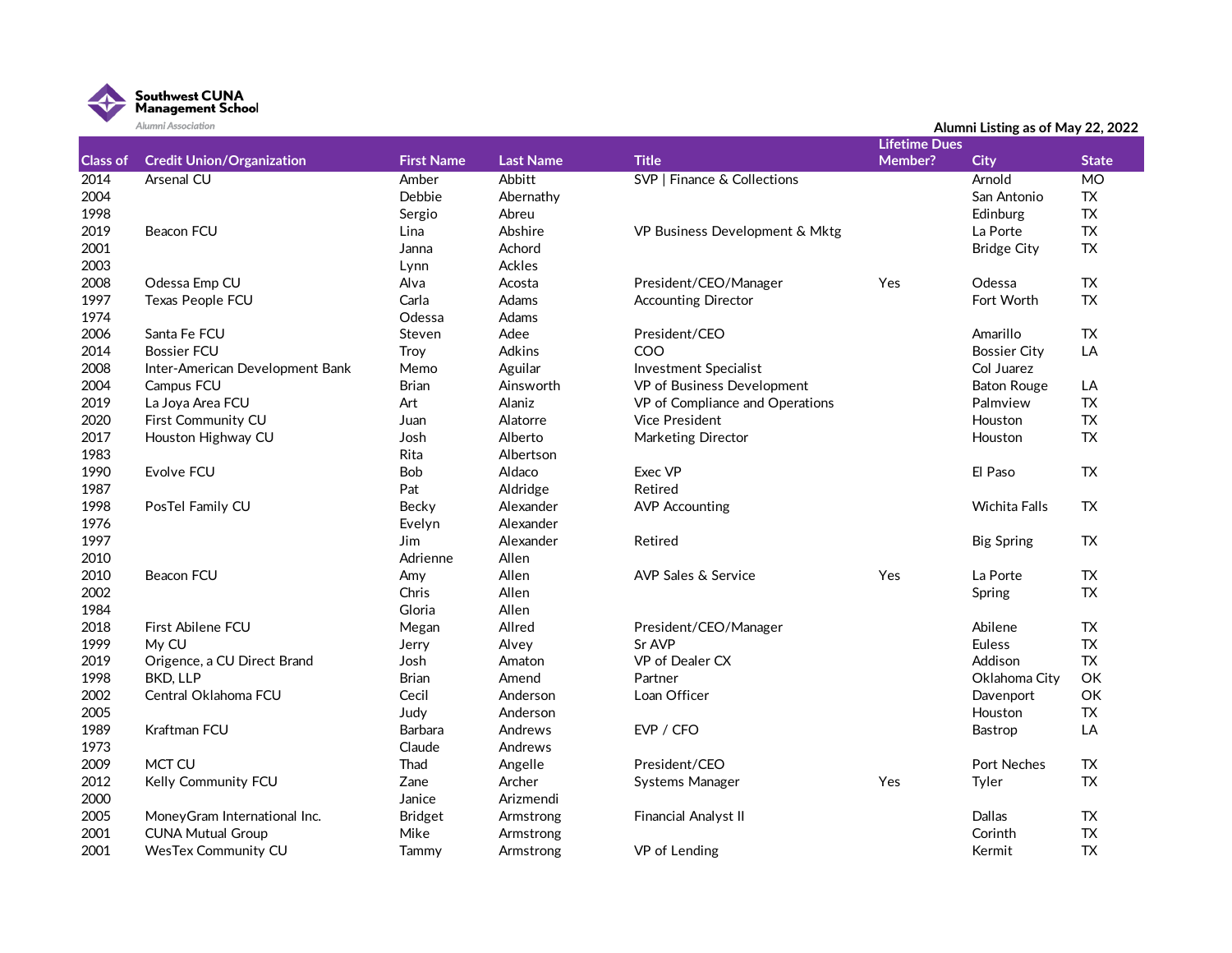

|                 | Alumni Association               |                   |                  |                               | Alumni Listing as of May 22, 2022 |                     |                |  |  |
|-----------------|----------------------------------|-------------------|------------------|-------------------------------|-----------------------------------|---------------------|----------------|--|--|
|                 |                                  |                   |                  |                               | <b>Lifetime Dues</b>              |                     |                |  |  |
| <b>Class of</b> | <b>Credit Union/Organization</b> | <b>First Name</b> | <b>Last Name</b> | <b>Title</b>                  | Member?                           | <b>City</b>         | <b>State</b>   |  |  |
| 2015            | Credit Union of Dodge City       | Tom               | Armstrong        | President                     |                                   | Dodge City          | K <sub>S</sub> |  |  |
| 1981            | Tarrant County's CU              | Linda             | Arredondo        | Retired                       |                                   |                     |                |  |  |
| 1987            |                                  | Sharon            | Arrington        |                               |                                   |                     |                |  |  |
| 2018            | <b>Tinker FCU</b>                | Joseph            | Arthur           | <b>SVP Operations</b>         |                                   | Oklahoma City       | OK             |  |  |
| 1977            |                                  | Leonard           | Ashton           |                               |                                   |                     |                |  |  |
| 2017            | AMOCO FCU                        | Nate              | Ashworth         | VP of eOperations             | Yes                               | Texas City          | TX             |  |  |
| 1981            |                                  | Jacqui            | Assel            |                               | Yes                               |                     |                |  |  |
| 1988            |                                  | Val               | Atkins           | Retired                       | Yes                               | Rockwall            | <b>TX</b>      |  |  |
| 2013            |                                  | Craig             | Atkinson         |                               |                                   |                     |                |  |  |
| 2013            |                                  | Craig             | Atkinson         |                               | Yes                               |                     |                |  |  |
| 2000            |                                  | Joyce             | Austin           |                               |                                   | Edmond              | OK             |  |  |
| 1984            |                                  | Margie            | Austin           |                               |                                   |                     |                |  |  |
| 1990            |                                  | Russell           | <b>Back</b>      |                               |                                   | Weatherford         | <b>TX</b>      |  |  |
| 2005            | Statewide FCU                    | Casey             | Bacon            | <b>CEO</b>                    |                                   | Flowood             | <b>MS</b>      |  |  |
| 2014            | <b>Education CU</b>              | Jacque            | Bagot            | SVP of Info Systems           |                                   | Amarillo            | <b>TX</b>      |  |  |
| 2017            | Happy State Bank                 | Kim               | <b>Bailey</b>    | VP/Mortgage Operations        |                                   | Amarillo            | <b>TX</b>      |  |  |
| 1999            | AMOCO FCU                        | Shawn             | Bailey           | President/CEO                 | Yes                               | Texas City          | <b>TX</b>      |  |  |
| 2015            | Neighbors FCU                    | Pammi             | <b>Bains</b>     | VP Regional Sales Mgr         | Yes                               | <b>Baton Rouge</b>  | LA             |  |  |
| 1999            | DuGood FCU                       | Lisa              | Baione           | <b>SVP Marketing</b>          |                                   | Beaumont            | TX             |  |  |
| 1990            | <b>EECU</b>                      | Cindy             | Baker            | <b>Chief Commerce Officer</b> | Yes                               | Fort Worth          | <b>TX</b>      |  |  |
| 2010            |                                  | Cindy             | Baker            | Previously with America's CU  | Yes                               |                     |                |  |  |
| 1975            |                                  | Flo               | Baker            |                               |                                   |                     |                |  |  |
| 1980            |                                  | Verdena           | Baker            | Retired                       |                                   | Lubbock             | <b>TX</b>      |  |  |
| 1974            |                                  | Virginia          | Baker            |                               |                                   |                     |                |  |  |
| 1993            | Union Square CU                  | John              | Barad            | President and CEO             |                                   | Wichita Falls       | TX             |  |  |
| 2001            | Texas Trust CU                   | Alan              | <b>Barbee</b>    | VP - Security/Facilities      |                                   | Mansfield           | <b>TX</b>      |  |  |
| 2006            |                                  | Tamera            | Barber           |                               | Yes                               | <b>Big Spring</b>   | <b>TX</b>      |  |  |
| 2010            | Brownsville City Emp FCU         | Aida              | Barbosa          | CEO/Manager                   |                                   | Brownsville         | <b>TX</b>      |  |  |
| 2000            |                                  | Michael           | <b>Barnes</b>    | Retired                       |                                   |                     |                |  |  |
| 1984            | Air Force FCU                    | Wilma             | <b>Barnes</b>    | <b>Head Teller</b>            |                                   | San Antonio         | <b>TX</b>      |  |  |
| 2017            |                                  | Jennifer          | Barnhill         |                               |                                   | Forney              | <b>TX</b>      |  |  |
| 1975            |                                  | Joan              | <b>Barrett</b>   |                               |                                   |                     |                |  |  |
| 2013            | <b>TTCU FCU</b>                  | Kelly             | <b>Barrow</b>    | Reg Dir of Br Operations      |                                   | <b>Broken Arrow</b> | OK             |  |  |
| 2004            | Ben E Keith Emp FCU              | Susan             | <b>Bartek</b>    | President/CEO                 |                                   | Fort Worth          | <b>TX</b>      |  |  |
| 2012            | <b>WesTex Community CU</b>       | <b>Brenda</b>     | Basquette        | <b>Branch Manager</b>         |                                   | Pecos               | TX             |  |  |
| 1991            |                                  | Deloris           | Beason           |                               |                                   |                     |                |  |  |
| 1992            |                                  | Amy               | Beauchamp        |                               |                                   |                     |                |  |  |
| 1982            |                                  | Ted               | Beauchamp        |                               |                                   |                     |                |  |  |
| 2003            | The Focus FCU                    | Cindi             | <b>Beavers</b>   | Compliance Officer            |                                   | Oklahoma City       | OK             |  |  |
| 2012            | Resource One CU                  | Doug              | Bedner           | COO                           |                                   | <b>Dallas</b>       | <b>TX</b>      |  |  |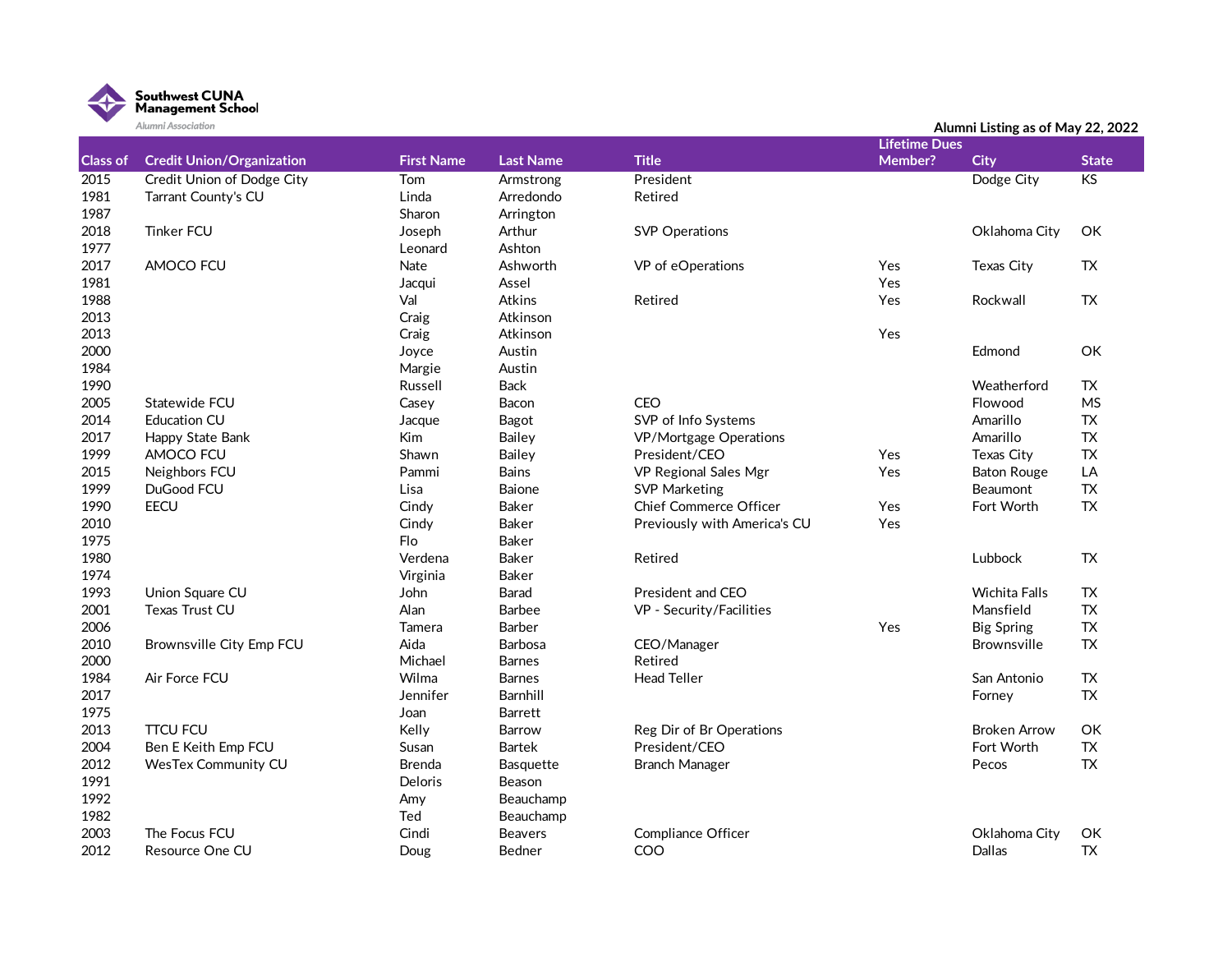

|                 | Alumni Association               |                   |                  |                                      |                      | Alumni Listing as of May 22, 2022 |                 |
|-----------------|----------------------------------|-------------------|------------------|--------------------------------------|----------------------|-----------------------------------|-----------------|
|                 |                                  |                   |                  |                                      | <b>Lifetime Dues</b> |                                   |                 |
| <b>Class of</b> | <b>Credit Union/Organization</b> | <b>First Name</b> | <b>Last Name</b> | <b>Title</b>                         | <b>Member?</b>       | <b>City</b>                       | <b>State</b>    |
| 1990            |                                  | Betty             | Belcher          |                                      |                      | Garland                           | $\overline{TX}$ |
| 2006            | <b>Texoma Educators FCU</b>      | Donna             | Bell             | <b>Collections Manager</b>           |                      | Sherman                           | TX              |
| 2006            | <b>Texoma Educators FCU</b>      | Donna             | Bell             | <b>Collections Manager</b>           | Yes                  | Sherman                           | <b>TX</b>       |
| 2004            | FivePoint CU                     | Kristen           | Bellanger        | SVP of Operations                    | Yes                  | Nederland                         | <b>TX</b>       |
| 2000            | <b>Wellspring FCU</b>            | Nelson            | Bernard          | <b>Board Member</b>                  |                      | <b>Bridge City</b>                | ${\sf TX}$      |
| 1985            |                                  | Tim               | <b>Bernas</b>    |                                      |                      | San Antonio                       | <b>TX</b>       |
| 2002            | <b>Complex Community FCU</b>     | Jason             | Berridge         | President/CEO                        | Yes                  | Odessa                            | <b>TX</b>       |
| 2009            | Complex Community FCU            | Les               | Bias             | VP of Operations                     |                      | Odessa                            | <b>TX</b>       |
| 1996            |                                  | Joe               | Bielecki         |                                      |                      |                                   |                 |
| 1985            |                                  | Charlene          | <b>Biggs</b>     |                                      |                      |                                   |                 |
| 1988            |                                  | Denise            | <b>Blais</b>     |                                      |                      |                                   |                 |
| 1982            |                                  | <b>Bob</b>        | Bleacher         |                                      |                      |                                   |                 |
| 2004            | First Service CU                 | Dave              | <b>Bleazard</b>  | President/CEO                        | Yes                  | Houston                           | TX              |
| 1975            |                                  | Carol             | Bledsoe          | Retired                              |                      |                                   |                 |
| 1987            |                                  | Toni              | <b>Bliss</b>     | <b>Board Member</b>                  |                      | Keller                            | <b>TX</b>       |
| 1985            | Rosanky Christian Academy        | Anne              | Boatright        |                                      |                      | Rosanky                           | ${\sf TX}$      |
| 1983            | Dallas U.P. Emp CU               | Ginger            | Boldin           | CEO/President                        |                      | Dallas                            | TX              |
| 2015            | <b>Texoma Educators FCU</b>      | Angie             | <b>Bollier</b>   | <b>VP Lending</b>                    |                      | Sherman                           | ${\sf TX}$      |
| 1987            |                                  | Mona              | <b>Bond</b>      |                                      |                      | Granbury                          | ${\sf TX}$      |
| 1982            |                                  | Tamara            | Boozer           |                                      |                      |                                   |                 |
| 1990            |                                  | Dean              | <b>Borland</b>   |                                      | Yes                  |                                   |                 |
| 1995            | Texas Health CU                  | Tammy             | <b>Botkin</b>    | President/CEO                        |                      | Austin                            | <b>TX</b>       |
| 2015            |                                  | Jennifer          | Boudreau         |                                      |                      |                                   |                 |
| 1984            |                                  | Laura             | Bourg            |                                      |                      |                                   |                 |
| 2011            | Energy Capital CU                | Kanika            | Boutte           | President/CEO                        |                      | Houston                           | TX              |
| 1986            |                                  | Linda             | Bowen            |                                      |                      | Austin                            | TX              |
| 2012            |                                  | Kimberly          | <b>Bowens</b>    |                                      |                      |                                   |                 |
| 1982            |                                  | Linda             | <b>Bowles</b>    |                                      |                      |                                   |                 |
| 1991            |                                  | Marie             | <b>Bowling</b>   |                                      |                      |                                   |                 |
| 1993            | Abilene Teachers FCU             | James             | Boyd             | President/CEO                        |                      | Abilene                           | TX              |
| 1999            | InTouch CU                       | Debra             | <b>Bradford</b>  | AVP EDP and Project Management       |                      | Plano                             | <b>TX</b>       |
| 1985            |                                  | Joanne            | <b>Bradley</b>   |                                      |                      |                                   |                 |
| 1974            |                                  | Zella             | <b>Bradley</b>   |                                      |                      |                                   |                 |
| 2001            |                                  | Lorena            | <b>Brady</b>     |                                      |                      |                                   |                 |
| 1977            |                                  | Lyndell           | <b>Bray</b>      |                                      |                      |                                   |                 |
| 2019            | Southwest 66 CU                  | Con               | <b>Brazeal</b>   | <b>Chief Information Officer</b>     |                      | Odessa                            | TX              |
| 1992            |                                  | Keith             | <b>Brenek</b>    | Retired                              |                      | <b>Beaumont</b>                   | TX              |
| 2016            | <b>Houston Police FCU</b>        | Patty             | <b>Brennan</b>   | Assistant Vice President             | Yes                  | Houston                           | <b>TX</b>       |
| 2003            | Westwood Holdings Group, Inc.    | Pamela            | Brewsaugh        | Info Sec Officer/ IS & Admin Analyst |                      | Spring                            | <b>TX</b>       |
| 1985            |                                  | Anita             | <b>Bridges</b>   |                                      |                      |                                   |                 |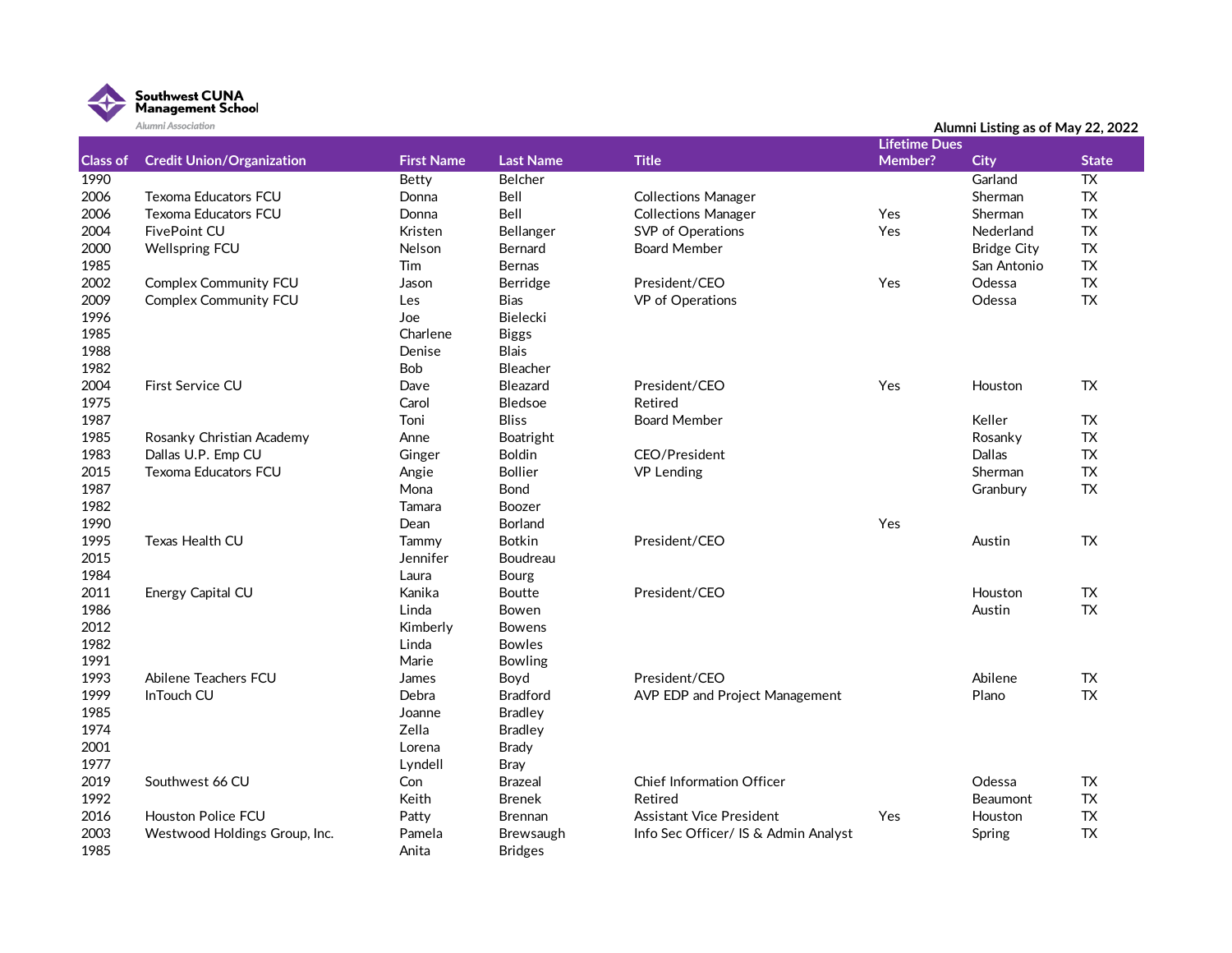

| <b>Lifetime Dues</b><br><b>Class of</b><br><b>Credit Union/Organization</b><br><b>First Name</b><br><b>Last Name</b><br><b>Title</b><br>Member?<br><b>City</b><br><b>State</b><br>2017<br>Teresa<br><b>Briggs</b><br>1991<br>MemberSource CU<br>Kelly<br><b>Brink</b><br><b>TX</b><br>Chief Lending Officer<br>Houston<br>2019<br>Sedric<br><b>Brinson</b><br><b>MS</b><br>Statewide FCU<br><b>AVP Member Solutions</b><br>Flowood<br>1988<br>TX<br>Resource One CU<br>Jim<br><b>Brisendine</b><br>Retired<br>Yes<br><b>Dallas</b><br>2017<br>Kyle<br><b>Brisendine</b><br>1997<br>Rosemary<br>Bromley<br>1972<br>Eileen<br><b>Brooks</b><br>1999<br>Dillard's FCU<br><b>Brooks</b><br>President/CEO<br>Little Rock<br>AR.<br>Tammy<br><b>TTCU FCU</b><br>Tulsa<br>OK<br>2015<br>Cindy<br><b>Branch Manager</b><br>Brown<br>2019<br><b>EVP</b><br>Muskogee<br>OK<br>Muskogee FCU<br>Dana<br>Brown<br>1980<br>Odessa<br><b>TX</b><br>Jan<br><b>Brown</b><br>1997<br>Karen<br>Brown<br>Paula<br>1984<br><b>Brown</b><br>2020<br>Wichita Falls Teachers FCU<br>Tiffany<br>Yes<br>Wichita Falls<br>TX<br><b>Brown</b><br>Loan Department Manager<br>1983<br>Denice<br><b>Bruce</b> | Alumni Listing as of May 22, 2022 |  |
|--------------------------------------------------------------------------------------------------------------------------------------------------------------------------------------------------------------------------------------------------------------------------------------------------------------------------------------------------------------------------------------------------------------------------------------------------------------------------------------------------------------------------------------------------------------------------------------------------------------------------------------------------------------------------------------------------------------------------------------------------------------------------------------------------------------------------------------------------------------------------------------------------------------------------------------------------------------------------------------------------------------------------------------------------------------------------------------------------------------------------------------------------------------------------------|-----------------------------------|--|
|                                                                                                                                                                                                                                                                                                                                                                                                                                                                                                                                                                                                                                                                                                                                                                                                                                                                                                                                                                                                                                                                                                                                                                                |                                   |  |
|                                                                                                                                                                                                                                                                                                                                                                                                                                                                                                                                                                                                                                                                                                                                                                                                                                                                                                                                                                                                                                                                                                                                                                                |                                   |  |
|                                                                                                                                                                                                                                                                                                                                                                                                                                                                                                                                                                                                                                                                                                                                                                                                                                                                                                                                                                                                                                                                                                                                                                                |                                   |  |
|                                                                                                                                                                                                                                                                                                                                                                                                                                                                                                                                                                                                                                                                                                                                                                                                                                                                                                                                                                                                                                                                                                                                                                                |                                   |  |
|                                                                                                                                                                                                                                                                                                                                                                                                                                                                                                                                                                                                                                                                                                                                                                                                                                                                                                                                                                                                                                                                                                                                                                                |                                   |  |
|                                                                                                                                                                                                                                                                                                                                                                                                                                                                                                                                                                                                                                                                                                                                                                                                                                                                                                                                                                                                                                                                                                                                                                                |                                   |  |
|                                                                                                                                                                                                                                                                                                                                                                                                                                                                                                                                                                                                                                                                                                                                                                                                                                                                                                                                                                                                                                                                                                                                                                                |                                   |  |
|                                                                                                                                                                                                                                                                                                                                                                                                                                                                                                                                                                                                                                                                                                                                                                                                                                                                                                                                                                                                                                                                                                                                                                                |                                   |  |
|                                                                                                                                                                                                                                                                                                                                                                                                                                                                                                                                                                                                                                                                                                                                                                                                                                                                                                                                                                                                                                                                                                                                                                                |                                   |  |
|                                                                                                                                                                                                                                                                                                                                                                                                                                                                                                                                                                                                                                                                                                                                                                                                                                                                                                                                                                                                                                                                                                                                                                                |                                   |  |
|                                                                                                                                                                                                                                                                                                                                                                                                                                                                                                                                                                                                                                                                                                                                                                                                                                                                                                                                                                                                                                                                                                                                                                                |                                   |  |
|                                                                                                                                                                                                                                                                                                                                                                                                                                                                                                                                                                                                                                                                                                                                                                                                                                                                                                                                                                                                                                                                                                                                                                                |                                   |  |
|                                                                                                                                                                                                                                                                                                                                                                                                                                                                                                                                                                                                                                                                                                                                                                                                                                                                                                                                                                                                                                                                                                                                                                                |                                   |  |
|                                                                                                                                                                                                                                                                                                                                                                                                                                                                                                                                                                                                                                                                                                                                                                                                                                                                                                                                                                                                                                                                                                                                                                                |                                   |  |
|                                                                                                                                                                                                                                                                                                                                                                                                                                                                                                                                                                                                                                                                                                                                                                                                                                                                                                                                                                                                                                                                                                                                                                                |                                   |  |
|                                                                                                                                                                                                                                                                                                                                                                                                                                                                                                                                                                                                                                                                                                                                                                                                                                                                                                                                                                                                                                                                                                                                                                                |                                   |  |
|                                                                                                                                                                                                                                                                                                                                                                                                                                                                                                                                                                                                                                                                                                                                                                                                                                                                                                                                                                                                                                                                                                                                                                                |                                   |  |
| 1980<br><b>Brundrett</b><br>Patsy                                                                                                                                                                                                                                                                                                                                                                                                                                                                                                                                                                                                                                                                                                                                                                                                                                                                                                                                                                                                                                                                                                                                              |                                   |  |
| 2012<br><b>KS</b><br><b>Golden Plains CU</b><br>Carla<br><b>Bruning</b><br><b>VP Branch Services</b><br>Phillipsburg                                                                                                                                                                                                                                                                                                                                                                                                                                                                                                                                                                                                                                                                                                                                                                                                                                                                                                                                                                                                                                                           |                                   |  |
| 2005<br><b>TX</b><br>Vickie<br><b>VP</b> Operations<br>Texarkana<br>Red River Emp FCU<br><b>Bryan</b>                                                                                                                                                                                                                                                                                                                                                                                                                                                                                                                                                                                                                                                                                                                                                                                                                                                                                                                                                                                                                                                                          |                                   |  |
| <b>TX</b><br>2018<br>Mobiloil FCU<br><b>Buchholz</b><br><b>VP Marketing</b><br>Cody<br><b>Beaumont</b>                                                                                                                                                                                                                                                                                                                                                                                                                                                                                                                                                                                                                                                                                                                                                                                                                                                                                                                                                                                                                                                                         |                                   |  |
| 1995<br><b>TX</b><br>Texoma Community CU<br>President/CEO<br>John<br><b>Buckley</b><br><b>Wichita Falls</b>                                                                                                                                                                                                                                                                                                                                                                                                                                                                                                                                                                                                                                                                                                                                                                                                                                                                                                                                                                                                                                                                    |                                   |  |
| 1995<br>John<br>Yes<br><b>TX</b><br>Texoma Community CU<br><b>Buckley</b><br>President/CEO<br><b>Wichita Falls</b>                                                                                                                                                                                                                                                                                                                                                                                                                                                                                                                                                                                                                                                                                                                                                                                                                                                                                                                                                                                                                                                             |                                   |  |
| 1995<br>Dennis<br><b>Burbank</b>                                                                                                                                                                                                                                                                                                                                                                                                                                                                                                                                                                                                                                                                                                                                                                                                                                                                                                                                                                                                                                                                                                                                               |                                   |  |
| 1983<br>Houston FCU<br>Susan<br><b>Burch</b><br><b>Branch Manager</b><br>TX<br>Houston                                                                                                                                                                                                                                                                                                                                                                                                                                                                                                                                                                                                                                                                                                                                                                                                                                                                                                                                                                                                                                                                                         |                                   |  |
| <b>TX</b><br>2013<br>CoreLogic<br><b>Burke</b><br>Westlake<br><b>Jim</b><br>Sr Client Engagement Mgr                                                                                                                                                                                                                                                                                                                                                                                                                                                                                                                                                                                                                                                                                                                                                                                                                                                                                                                                                                                                                                                                           |                                   |  |
| <b>TX</b><br>2001<br>Claudia<br>EVP / COO<br>Amarillo<br><b>Education CU</b><br><b>Burkett</b><br><b>Yes</b>                                                                                                                                                                                                                                                                                                                                                                                                                                                                                                                                                                                                                                                                                                                                                                                                                                                                                                                                                                                                                                                                   |                                   |  |
| 2018<br>Laurie<br>Yes<br>OK<br>First Family FCU<br><b>Burkhalter</b><br><b>Branch Manager</b><br>Checotah                                                                                                                                                                                                                                                                                                                                                                                                                                                                                                                                                                                                                                                                                                                                                                                                                                                                                                                                                                                                                                                                      |                                   |  |
| 2007<br><b>TX</b><br><b>Burkhalter</b><br>Yes<br><b>Ron</b><br>Groves                                                                                                                                                                                                                                                                                                                                                                                                                                                                                                                                                                                                                                                                                                                                                                                                                                                                                                                                                                                                                                                                                                          |                                   |  |
| 2000<br>Cherie<br><b>Burks</b>                                                                                                                                                                                                                                                                                                                                                                                                                                                                                                                                                                                                                                                                                                                                                                                                                                                                                                                                                                                                                                                                                                                                                 |                                   |  |
| 2019<br>Melissa<br>Yes<br><b>TX</b><br>Tarrant County's CU<br><b>Burleson</b><br>Training & Engagement Manager<br>Fort Worth                                                                                                                                                                                                                                                                                                                                                                                                                                                                                                                                                                                                                                                                                                                                                                                                                                                                                                                                                                                                                                                   |                                   |  |
| 2001<br>Anita<br>Yes<br><b>TX</b><br><b>Burnett</b><br>Amarillo                                                                                                                                                                                                                                                                                                                                                                                                                                                                                                                                                                                                                                                                                                                                                                                                                                                                                                                                                                                                                                                                                                                |                                   |  |
| 2003<br><b>Burnham</b><br>Glenda                                                                                                                                                                                                                                                                                                                                                                                                                                                                                                                                                                                                                                                                                                                                                                                                                                                                                                                                                                                                                                                                                                                                               |                                   |  |
| 1979<br>Harry<br><b>Burns</b>                                                                                                                                                                                                                                                                                                                                                                                                                                                                                                                                                                                                                                                                                                                                                                                                                                                                                                                                                                                                                                                                                                                                                  |                                   |  |
| 2013<br>Dallas<br><b>TX</b><br>Baylor Health Care System CU<br>Kelly<br><b>Burns</b><br>Vice President of Accounting<br>Yes                                                                                                                                                                                                                                                                                                                                                                                                                                                                                                                                                                                                                                                                                                                                                                                                                                                                                                                                                                                                                                                    |                                   |  |
| 1980<br><b>TX</b><br>Mark<br><b>Burris</b><br>Canyon                                                                                                                                                                                                                                                                                                                                                                                                                                                                                                                                                                                                                                                                                                                                                                                                                                                                                                                                                                                                                                                                                                                           |                                   |  |
| 2015<br>Calcasieu Teachers & Emp CU<br>CEO<br>LA<br><b>Busby</b><br>Lake Charles<br>Jesse                                                                                                                                                                                                                                                                                                                                                                                                                                                                                                                                                                                                                                                                                                                                                                                                                                                                                                                                                                                                                                                                                      |                                   |  |
| 2000<br><b>Brazosport Teachers FCU</b><br><b>Butterfras</b><br>CEO<br>Yes<br>TX<br>Donna<br>Clute                                                                                                                                                                                                                                                                                                                                                                                                                                                                                                                                                                                                                                                                                                                                                                                                                                                                                                                                                                                                                                                                              |                                   |  |
| 1989<br>Caron<br>Byl                                                                                                                                                                                                                                                                                                                                                                                                                                                                                                                                                                                                                                                                                                                                                                                                                                                                                                                                                                                                                                                                                                                                                           |                                   |  |
| 1987<br>Yes<br>Amarillo<br>TX<br>Gregg<br>Bynum                                                                                                                                                                                                                                                                                                                                                                                                                                                                                                                                                                                                                                                                                                                                                                                                                                                                                                                                                                                                                                                                                                                                |                                   |  |
| <b>TX</b><br>2012<br><b>FivePoint CU</b><br><b>Business Analyst</b><br>Nederland<br>Jared<br>Byrd                                                                                                                                                                                                                                                                                                                                                                                                                                                                                                                                                                                                                                                                                                                                                                                                                                                                                                                                                                                                                                                                              |                                   |  |
| <b>TX</b><br>2008<br>El Paso<br>Prosper US<br>Luis<br>Caballero<br>Asset Development Manager                                                                                                                                                                                                                                                                                                                                                                                                                                                                                                                                                                                                                                                                                                                                                                                                                                                                                                                                                                                                                                                                                   |                                   |  |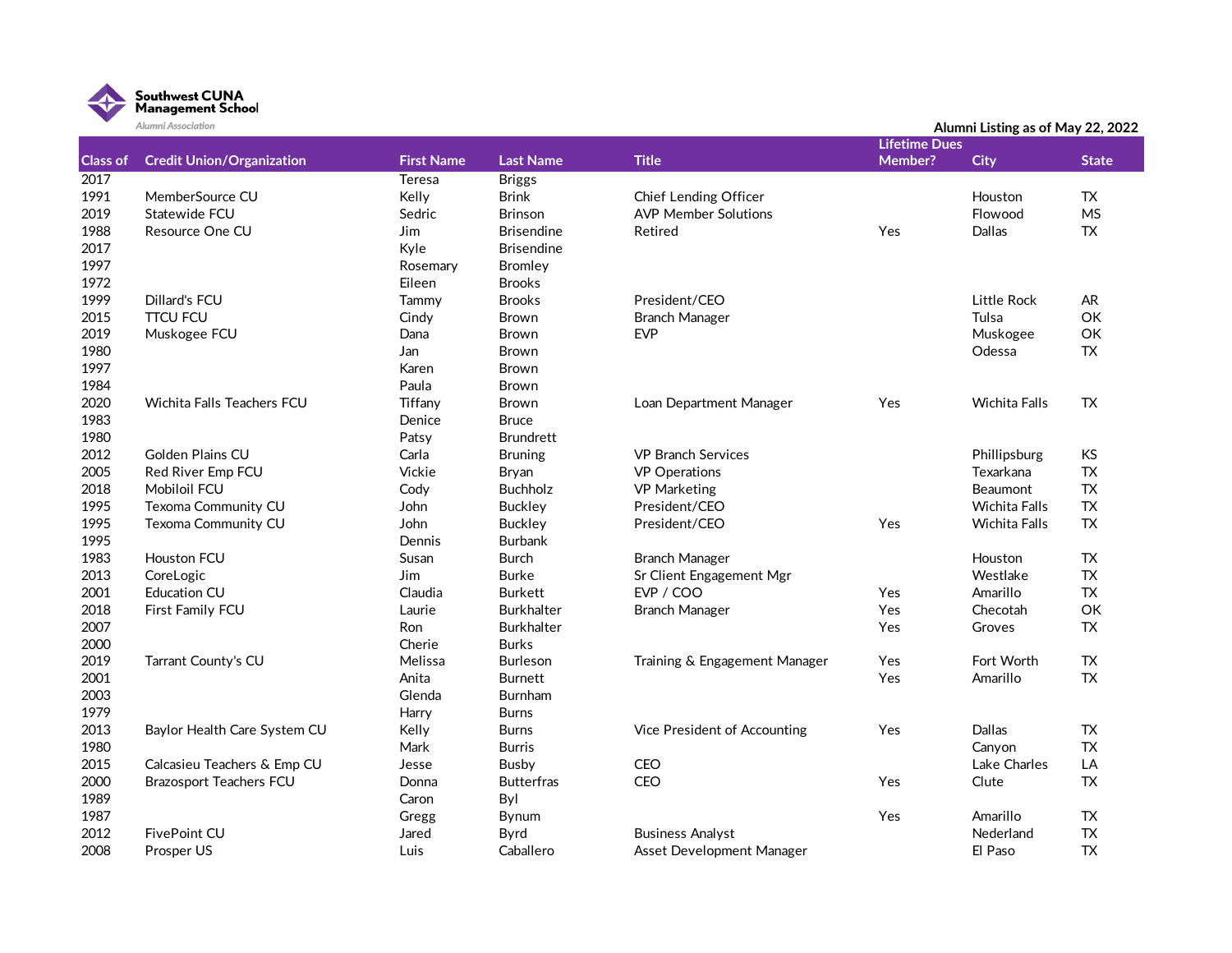

|                 | Alumni Association                   | Alumni Listing as of May 22, 2022 |                        |                                     |                      |                   |                 |
|-----------------|--------------------------------------|-----------------------------------|------------------------|-------------------------------------|----------------------|-------------------|-----------------|
|                 |                                      |                                   |                        |                                     | <b>Lifetime Dues</b> |                   |                 |
| <b>Class of</b> | <b>Credit Union/Organization</b>     | <b>First Name</b>                 | <b>Last Name</b>       | <b>Title</b>                        | Member?              | <b>City</b>       | <b>State</b>    |
| 2015            | <b>MSC Shielding Strategies, LLC</b> | <b>Missy</b>                      | Cahill                 | President/CEO                       |                      | Midland           | $\overline{TX}$ |
| 2015            | True Sky CU                          | Sean                              | Cahill                 | President/CEO                       | Yes                  | Oklahoma City     | OK              |
| 2007            | DuGood FCU                           | Lori                              | Cain                   | Member Services Manager/BSA Officer |                      | <b>Beaumont</b>   | TX              |
| 1996            |                                      | Tim                               | Caldwell               |                                     |                      |                   |                 |
| 1985            |                                      | De                                | Camacho                |                                     |                      |                   |                 |
| 2009            | <b>Complex Community FCU</b>         | Johnny                            | Camacho                | Sr Loan Officer                     | Yes                  | Odessa            | <b>TX</b>       |
| 1995            | <b>ALLIANCE CU</b>                   | <b>Brenda</b>                     | Cambron                |                                     |                      | Lubbock           | <b>TX</b>       |
| 2018            | <b>Gulf Coast FCU</b>                | Roger                             | Cameron                | <b>CFO</b>                          |                      |                   |                 |
| 2006            |                                      | Elizabeth                         | Campbell               |                                     |                      |                   |                 |
| 2015            | Southwest Financial FCU              | Luke                              | Campbell               | VP, Member Loyalty                  | Yes                  | Farmers Branch    | TX              |
| 2005            | Sherwin FCU                          | Sue                               | Campbell               |                                     |                      | Portland          | <b>TX</b>       |
| 2008            | <b>Electric Cooperatives FCU</b>     | Windy                             | Campbell               | President/CEO                       | Yes                  | Little Rock       | <b>AR</b>       |
| 2020            | <b>CTECU</b>                         | Sara                              | Cantu                  | EVP/COO                             |                      | Houston           | <b>TX</b>       |
| 2008            | <b>Rocket FCU</b>                    | Tammy                             | Cantu                  | Office Manager/System Admin.        |                      | Mc Gregor         | <b>TX</b>       |
| 1993            | <b>Neches FCU</b>                    | Paula                             | Cappadonna             | Sr. VP of Finance                   |                      | Port Neches       | <b>TX</b>       |
| 1993            | <b>Complex Community FCU</b>         | Cindy                             | Carlisle               | <b>Branch Manager</b>               |                      | <b>Big Spring</b> | <b>TX</b>       |
| 1992            |                                      | Deannine                          | Carlson                |                                     | Yes                  | Lake Wylie        | SC              |
| 2012            | <b>CU Evolution</b>                  | Shelley                           | Carlson                | Marketing Strategist                |                      | Crossroads        | <b>TX</b>       |
| 1996            | Coastal Community FCU                | Kay                               | Carmon                 | President/CEO/Manager               |                      | Galveston         | <b>TX</b>       |
| 2010            | AMOCO FCU                            | Ashley                            | Carner                 | <b>Chief Operations Officer</b>     | Yes                  | Texas City        | <b>TX</b>       |
| 2020            | Wichita FCU                          | Jacquie                           | Carpenter              | Chief Lending Officer               |                      | Wichita           | <b>KS</b>       |
| 2010            |                                      | Michelle                          | Carr                   |                                     |                      |                   |                 |
| 1992            |                                      | Doug                              | Carrier                |                                     |                      | Baytown           | TX              |
| 2020            | Cal-Com FCU                          | <b>Jim</b>                        | <b>CARTER</b>          | VP - Accounting                     |                      | Port Lavaca       | <b>TX</b>       |
| 2013            | Oklahoma's CU                        | Pam                               | Case                   | Director Risk Management            | Yes                  | Oklahoma City     | OK              |
| 1986            |                                      | Kitty                             | Casey                  | Retired                             |                      | Tinker Afb        | OK              |
| 2004            |                                      | Jose Raul                         | Castellano             |                                     |                      | Concepcion        | <b>TX</b>       |
| 2019            | AMOCO FCU                            | Rob                               | Castillo               | <b>Centralized Lending Mgr</b>      |                      | Texas City        | <b>TX</b>       |
| 2015            | AMOCO FCU                            | Debbie                            | Castro-Castaneda       | <b>Branch Manager</b>               |                      | Texas City        | <b>TX</b>       |
| 1976            |                                      | Glen                              | Cater                  |                                     |                      |                   |                 |
| 2003            |                                      | Jon                               | Caudle                 | Retired                             |                      |                   |                 |
| 2006            | America's CU                         | Tammy                             | Chambers               | <b>HR Director</b>                  | Yes                  | Dallas            | <b>TX</b>       |
| 2009            | <b>Complex Community FCU</b>         | Tammy                             | Chambers               | VP IT                               |                      | Odessa            | <b>TX</b>       |
| 1983            |                                      | Grady                             | Chandler               |                                     | Yes                  |                   |                 |
| 2000            | Smart Financial CU                   | Susan                             | Chapman                | VP Community Engagement             |                      | Houston           | TX              |
| 2013            | Sabine FCU                           | Kristi                            | Charrier               | <b>CFO</b>                          | Yes                  | Orange            | <b>TX</b>       |
| 1990            | Eastex CU                            |                                   |                        | President/CEO                       |                      | Evadale           | <b>TX</b>       |
| 2005            | Valex FCU                            | Loretta<br>Chris                  | Chatagnier<br>Chelette | <b>CEO</b>                          | Yes                  | Tioga             | LA              |
| 2015            | <b>Tinker FCU</b>                    | Chih                              | Chen                   |                                     |                      | <b>Tinker Afb</b> | OK              |
| 2001            |                                      |                                   |                        | Lobby Supv I                        |                      |                   | <b>TX</b>       |
|                 | Red River Emp FCU                    | Andrea                            | Chewning               | <b>Board Treasurer/Secretary</b>    |                      | Texarkana         |                 |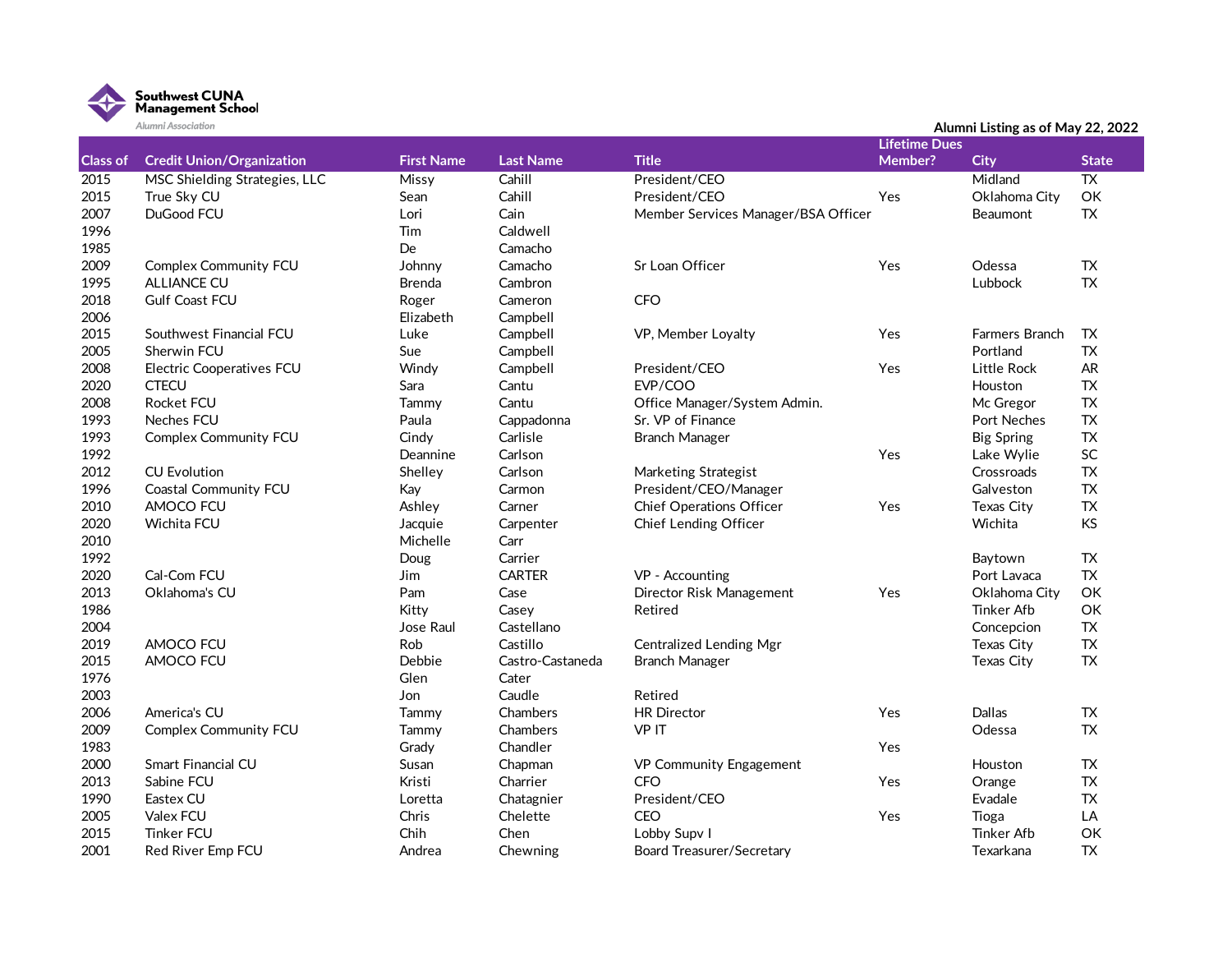

|                 | Alumni Association                    |                   |                  |                          |                      | Alumni Listing as of May 22, 2022 |              |  |
|-----------------|---------------------------------------|-------------------|------------------|--------------------------|----------------------|-----------------------------------|--------------|--|
|                 |                                       |                   |                  |                          | <b>Lifetime Dues</b> |                                   |              |  |
| <b>Class of</b> | <b>Credit Union/Organization</b>      | <b>First Name</b> | <b>Last Name</b> | <b>Title</b>             | <b>Member?</b>       | <b>City</b>                       | <b>State</b> |  |
| 1976            |                                       | Jane              | Chipman          |                          |                      |                                   |              |  |
| 1990            | A New Direction CU                    | Suzanne           | Chism            | President/CEO            | Yes                  | Dallas                            | <b>TX</b>    |  |
| 1997            |                                       | Thea              | Choate           |                          | Yes                  |                                   |              |  |
| 2013            | Cooperative Extension Service FCU     | Tammy             | Christian        | President/CEO/Manager    |                      | Little Rock                       | <b>AR</b>    |  |
| 2017            | <b>BluCurrent CU</b>                  | <b>Brad</b>       | Christman        | SVP / CFO                |                      | Springfield                       | <b>MO</b>    |  |
| 2008            | <b>GECU</b>                           | Rosie             | Christmann       | Assistant Branch Manager |                      | El Paso                           | <b>TX</b>    |  |
| 1974            |                                       | John              | Christoff        |                          |                      | <b>Wichita Falls</b>              | <b>TX</b>    |  |
| 1986            |                                       | Darlene           | Cinelli          |                          |                      |                                   |              |  |
| 1982            |                                       | Catherine         | Cisneros         |                          | Yes                  |                                   |              |  |
| 2006            |                                       | Ruben             | Cisneros         |                          | Yes                  | Del Rio                           | <b>TX</b>    |  |
| 1974            | Lone Star CU                          | Jerry             | Clancy           | <b>Board of Director</b> |                      | Dallas                            | <b>TX</b>    |  |
| 2012            | Wichita Falls Teachers FCU            | Angela            | Clark            | President/CEO            | Yes                  | <b>Wichita Falls</b>              | <b>TX</b>    |  |
| 2020            | <b>Success FCU</b>                    | <b>Brad</b>       | Clark            | EVP of Lending           |                      | Blytheville                       | <b>AR</b>    |  |
| 2000            | Allied FCU                            | Tonia             | Clark            | President/CEO/Manager    |                      | Arlington                         | <b>TX</b>    |  |
| 2014            |                                       | Orelia            | Clay             |                          |                      |                                   |              |  |
| 1976            |                                       | <b>Barbara</b>    | Clore            | Retired                  |                      | <b>Buckolts</b>                   | <b>TX</b>    |  |
| 2004            | First Abilene FCU                     | Paula             | Clowdus          | Cheif Risk Officer       |                      | Abilene                           | <b>TX</b>    |  |
| 1981            |                                       | Carey             | Cobb             |                          |                      |                                   |              |  |
| 1983            |                                       | Sonia             | Cobb             |                          |                      |                                   |              |  |
| 1984            |                                       | Edna              | Cochran          |                          |                      |                                   |              |  |
| 2004            | <b>Creative Market Resource Group</b> | Michael           | Cochrum          | Pres/CEO                 |                      | McKinney                          | TX           |  |
| 1994            | First Eagle FCU                       | Pam               | Cody             | <b>Branch Manager</b>    |                      | Houston                           | <b>TX</b>    |  |
| 1997            |                                       | Jack              | Coffey           |                          |                      | Dallas                            | <b>TX</b>    |  |
| 2003            | First Abilene FCU                     | Elaine            | Coffman          | AVP/Branch Manager       |                      | Abilene                           | <b>TX</b>    |  |
| 2018            | Statewide FCU                         | Alisha            | Coleman          | <b>Branch Manager</b>    |                      | Flowood                           | <b>MS</b>    |  |
| 1995            |                                       | Suzanne           | Collier          |                          | Yes                  |                                   |              |  |
| 1990            |                                       | Anna              | Collins          |                          |                      |                                   |              |  |
| 1999            |                                       | <b>Brent</b>      | Collins          |                          |                      |                                   |              |  |
| 2005            |                                       | Pat               | Collins          |                          |                      |                                   |              |  |
| 1997            |                                       | Linda             | Collinsworth     |                          |                      |                                   |              |  |
| 1997            | Skel-Tex CU                           | Terri             | Cone             | CEO                      |                      | Skellytown                        | <b>TX</b>    |  |
| 2014            | <b>Education First FCU</b>            | Kevin             | Conn             | President/CEO            |                      | Beaumont                          | <b>TX</b>    |  |
| 2003            |                                       | Dawn              | Conti            |                          |                      |                                   |              |  |
| 1977            |                                       | Fern              | Cook             |                          |                      |                                   |              |  |
| 1988            |                                       | Steve             | Cook             |                          |                      | La Porte                          | ${\sf TX}$   |  |
| 2008            | Beaumont Community CU                 | Vicki             | Cook             | President/CEO            |                      | Beaumont                          | <b>TX</b>    |  |
| 1995            |                                       | Dorothy           | Cooper           |                          |                      |                                   |              |  |
| 2004            | Neighborhood CU                       | Kenny             | Cooper           | Lending Manager          | Yes                  | Dallas                            | <b>TX</b>    |  |
| 2001            |                                       | Abby              | Corder           | Retired                  |                      | Lexington                         | KY           |  |
| 1984            |                                       | Lydia             | Cordova          |                          |                      |                                   |              |  |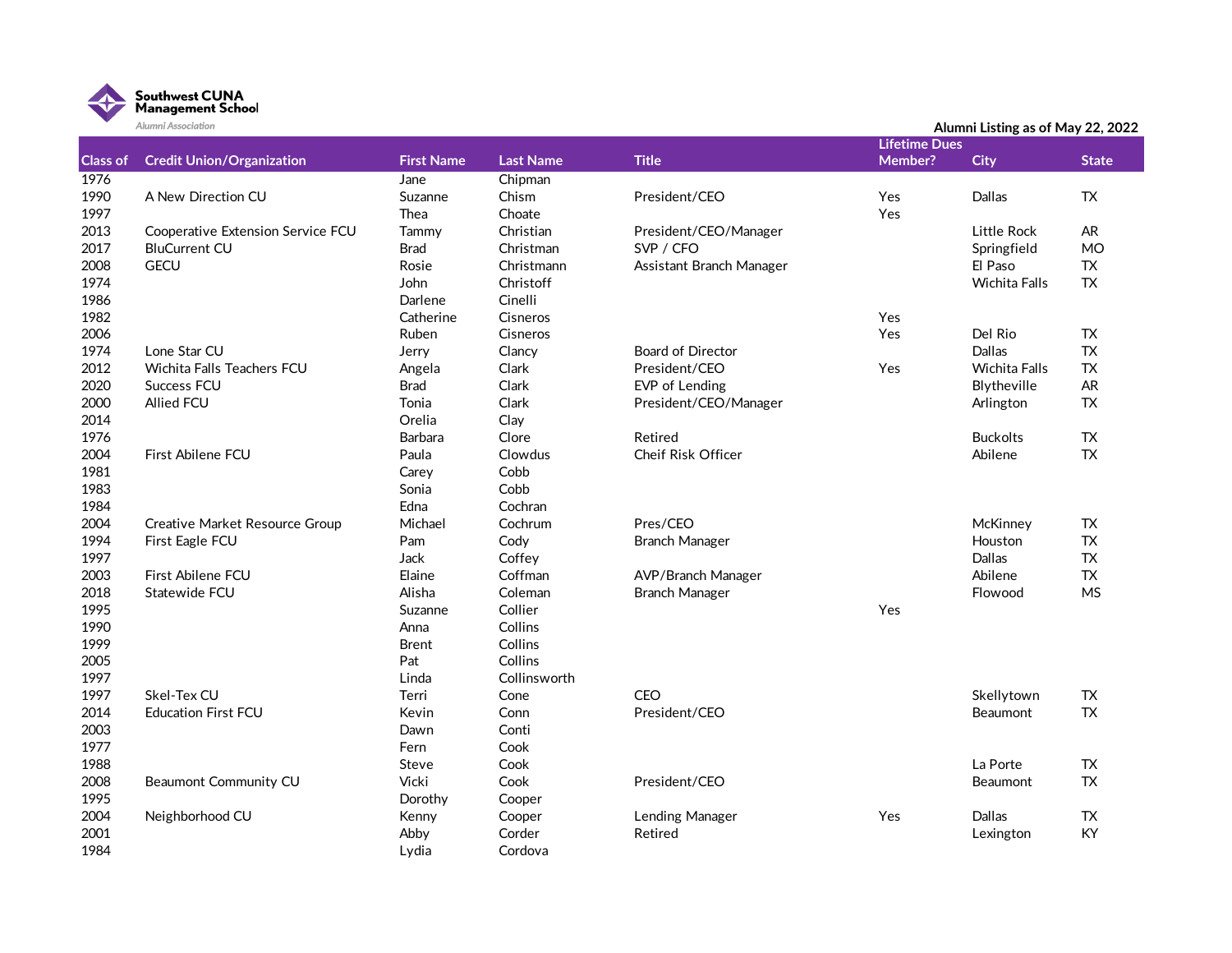

|                 | Alumni Association               |                   |                  |                                               | Alumni Listing as of May 22, 2022<br><b>Lifetime Dues</b> |                       |              |  |
|-----------------|----------------------------------|-------------------|------------------|-----------------------------------------------|-----------------------------------------------------------|-----------------------|--------------|--|
| <b>Class of</b> | <b>Credit Union/Organization</b> | <b>First Name</b> | <b>Last Name</b> | <b>Title</b>                                  | Member?                                                   |                       | <b>State</b> |  |
|                 |                                  |                   |                  |                                               |                                                           | <b>City</b>           |              |  |
| 1994            | <b>EECU</b>                      | Cindy             | Couch            | <b>Executive Vice President</b>               | Yes                                                       | Fort Worth            | <b>TX</b>    |  |
| 2008            |                                  | Christine         | Coulon           |                                               |                                                           |                       |              |  |
| 1994            |                                  | Jan               | Countiss         |                                               |                                                           | Amarillo              | TX           |  |
| 2014            | Sicredi                          | Thiago            | Coutinho         | <b>Strategic Planning Manager</b>             |                                                           | Porto Alegre - RS     |              |  |
| 2011            | Credit Human FCU                 | Cindy             | Covington        | <b>Business Intelligence and Risk Analyst</b> |                                                           | San Antonio           | TX           |  |
| 1995            |                                  | Claudia           | Coward           |                                               |                                                           | Port Lavaca           | <b>TX</b>    |  |
| 2011            | Patterson FCU                    | Shawn             | Cowart           | President/CEO                                 |                                                           | Arkadelphia           | AR           |  |
| 1977            |                                  | <b>Dolores</b>    | Cox              |                                               |                                                           |                       |              |  |
| 1986            | <b>EFCU Financial FCU</b>        | Keith             | Cranfield        | <b>CFO</b>                                    |                                                           |                       |              |  |
| 2018            | Keystone CU                      | Minnie            | Cravens          | <b>Vice President</b>                         | Yes                                                       | Tyler                 | TX           |  |
| 1979            |                                  | Barbara           | Crew             |                                               |                                                           |                       |              |  |
| 1972            |                                  | Lucyle            | Crews            |                                               |                                                           |                       |              |  |
| 2017            | <b>FivePoint CU</b>              | Staci             | Croak            | AVP of Branch Ops in Nederland                |                                                           | Nederland             | <b>TX</b>    |  |
| 1990            | United Texas CU                  | Nancy             | Croix-Stroud     | <b>Executive Vice President</b>               | Yes                                                       | Fort Worth            | <b>TX</b>    |  |
| 1988            |                                  | Melinda           | Cross            |                                               | Yes                                                       | Denton                | <b>TX</b>    |  |
| 2000            | C-T Waco FCU                     | Tina              | Cross            | Manager                                       | Yes                                                       | Waco                  | <b>TX</b>    |  |
| 2005            |                                  | Shera             | Crow             |                                               |                                                           |                       |              |  |
| 1973            |                                  | Nancy             | Crum             |                                               |                                                           |                       |              |  |
| 1984            |                                  | Linda             | Crump            |                                               |                                                           |                       |              |  |
| 2012            |                                  | Sergio            | Cruz             |                                               |                                                           | La Joya               | <b>TX</b>    |  |
| 2003            |                                  | Sheila            | Cullum           |                                               |                                                           |                       |              |  |
| 1988            |                                  | Colette           | Culver           |                                               |                                                           |                       |              |  |
| 2020            | Neighbors FCU                    | Brandi            | Cummins          | SVP Member Experience                         |                                                           | <b>Baton Rouge</b>    | LA           |  |
| 2008            | Abilene FCU                      | Barbara           | Cunningham       | President/CEO                                 | Yes                                                       | Abilene               | <b>TX</b>    |  |
| 1989            | Sabine FCU                       | Linda             | Cupit            | Retired                                       |                                                           | Orange                | ${\sf TX}$   |  |
| 1981            | Lone Star CU                     | Fred              | Cushing          | Loan Manager                                  |                                                           | Dallas                | <b>TX</b>    |  |
| 2000            |                                  | Dean              | Daly             |                                               |                                                           |                       |              |  |
| 1976            |                                  | Billye            | Daniel           |                                               |                                                           |                       |              |  |
| 1998            |                                  | Doris             | Daniel           |                                               |                                                           |                       |              |  |
| 1999            | The Daniel Group                 | Lori              | Daniel           | Owner                                         | Yes                                                       | Richardson            | <b>TX</b>    |  |
| 1996            |                                  | Valarie           | Daniels          |                                               |                                                           | <b>Farmers Branch</b> | <b>TX</b>    |  |
| 1995            | <b>CU Members Mortgage</b>       | Nancy             | Darden           | Sales Rep                                     |                                                           | Dallas                | TX           |  |
| 2018            | <b>CUNA Mutual Group</b>         | <b>Brenda</b>     | Davenport        | Contact Center Rep - Customer Care            |                                                           | Madison               | WI           |  |
| 1995            | Integris FCU                     | Michael           | Davenport        | President/CEO                                 |                                                           | Oklahoma City         | OK           |  |
| 2002            | <b>GECU</b>                      | Ceci              | Davila           | Sr. VP-Chief Operations Officer               |                                                           | El Paso               | <b>TX</b>    |  |
| 2013            | <b>BluCurrent CU</b>             | <b>Brent</b>      | Davis            | <b>VP Lending Services</b>                    | Yes                                                       | Springfield           | <b>MO</b>    |  |
| 2003            | <b>WEOKIE FCU</b>                | Cheryl            | Davis            | <b>Branch Manager</b>                         |                                                           | Oklahoma City         | OK           |  |
| 2008            | <b>ASG Results</b>               | Galli             | Davis            | Lending & Sales Trng Specialist               | Yes                                                       | Conroe                | ${\sf TX}$   |  |
| 1983            |                                  | Gary              | Davis            |                                               | Yes                                                       | Alvin                 | <b>TX</b>    |  |
| 2011            | UP Arkansas FCU                  | Karyn             | Davis            | President/CEO/Manager                         |                                                           | North Little Rock AR  |              |  |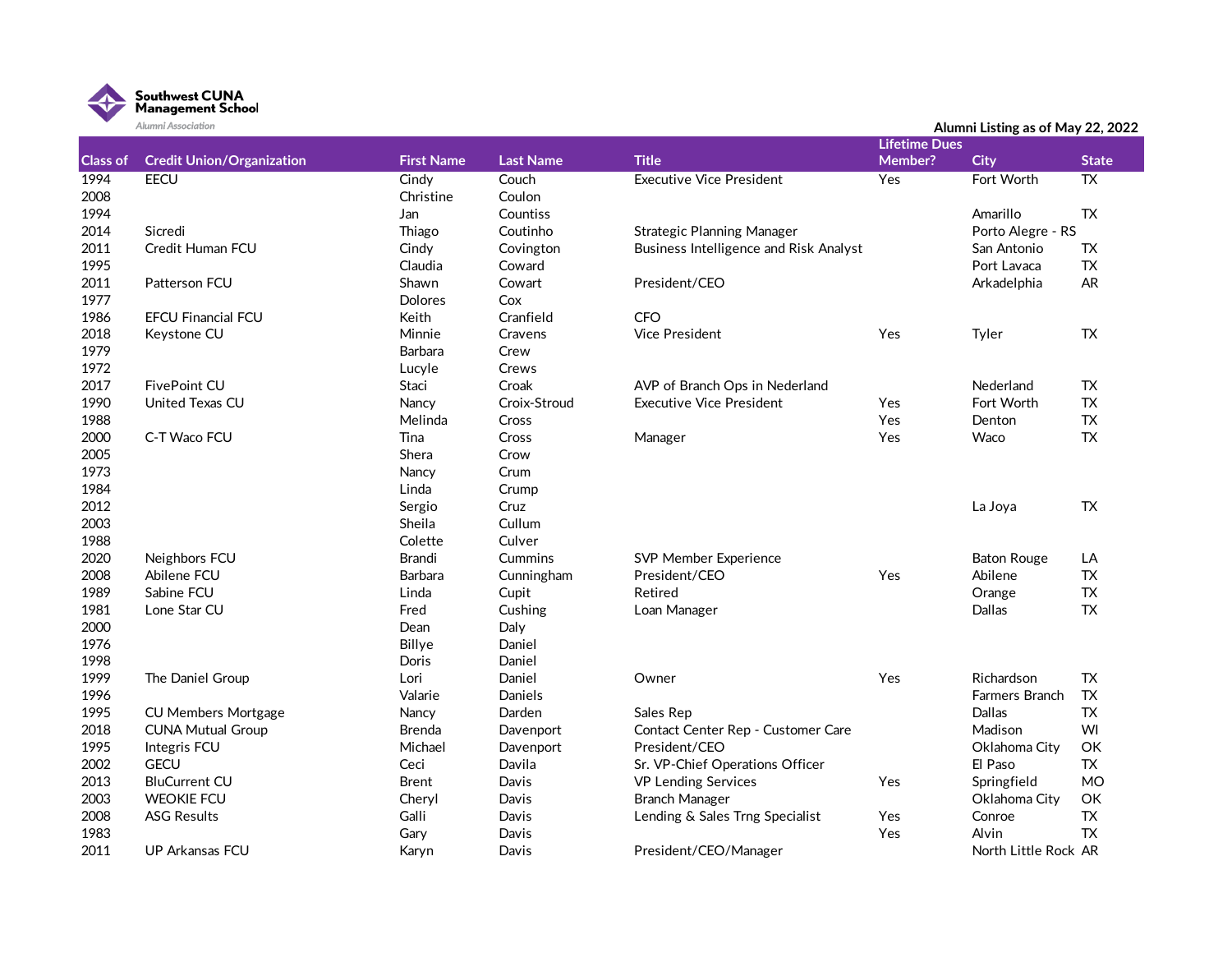

|                 | Alumni Association               |                   | Alumni Listing as of May 22, 2022 |                              |                      |                    |              |
|-----------------|----------------------------------|-------------------|-----------------------------------|------------------------------|----------------------|--------------------|--------------|
|                 |                                  |                   |                                   |                              | <b>Lifetime Dues</b> |                    |              |
| <b>Class of</b> | <b>Credit Union/Organization</b> | <b>First Name</b> | <b>Last Name</b>                  | <b>Title</b>                 | Member?              | <b>City</b>        | <b>State</b> |
| 2011            | Diamond Lakes FCU                | Lorraine          | Davis                             | <b>VP/Systems Management</b> |                      | <b>Hot Springs</b> | AR           |
| 2016            | My Community CU                  | Marcus            | Davis                             | VP Accounting & Compliance   |                      | Midland            | <b>TX</b>    |
| 2006            |                                  | Nancy             | Davis                             |                              | Yes                  | Friona             | <b>TX</b>    |
| 1992            |                                  | Wes               | Davis                             | Retired                      |                      |                    |              |
| 1988            |                                  | Sylvia            | De Baca                           |                              |                      |                    |              |
| 2002            | Evolve FCU                       | Robert            | De La O                           | VP of Info Sys               |                      | El Paso            | <b>TX</b>    |
| 2013            | <b>Border FCU</b>                | George            | De Leon                           | Lending Manager              |                      | Del Rio            | <b>TX</b>    |
| 1986            | Cherokee County FCU              | Kim               | De Leon                           | <b>CEO</b>                   |                      | Rusk               | <b>TX</b>    |
| 1975            |                                  | Beverly           | Deaner                            |                              |                      |                    |              |
| 1997            | Fort Worth City CU               | Cheryl            | DeBono                            | Consultant                   |                      | Fort Worth         | <b>TX</b>    |
| 1983            |                                  | Norma             | DeBrow                            | Retired                      |                      | Pensacola          | FL.          |
| 2018            | Southwest Airlines FCU           | Derek             | Delao                             | <b>Collections Manager</b>   |                      | Dallas             | <b>TX</b>    |
| 2012            | Evolve FCU                       | Robert            | Delgadillo                        | <b>Collections Mgr</b>       |                      | El Paso            | <b>TX</b>    |
| 1996            |                                  | Kathy             | Delgado                           | Retired                      |                      |                    |              |
| 1980            | Justice FCU                      | Carrie            | Delker                            |                              |                      | Fort Worth         | <b>TX</b>    |
| 1992            | Cornerstone Credit Union League  | Mike              | Delker                            | <b>CU Relations SVP</b>      |                      | Plano              | <b>TX</b>    |
| 2010            | <b>Walker County FCU</b>         | Karen             | Denman                            | Sr. Loan Officer             |                      | Huntsville         | <b>TX</b>    |
| 1989            |                                  | Carolyn           | Denson                            |                              |                      | San Antonio        | <b>TX</b>    |
| 2004            |                                  | Judy              | Denson                            |                              |                      |                    |              |
| 2017            |                                  | Sherrie           | Dermit                            |                              |                      | Victoria           | <b>TX</b>    |
| 2018            | Doches CU                        | Cody              | Derouen                           | <b>Vice President</b>        | Yes                  | Nacogdoches        | <b>TX</b>    |
| 2008            |                                  | Betty             | <b>DeWeese</b>                    |                              | Yes                  | Longview           | <b>TX</b>    |
| 2017            | Beaumont Community CU            | Angel             | Diamantis                         | President/CEO/Manager        |                      | Beaumont           | <b>TX</b>    |
| 2016            | Southwest Heritage CU            | Maria             | Diaz                              | VP Commercial Lending        |                      | Odessa             | <b>TX</b>    |
| 2017            | <b>Mobiloil FCU</b>              | <b>Brenda</b>     | <b>Dickerson</b>                  | VP of Branches               | Yes                  | Beaumont           | <b>TX</b>    |
| 2007            | Resource One CU                  | Sherryl           | Dieckman                          | Loan Manager                 | Yes                  | Dallas             | <b>TX</b>    |
| 2001            |                                  | Paul              | <b>Diggs</b>                      |                              |                      | Oklahoma City      | OK           |
| 1977            |                                  | Trudy             | Dilla                             |                              |                      |                    |              |
| 2007            | Texas Bay CU                     | Syed              | Dinar                             | EVP/CFO                      | Yes                  | Houston            | <b>TX</b>    |
| 1988            |                                  | Randall           | Dixon                             |                              |                      | Houston            | <b>TX</b>    |
| 1980            |                                  | Emily             | Dobbs                             |                              |                      |                    |              |
| 1982            |                                  | Dean              | Doggett                           |                              |                      |                    |              |
| 2003            |                                  | Tammy             | Doiron                            |                              | Yes                  | <b>Beaumont</b>    | <b>TX</b>    |
| 2015            | Solidarity Community FCU         | Melissa           | Domingues                         | <b>CEO</b>                   | Yes                  | Kokomo             | IN           |
| 1998            | Fort Worth Community CU          | Diane             | Dorsey                            | President/CEO/Manager        |                      | Bedford            | <b>TX</b>    |
| 1999            | Mobiloil FCU                     | John              | Doucet                            | President/CEO                |                      | Beaumont           | <b>TX</b>    |
| 2007            | Sabine FCU                       | Kenita            | Dougharty                         | <b>CEO</b>                   | Yes                  | Orange             | <b>TX</b>    |
| 1978            |                                  | Robert            | Douglas                           |                              |                      |                    |              |
| 1975            |                                  | David             | Dowell                            |                              |                      |                    |              |
| 2019            | eCU Technology                   | Matt              | Downing                           | President                    |                      | Houston            | <b>TX</b>    |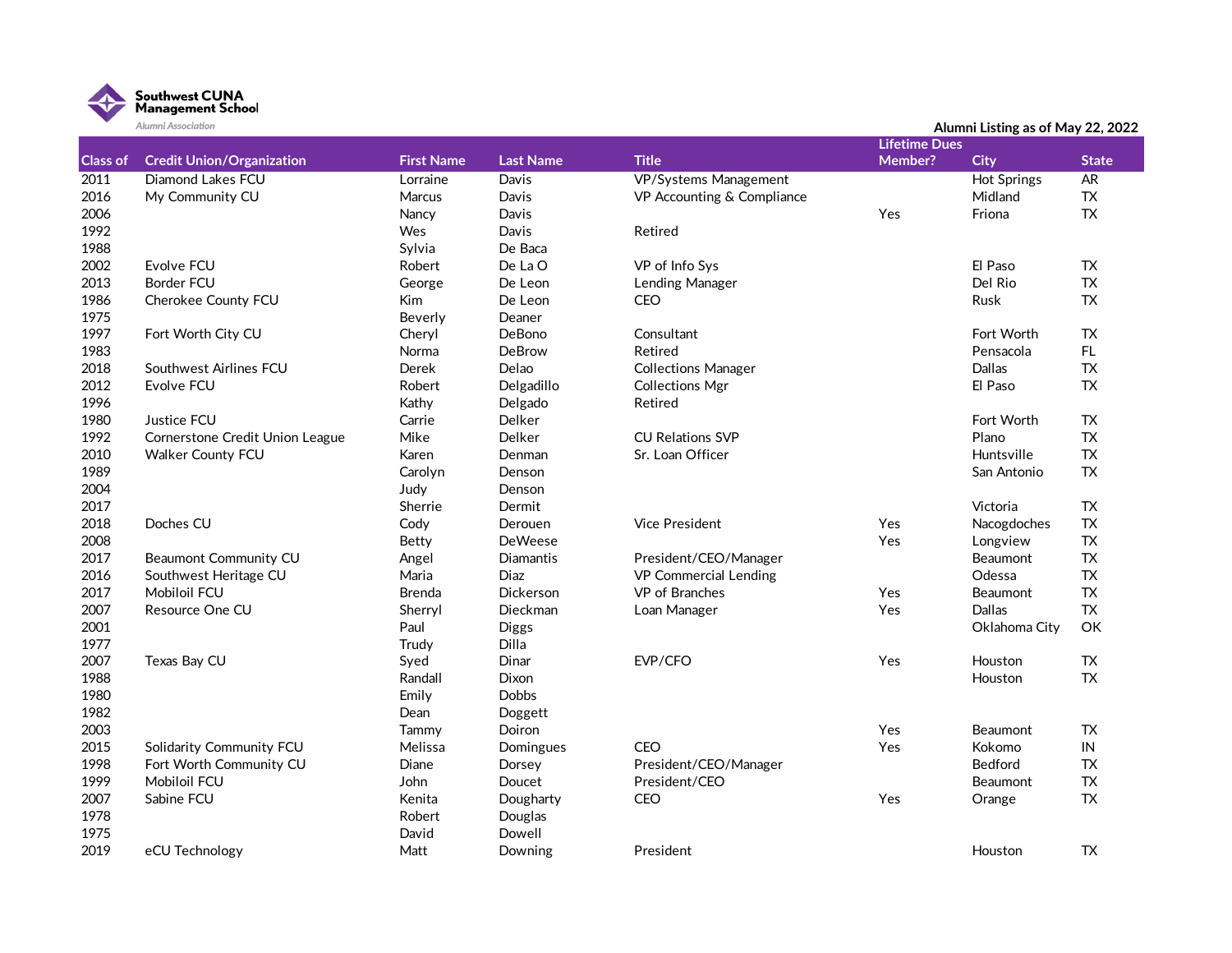

|                 | Alumni Association               |                   |                  |                              |                      | Alumni Listing as of May 22, 2022 |              |
|-----------------|----------------------------------|-------------------|------------------|------------------------------|----------------------|-----------------------------------|--------------|
|                 |                                  |                   |                  |                              | <b>Lifetime Dues</b> |                                   |              |
| <b>Class of</b> | <b>Credit Union/Organization</b> | <b>First Name</b> | <b>Last Name</b> | <b>Title</b>                 | Member?              | <b>City</b>                       | <b>State</b> |
| 2005            |                                  | Rochelle          | <b>Drake</b>     |                              | Yes                  |                                   |              |
| 1991            | Sweetex CU                       | LaWanda           | Drennan          | President/CEO                |                      | Longview                          | TX           |
| 1998            | Port Arthur Teachers FCU         | Cindy             | Drummond         | President/CEO                |                      | Port Arthur                       | <b>TX</b>    |
| 2004            | Eastex CU                        | Mona              | Duce             | Branch Mgr/Loan Officer      |                      | Silsbee                           | <b>TX</b>    |
| 2017            | First Family FCU                 | Alicia            | Dudley           | <b>Branch Manager</b>        | Yes                  | Okmulgee                          | OK           |
| 2013            | Origence, a CU Direct Brand      | Sean              | Duffy            | Lending Solutions Sales Exec | Yes                  | Addison                           | <b>TX</b>    |
| 1992            |                                  | Terry             | Duffy            |                              |                      |                                   |              |
| 2016            | Southwest 66 CU                  | William           | Duke             | COO                          | Yes                  | Odessa                            | ${\sf TX}$   |
| 2009            | Alamo City CU                    | Mary              | Dunagan          | President/CEO/Manager        |                      | San Antonio                       | <b>TX</b>    |
| 1990            |                                  | Bob               | Dunn             |                              |                      |                                   |              |
| 2010            | Neches FCU                       | Jason             | Duplant          | VP Marketing & BD            |                      | Port Neches                       | ${\sf TX}$   |
| 2018            | Cochran County Schools FCU       | Eugenia           | Dupler           | CEO/Manager                  |                      | Morton                            | <b>TX</b>    |
| 1987            |                                  | Jeanne            | Dupre            |                              |                      |                                   |              |
| 1992            |                                  | Emma              | Durham           |                              |                      |                                   |              |
| 2010            | First Family FCU                 | David             | <b>Dykes</b>     | President/CEO                | Yes                  | Henryetta                         | OK           |
| 2006            | Credit Union Baywide             | Gavin             | Earle            | President                    |                      | Hastings                          |              |
| 1972            |                                  | Catherine         | Earnest          |                              |                      |                                   |              |
| 1989            |                                  | Betty             | East             | Retired                      |                      |                                   |              |
| 1999            |                                  | Phil              | Eastman          |                              |                      |                                   |              |
| 1977            |                                  | Joyce             | Eaton            |                              |                      |                                   |              |
| 1999            |                                  | Teri              | Edenfield        |                              |                      |                                   |              |
| 2005            |                                  | Sandra            | Edmiston         |                              |                      |                                   |              |
| 2014            | Texana Bank                      | Colt              | <b>Edwards</b>   | SVP - Longview Mkt Pres      |                      | Longview                          | <b>TX</b>    |
| 1982            |                                  | Lou Ella          | Eldridge         |                              |                      |                                   |              |
| 1996            |                                  | Don               | Elick            |                              |                      |                                   |              |
| 1996            |                                  | Viola             | Elizondo         |                              |                      |                                   |              |
| 1984            |                                  | Rodnev            | Eller            |                              |                      | Oklahoma City                     | ОK           |
| 2015            | <b>Bossier FCU</b>               | Bryan             | Elliott          | <b>Branch Manager</b>        |                      | <b>Bossier City</b>               | LA           |
| 1986            |                                  | Molly             | Elliott          |                              |                      |                                   |              |
| 2006            | Texas Bay CU                     | <b>Brian</b>      | <b>Ellis</b>     | VP Marketing & Bus Dev       |                      | Houston                           | <b>TX</b>    |
| 2013            | Tarrant County's CU              | Tonya             | Elmore           | <b>Accounting Manager</b>    |                      | Fort Worth                        | <b>TX</b>    |
| 1990            |                                  | <b>Billie</b>     | Engel            |                              |                      |                                   |              |
| 1995            | Chemcel FCU                      | Michael           | Engel            | President/CEO                |                      | <b>Bishop</b>                     | <b>TX</b>    |
| 2009            |                                  | Gabe              | Escandon         |                              |                      | El Paso                           | <b>TX</b>    |
| 1992            | Texas Credit Union Department    | Robert            | Etheridge        | Deputy Commissioner          |                      | Austin                            | <b>TX</b>    |
| 2017            | <b>JSC FCU</b>                   | Jamie             | Ethington        | VP Technology Solutions      |                      | Houston                           | <b>TX</b>    |
| 1996            | Southern Teachers & Parents FCU  | Eldridge          | Etienne          | <b>CEO</b>                   |                      | <b>Baton Rouge</b>                | LA           |
| 2015            | Local 20 IBEW FCU                | Ken               | Everitt          | CEO/Manager                  | Yes                  | <b>Grand Prairie</b>              | TX           |
| 1978            |                                  | Kathy             | Ewell            |                              | Yes                  |                                   |              |
| 2009            | Oklahoma FCU                     | Linda             | Ewerth           | Accountant                   |                      | Oklahoma City                     | OK           |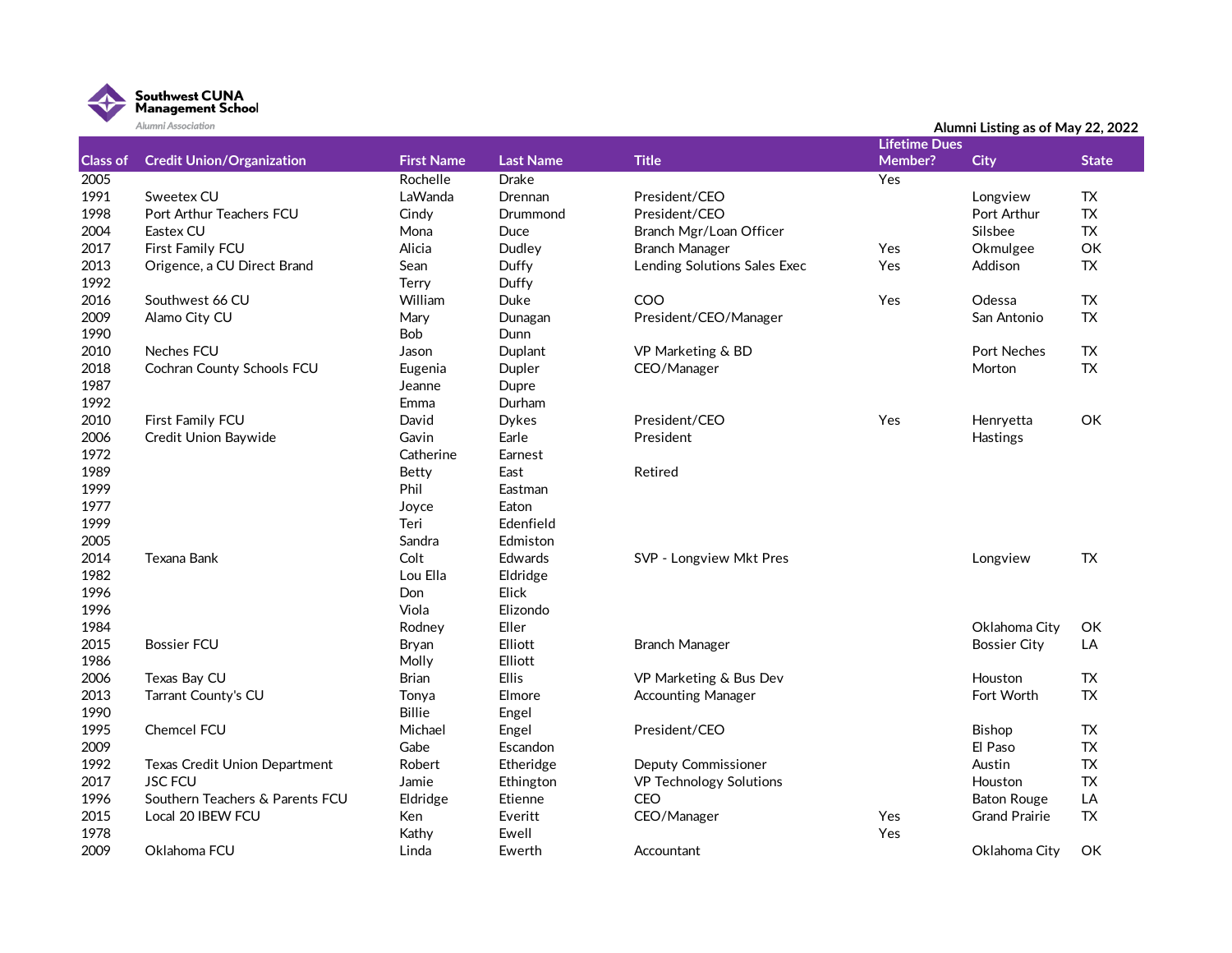

|                 | Alumni Association                              |                   |                  |                                     |                                 | Alumni Listing as of May 22, 2022 |              |
|-----------------|-------------------------------------------------|-------------------|------------------|-------------------------------------|---------------------------------|-----------------------------------|--------------|
| <b>Class of</b> | <b>Credit Union/Organization</b>                | <b>First Name</b> | <b>Last Name</b> | <b>Title</b>                        | <b>Lifetime Dues</b><br>Member? | <b>City</b>                       | <b>State</b> |
| 1991            |                                                 | Wesley            | Ewing            |                                     |                                 |                                   |              |
| 1991            | Public Emp CU                                   | Juan              | Facundo          | VP of Lending                       |                                 | Austin                            | <b>TX</b>    |
| 2000            |                                                 | Mary Anne         | Fadhli           |                                     |                                 | Port Neches                       | <b>TX</b>    |
| 1983            |                                                 | Lou Ann           | Faircloth        |                                     |                                 |                                   |              |
| 2012            | International Association of Venue Manage Tonya |                   | Farmer           | <b>Director of Meetings</b>         |                                 | Coppell                           | TX           |
| 1977            |                                                 | Kelly             | Farrar           |                                     |                                 |                                   |              |
| 1991            |                                                 | Linda             | Farrill          |                                     |                                 |                                   |              |
| 2002            | <b>Texans CU</b>                                | Ed                | Fawcett          | Dir of Property Mgmt & Security     |                                 | Richardson                        | TX           |
| 2019            | My CU                                           | Kayla             | Fazekas          | <b>Accounting Manager</b>           |                                 | Haslet                            | <b>TX</b>    |
| 1987            |                                                 | Suzanne           | Fewin            |                                     |                                 |                                   |              |
| 1998            |                                                 | Anna Louise       | Fields           |                                     | Yes                             | Edmond                            | OK           |
| 2001            | <b>White Sands FCU</b>                          | Phillip           | Fifield          | <b>Senior Vice President</b>        |                                 | El Paso                           | <b>TX</b>    |
| 2008            | AMOCO FCU                                       | Gail              | Figueroa         | <b>Chief Administrative Officer</b> | Yes                             | <b>Texas City</b>                 | <b>TX</b>    |
| 1986            |                                                 | Jo                | Fincher          |                                     |                                 |                                   |              |
| 1990            |                                                 | Karen             | Fisher           |                                     |                                 |                                   |              |
| 2009            |                                                 | Jane              | Fitzgerald       | Retired                             | Yes                             |                                   |              |
| 2006            | Velocity CU                                     | Russell           | Fitzgerald       | <b>VP Collections</b>               | Yes                             | Austin                            | <b>TX</b>    |
| 1988            |                                                 | Ursula            | Fitzner          |                                     |                                 |                                   |              |
| 1979            |                                                 | Billie            | Flato            |                                     |                                 |                                   |              |
| 1979            |                                                 | Lynn              | Flippen          |                                     |                                 |                                   |              |
| 2003            |                                                 | Cindy             | Flora            |                                     |                                 | Alvin                             | TX           |
| 2019            |                                                 | Claudia           | <b>Flores</b>    |                                     |                                 |                                   |              |
| 2011            | Doches CU                                       | Jamie             | <b>Flores</b>    | President/CEO                       |                                 | Nacogdoches                       | TX           |
| 2007            | Lubrizol Emp CU                                 | Rose              | Flores           | President/CEO                       |                                 | Deer Park                         | <b>TX</b>    |
| 1994            | Fort Sill FCU                                   | Denise            | Floyd            | President/CEO                       |                                 | Lawton                            | OK           |
| 1977            |                                                 | Faye              | Floyd            |                                     |                                 |                                   |              |
| 1984            | Baton Rouge City Parish Emp FCU                 | Julie             | Fontenot         |                                     |                                 | <b>Baton Rouge</b>                | LA           |
| 2008            | True Sky CU                                     | Jay               | Foote            | Chief Experience Officer            |                                 | Oklahoma City                     | OK           |
| 2000            |                                                 | Becky             | Ford             | Retired                             |                                 |                                   |              |
| 2006            |                                                 | Judy              | Ford             |                                     |                                 |                                   |              |
| 2010            |                                                 | Deb               | Fordemwalt       |                                     |                                 | Garland                           | TX           |
| 1987            |                                                 | Diane             | Forst            |                                     |                                 |                                   |              |
| 1993            | <b>Houston Police FCU</b>                       | Kim               | Foster           | President/CEO/Manager               |                                 | Houston                           | TX           |
| 2011            | AMOCO FCU                                       | Tina              | Foster           | <b>EVP</b> of Administration        | Yes                             | League City                       | <b>TX</b>    |
| 2019            | Big Spring Education Emp FCU                    | Ashley            | Fowlkes          | President/CEO/Manager               |                                 | <b>Big Spring</b>                 | <b>TX</b>    |
| 1998            | Fort Worth City CU                              | Ron               | Fox              | President/CEO                       | Yes                             | Fort Worth                        | <b>TX</b>    |
| 1992            |                                                 | Sheridan          | Franke           |                                     |                                 | Portland                          | <b>TX</b>    |
| 2020            | <b>DATCU</b>                                    | David             | Frazier          | <b>VP Controller</b>                |                                 | Corinth                           | <b>TX</b>    |
| 2004            | <b>Texans CU</b>                                | David             | Frazier          | CEO & President                     | Yes                             | Richardson                        | <b>TX</b>    |
| 2003            | <b>MCT CU</b>                                   | Karen             | Frederick        | COO                                 |                                 | <b>Port Neches</b>                | <b>TX</b>    |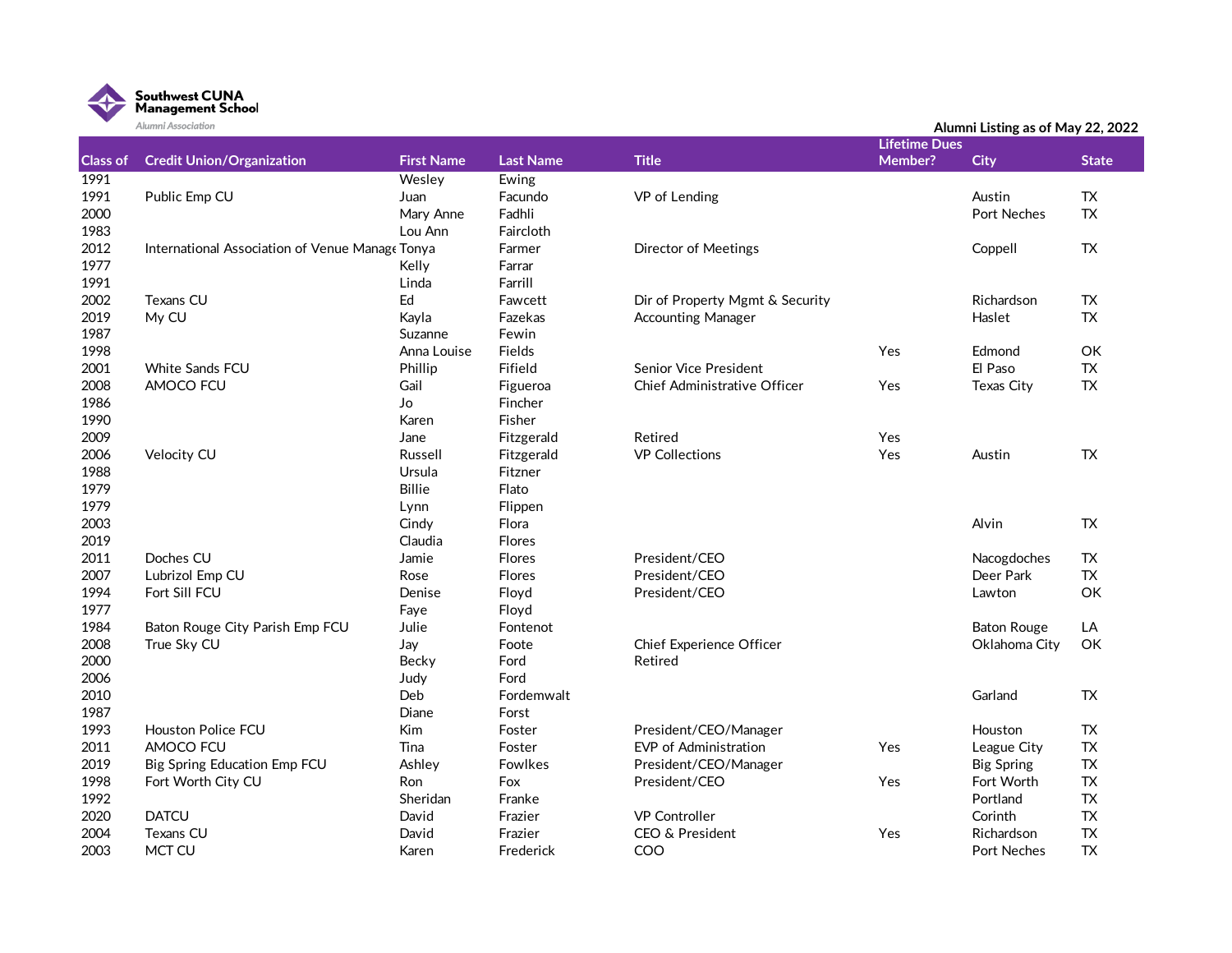

|                 | Alumni Association                                 |                   |                  |                                         |                      | Alumni Listing as of May 22, 2022 |              |
|-----------------|----------------------------------------------------|-------------------|------------------|-----------------------------------------|----------------------|-----------------------------------|--------------|
|                 |                                                    |                   |                  |                                         | <b>Lifetime Dues</b> |                                   |              |
| <b>Class of</b> | <b>Credit Union/Organization</b>                   | <b>First Name</b> | <b>Last Name</b> | <b>Title</b>                            | Member?              | <b>City</b>                       | <b>State</b> |
| 2003            |                                                    | Mark              | Freeman          |                                         |                      |                                   |              |
| 2010            | City CU                                            | David             | Frith            | <b>Chief Financial Officer</b>          |                      | Dallas                            | <b>TX</b>    |
| 1986            |                                                    | Lori              | Fritz            |                                         |                      |                                   |              |
| 2019            | North East Kansas CU                               | Jennifer          | Froman           | General Manager                         |                      | Topeka                            | <b>KS</b>    |
| 2008            | <b>Hereford Texas FCU</b>                          | <b>Brenda</b>     | <b>Fuentes</b>   | CEO                                     |                      | Hereford                          | <b>TX</b>    |
| 2016            | LIFE FCU                                           | Dustin            | Fuller           | CEO                                     |                      | Denton                            | TX           |
| 2009            |                                                    | Walter            | Furnace          |                                         |                      | Dallas                            | TX           |
| 1983            |                                                    | Diane             | <b>Furnas</b>    | Retired                                 |                      |                                   |              |
| 2006            |                                                    | Frances           | Gaines           |                                         |                      |                                   |              |
| 2009            | 4PJ Consulting, LLC                                | Lorri             | Gaither          | Senior Development Strategist           | Yes                  | Celina                            | TX           |
| 1974            |                                                    | Patricia          | Gale             |                                         |                      |                                   |              |
| 1992            |                                                    | Arthur            | Galletly         |                                         |                      | Garland                           | TX           |
| 2011            | True Sky CU                                        | Julie             | Gamblin          | SVP & Chief Administration Officer      | Yes                  | Oklahoma City                     | OK           |
| 2018            | Concho Educators FCU                               | Ciro              | Garcia           | Director of Electronic Services         |                      | San Angelo                        | <b>TX</b>    |
| 2017            | True Sky CU                                        | Daniel            | Garcia           | <b>Branch Manager</b>                   | Yes                  | Oklahoma City                     | OK           |
| 2010            | Select FCU                                         | Marc              | Garcia           | <b>Computer Operations</b>              |                      | San Antonio                       | TX           |
| 2003            |                                                    | Norma Jean        | Garcia           |                                         |                      |                                   |              |
| 1981            |                                                    | Ealine            | Garlock          |                                         |                      |                                   |              |
| 2007            |                                                    | Kevin             | Garraway         |                                         | Yes                  |                                   |              |
| 1993            |                                                    | Becky             | Garteiser        |                                         |                      | San Antonio                       | TX           |
| 1994            |                                                    | Linda             | Garvin           | Retired                                 |                      |                                   |              |
| 2006            | <b>Texas FCU</b>                                   | JD                | Garza            | <b>Accounting Manager</b>               | Yes                  | Dallas                            | TX           |
| 2016            |                                                    | Marc              | Garza            |                                         |                      | <b>Brownsville</b>                | <b>TX</b>    |
| 1996            |                                                    | Mary              | Garza            |                                         |                      |                                   |              |
| 2006            | <b>Cornerstone Resources</b>                       | Norma             | Garza            | <b>Remote Transaction Resources AVP</b> |                      | Plano                             | TX           |
| 2011            | <b>NCE CU</b>                                      | Paula             | Garza            | President/CEO                           |                      | Corpus Christi                    | <b>TX</b>    |
| 1972            |                                                    | Edna              | Gassett          |                                         |                      |                                   |              |
| 2007            | Pine FCU                                           | Debbie            | Gatlin           | CEO                                     | Yes                  | <b>Pine Bluff</b>                 | <b>AR</b>    |
| 1997            |                                                    | Sharon            | Gaugler          |                                         |                      |                                   |              |
| 1995            |                                                    | Jeanette          | Gay              |                                         |                      | Teague                            | TX           |
| 1972            |                                                    | Ruth              | Gaynier          |                                         |                      |                                   |              |
| 1986            |                                                    | George            | Gazis            |                                         |                      |                                   |              |
| 2010            | <b>Empowerment Community Development I Delores</b> |                   | Gentry           | President/CEO                           |                      | Houston                           | TX           |
| 2016            |                                                    | Michelle          | George           |                                         |                      |                                   |              |
| 2011            |                                                    | Anthony           | Gibson           |                                         |                      | Fort Worth                        | TX           |
| 2009            |                                                    | Cheryl            | Gibson           |                                         | Yes                  |                                   |              |
| 1982            |                                                    | James             | Gibson           |                                         |                      | Springhill                        | LA           |
| 1991            |                                                    | Mary              | Gibson           |                                         |                      | Little Rock                       | AR.          |
| 1983            | Members Trust of the Southwest FCU                 | <b>Brian</b>      | Gilbert          | President/CEO                           | Yes                  | Houston                           | <b>TX</b>    |
| 2000            | <b>Texas FCU</b>                                   | Robin             | Gilbert          | <b>HR Manager</b>                       | Yes                  | <b>Dallas</b>                     | <b>TX</b>    |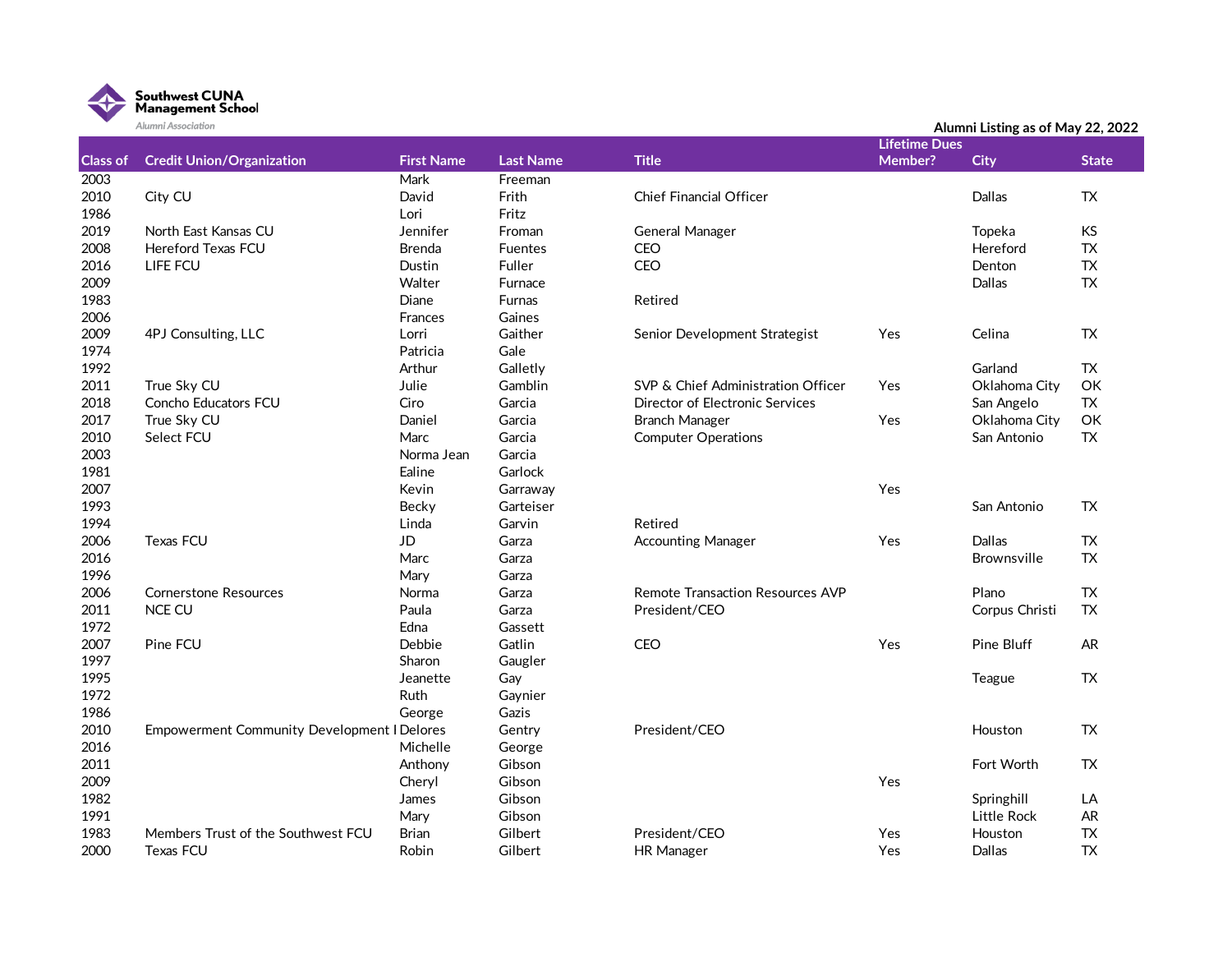

|                 | Alumni Association               |                   |                  |                                | Alumni Listing as of May 22, 2022 |                      |              |  |
|-----------------|----------------------------------|-------------------|------------------|--------------------------------|-----------------------------------|----------------------|--------------|--|
|                 |                                  |                   |                  |                                | <b>Lifetime Dues</b>              |                      |              |  |
| <b>Class of</b> | <b>Credit Union/Organization</b> | <b>First Name</b> | <b>Last Name</b> | <b>Title</b>                   | Member?                           | <b>City</b>          | <b>State</b> |  |
| 1997            |                                  | Sandy             | Gilbert          |                                |                                   |                      |              |  |
| 1991            | <b>Advancial FCU</b>             | Debbie            | Gilbreath        | Dir of Business Relations      |                                   | <b>Dallas</b>        | TX.          |  |
| 1984            |                                  | Kathi             | Gill             |                                |                                   | <b>Baton Rouge</b>   | LA           |  |
| 2013            | Prestige Community CU            | Paul              | Gill             | <b>Senior Vice President</b>   |                                   | Dallas               | <b>TX</b>    |  |
| 2006            | Associated CU of Texas           | <b>Russ</b>       | Gillaspia        | VP - Facilities                | Yes                               | League City          | <b>TX</b>    |  |
| 2017            | Cooperative Teachers CU          | Nate              | Gillen           | <b>VP</b> Operations           | Yes                               | Tyler                | TX           |  |
| 2006            |                                  | Eva               | Gillespie        | Retired                        |                                   |                      |              |  |
| 1990            |                                  | Dub               | Gilliam          |                                |                                   |                      |              |  |
| 2001            |                                  | Linda             | Ging             |                                |                                   |                      |              |  |
| 1993            | Union Square CU                  | Jeff              | Gladu            | SVP, Chief Information Officer |                                   | <b>Wichita Falls</b> | TX           |  |
| 2018            | <b>Common Cents FCU</b>          | Donnielle         | Goff             | President/CEO/Manager          | Yes                               | Beaumont             | TX           |  |
| 1980            |                                  | Beverly           | Gollihugh        |                                |                                   |                      |              |  |
| 1974            |                                  | John              | Golmon           |                                |                                   |                      |              |  |
| 2007            |                                  | Dawn              | Gomez            |                                | Yes                               |                      |              |  |
| 2018            | <b>Tinker FCU</b>                | Steve             | Gonner           | AVP/Br Mgr                     |                                   | Edmond               | OK           |  |
| 1974            |                                  | Roberto           | Gonzales         |                                |                                   |                      |              |  |
| 1989            |                                  | Ana Maria         | Gonzalez         |                                |                                   |                      |              |  |
| 1990            |                                  | Emma              | Gonzalez         |                                |                                   | Rio Grande City      | TX           |  |
| 2001            | Tex Mex CU                       | Ernesto           | Gonzalez         | <b>Operations Officer</b>      |                                   | Laredo               | TX           |  |
| 1972            |                                  | Neva              | Goodpaster       |                                |                                   |                      |              |  |
| 2011            |                                  | Jason             | Goodwin          |                                |                                   |                      |              |  |
| 2018            | First Community CU               | Arthur            | Gordon           | Chief Retail Officer           |                                   | Houston              | TX           |  |
| 2007            | <b>JSC FCU</b>                   | JoAnn             | Gore             | Growth and Development Manager |                                   | La Porte             | <b>TX</b>    |  |
| 1996            | <b>Baptist Health FCU</b>        | Mike              | Gorman           | President/CEO                  |                                   | Little Rock          | <b>AR</b>    |  |
| 1978            |                                  | Karen             | Goss             |                                |                                   |                      |              |  |
| 1989            | <b>705 FCU</b>                   | Anna              | Grado            |                                | Yes                               | Lafayette            | LA           |  |
| 2008            | Texas Bank and Trust             | Chris             | Graham           | SVP Bank Operations-Bankcards  |                                   | Longview             | <b>TX</b>    |  |
| 1993            |                                  | Linda             | Graham           |                                |                                   |                      |              |  |
| 2014            | My CU                            | Angela            | Gray             | <b>Branch Manager</b>          | Yes                               | Canton               | <b>TX</b>    |  |
| 1974            |                                  | James             | Gray             | Retired                        |                                   |                      |              |  |
| 1995            |                                  | Joyce             | Gray             |                                |                                   | Cleburne             | <b>TX</b>    |  |
| 1993            |                                  | Sam               | Green            |                                |                                   |                      |              |  |
| 2003            |                                  | Terrie            | Green            |                                |                                   | Nederland            | <b>TX</b>    |  |
| 2013            |                                  | <b>Thomas</b>     | Green            |                                |                                   |                      |              |  |
| 1983            |                                  | Susan             | Greeney          |                                |                                   |                      |              |  |
| 2013            | TruService Community FCU         | Tiffany           | Greenway         | Lending & Admin Manager        |                                   | Little Rock          | <b>AR</b>    |  |
| 2017            | Green Country FCU                | <b>Brandon</b>    | Grell            | President/CEO                  |                                   | Sand Springs         | OK           |  |
| 1995            |                                  | Dana              | Griffin          |                                |                                   |                      |              |  |
| 2006            | East Texas Professional CU       | John              | Griffin          | SVP Lending Ops Mgr            | Yes                               | Longview             | TX.          |  |
| 1985            |                                  | Judy              | Griffin          |                                |                                   |                      |              |  |
|                 |                                  |                   |                  |                                |                                   |                      |              |  |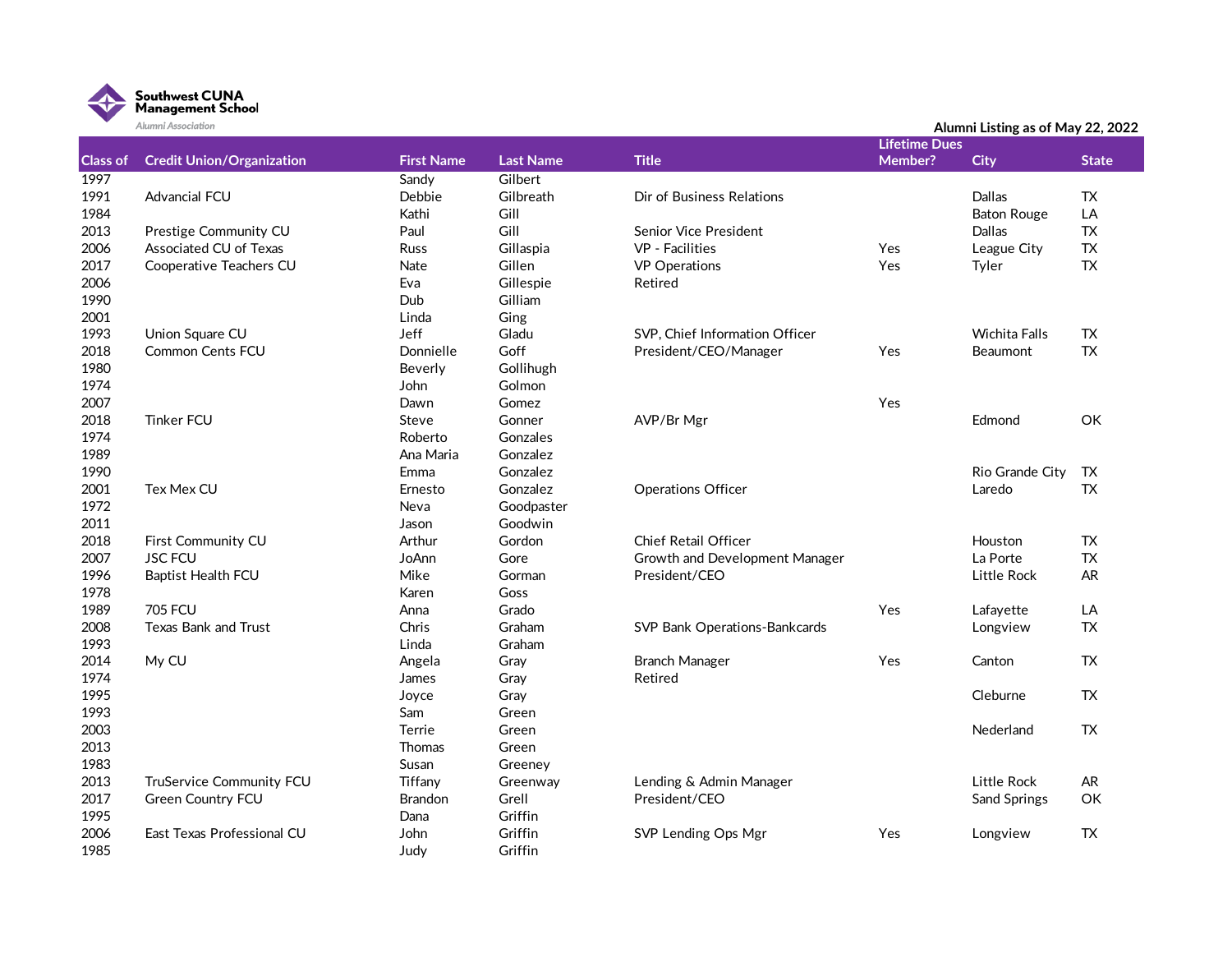

|                 | Alumni Association                      |                   |                  |                                      |                      | Alumni Listing as of May 22, 2022 |              |
|-----------------|-----------------------------------------|-------------------|------------------|--------------------------------------|----------------------|-----------------------------------|--------------|
|                 |                                         |                   |                  |                                      | <b>Lifetime Dues</b> |                                   |              |
| <b>Class of</b> | <b>Credit Union/Organization</b>        | <b>First Name</b> | <b>Last Name</b> | <b>Title</b>                         | <b>Member?</b>       | <b>City</b>                       | <b>State</b> |
| 2001            | Centex Citizens CU                      | Tami              | Griffin          | Interim President/CEO/Manager        | Yes                  | Mexia                             | <b>TX</b>    |
| 1994            | Texas Associations of Professionals FCU | Paula             | Grigsby          | President/CEO                        | Yes                  | San Antonio                       | TX           |
| 2020            | Resource One CU                         | Jennifer          | Grinder          | Chief Retail Officer                 |                      | Dallas                            | TX           |
| 2020            | Resource One CU                         | Jennifer          | Grinder          | <b>Chief Retail Officer</b>          | Yes                  | Dallas                            | ${\sf TX}$   |
| 2007            |                                         | <b>Brandon</b>    | Grogan           |                                      |                      |                                   |              |
| 2019            | <b>GECU</b>                             | Carmen            | Guerrero         | Br Sales & Serv Mgr - Central Region |                      | El Paso                           | TX           |
| 2019            | MidFirst Bank                           | Juan              | Guerrero         | AVP Business Relationship Manager    |                      | Houston                           | <b>TX</b>    |
| 2017            | <b>MTCU</b>                             | Naomi             | Guevara          | Exec Admin Asst                      |                      | Midland                           | TX           |
| 2008            | Prestige Community CU                   | Karen             | Gugino           | <b>Operations Manager</b>            |                      | Dallas                            | <b>TX</b>    |
| 1976            |                                         | Marcelyn          | Guinn            |                                      |                      |                                   |              |
| 1981            |                                         | Diane             | Gunderson        |                                      |                      |                                   |              |
| 1999            | <b>EECU</b>                             | Joyce             | Gustafson        | <b>Vice President</b>                | Yes                  | Fort Worth                        | <b>TX</b>    |
| 2019            |                                         | Frank             | Gutierrez        |                                      |                      |                                   |              |
| 2014            | 1st Community FCU                       | Hector            | Gutierrez        | SVP-Operations                       |                      | San Angelo                        | TX           |
| 2011            | Heart O' Texas FCU                      | Melissa           | Hagenbuch        | President/CEO                        |                      | Waco                              | ${\sf TX}$   |
| 2015            | FivePoint CU                            | Cathy             | Hagner           | <b>VP Store Administration</b>       |                      | Nederland                         | <b>TX</b>    |
| 1989            |                                         | <b>Jim</b>        | Halbert          |                                      |                      |                                   |              |
| 1991            |                                         | Cy                | Haley            |                                      |                      |                                   |              |
| 1974            |                                         | Barbara           | Hall             |                                      |                      |                                   |              |
| 1998            | DuGood FCU                              | Janet             | Hall             | <b>Vice President</b>                |                      | <b>Beaumont</b>                   | <b>TX</b>    |
| 1986            |                                         | Larry             | Hall             |                                      | Yes                  |                                   |              |
| 1991            |                                         | Ralph             | Hall             | Retired                              |                      | Hot Springs Natio AR              |              |
| 2010            | <b>DATCU</b>                            | Rob               | Hall             | VP of IS                             |                      | Denton                            | TX           |
| 1992            |                                         | Gina              | Hallford         | Retired                              |                      | Abilene                           | <b>TX</b>    |
| 1979            |                                         | Ina               | <b>Hallock</b>   |                                      |                      |                                   |              |
| 2015            | First Service CU                        | Frank             | Halstead         | <b>Chief Risk Officer</b>            |                      | Houston                           | TX           |
| 1984            | Temple Santa Fe Community CU            | Mike              | Hamby            | President/CEO                        |                      | Temple                            | TX           |
| 1983            |                                         | Barri             | Hamilton         |                                      |                      | Martindale                        | <b>TX</b>    |
| 2016            | Tarrant County's CU                     | Jenny             | Hamilton         | Data Processing Manager              |                      | Fort Worth                        | <b>TX</b>    |
| 2003            | The Focus FCU                           | Jane              | Hammil           |                                      |                      | Oklahoma City                     | OK           |
| 2004            | Concho Educators FCU                    | Donna             | <b>Hammons</b>   | <b>VP Branch Operations</b>          |                      | San Angelo                        | <b>TX</b>    |
| 2007            |                                         | Molly             | Handy            |                                      | Yes                  |                                   |              |
| 1989            | <b>MTCU</b>                             | Jana              | Haney            | President/Manager                    |                      | Midland                           | <b>TX</b>    |
| 1985            |                                         | <b>Bruce</b>      | <b>Hankins</b>   |                                      |                      |                                   |              |
| 1974            |                                         | Maxine            | <b>Hanks</b>     |                                      |                      |                                   |              |
| 2001            | Texas Bay CU                            | Bob               | Hannan           | Loan Manager                         | Yes                  | Houston                           | TX           |
| 2009            | Caprock FCU                             | Dale              | Hansard          | President/CEO                        |                      | Lamesa                            | TX           |
| 1990            | PosTel Family CU                        | Rick              | Hanson           | President/CEO                        |                      | Wichita Falls                     | <b>TX</b>    |
| 1988            |                                         | Lynda             | Hanzel           |                                      |                      |                                   |              |
| 2002            | ACU CU                                  | Lycia             | Hardin           | President/Manager                    |                      | Abilene                           | TX           |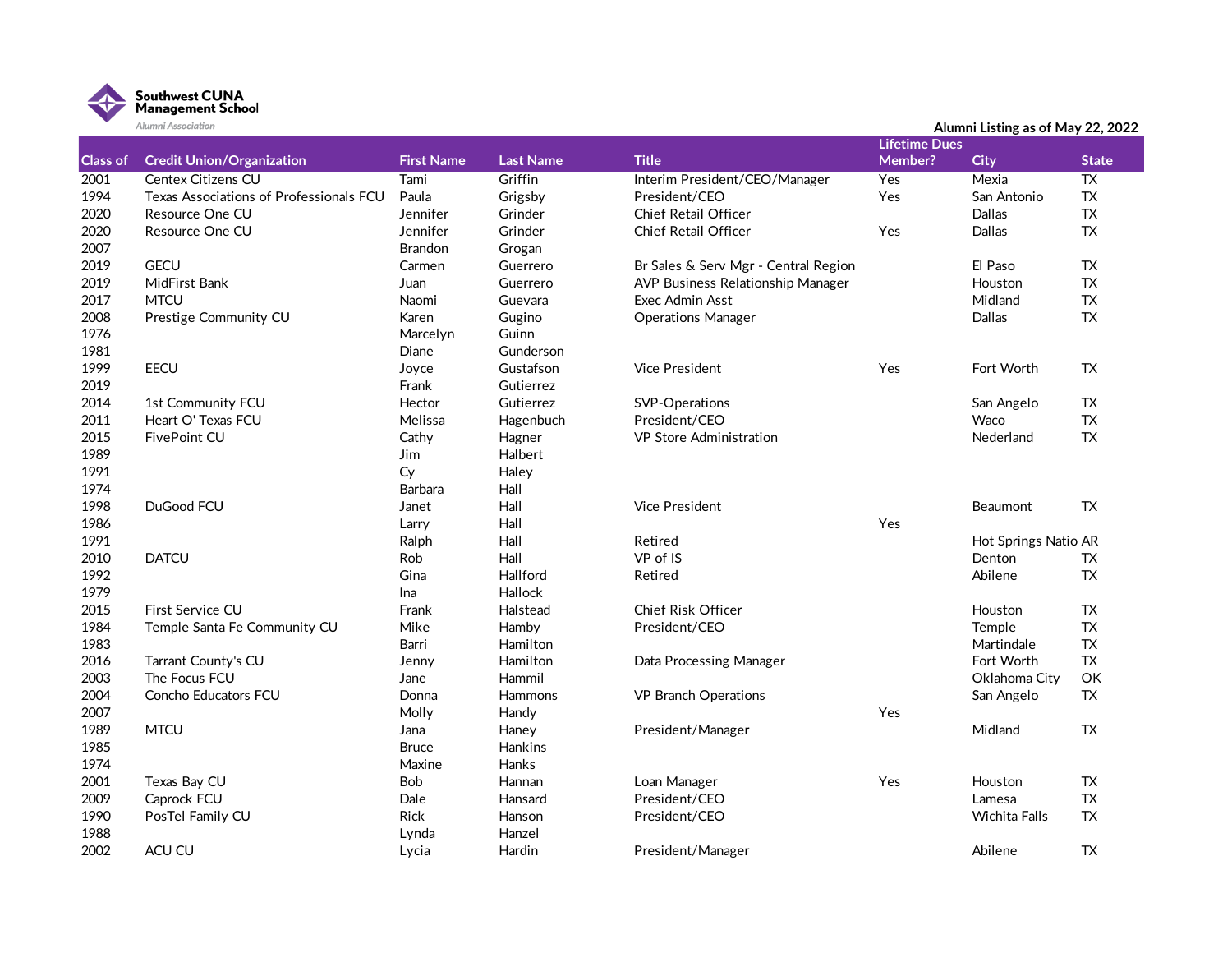

| <b>Lifetime Dues</b><br>Class of<br><b>Credit Union/Organization</b><br><b>First Name</b><br><b>Last Name</b><br><b>Title</b><br>Member?<br>City<br><b>State</b><br>Eric<br>2009<br>Hardman<br>Saint Louis<br>$\overline{MO}$<br>Retired<br>2017<br>Leilani<br>Harpole<br>President/CEO<br>OK<br>Otoe-Missouria FCU<br><b>Red Rock</b><br>1990<br>Janet<br>Harrell<br>2014<br>Deadrick<br>Harris<br><b>TX</b><br>Mt. Olive Baptist Church FCU<br><b>Project Manager</b><br>Yes<br>Arlington<br>TX<br>2006<br>Freestone CU<br><b>DeAnne</b><br>Harris<br>President/CEO<br>Teague<br>2008<br>Jan<br><b>Harris</b><br>1985<br>Harris<br>Mona Ray<br>2019<br>COO<br><b>TX</b><br>United Community CU<br>Torrance<br><b>Harris</b><br>Houston<br>1992<br>Harshfield<br>LA<br>Peggy<br>Shreveport<br><b>MX</b><br>UT<br>2011<br>Hartquist<br>Lehi<br>Ryan<br>Sales Business Intelligence Analyst<br>1985<br><b>TX</b><br>Earline<br>Retired<br>Granbury<br>Harvey<br><b>TX</b><br>2012<br>Southland FCU<br>Kathy<br>President/CEO/Manager<br>Lufkin<br>Harvey<br>${\sf TX}$<br>1996<br><b>MentorTex</b><br>Round Rock<br><b>Brad</b><br><b>Harwick</b><br><b>TX</b><br>2013<br><b>Mobiloil FCU</b><br>Jonathan<br>Haskett<br><b>Chief Financial Officer</b><br>Beaumont<br>2004<br>JoAnn<br>Hatley<br>1991<br>Hawkins<br>Donna<br>1982<br>Hawkins<br>Fran<br>Retired<br>2016<br><b>Texas Plains FCU</b><br><b>Brandy</b><br>Hawkins-Walton<br>Lending Manager<br>Amarillo<br><b>TX</b><br>2018<br>Skyward CU<br><b>KS</b><br>Daniel<br>Hayden<br>VP of Operations<br>Wichita<br>1982<br>Elaine<br>Hayman-Gable<br>2010<br><b>TX</b><br>Southwest Heritage CU<br>President/CEO<br>Odessa<br>Ronny<br>Haynes<br>2002<br>Texas Dow Emp CU<br>David<br>Dir of IS/CIO<br><b>TX</b><br>Hays<br>Pasadena<br>2020<br><b>TX</b><br>First Abilene FCU<br>Misty<br>SVP - Chief Lending Officer<br>Abilene<br>Hayward<br>MAC FCU<br>2008<br>Head<br>President/CEO/Manager<br>Fort Wainwright<br>AK<br>Angie<br><b>TX</b><br>2005<br>Neches FCU<br>John<br>VP of IT<br>Port Neches<br>Heard<br>2008<br>Loan Officer<br><b>AR</b><br>Combined FCU<br>Sharon<br>Hearnsberger<br><b>Hot Springs</b><br>1973<br>James<br>Heaton<br>1981<br>Mike<br>Hedlund<br>2008<br>Lydia<br>Hegwood<br>2000<br><b>Texas Trust CU</b><br>Vince<br>Heimann<br><b>VP Business Services</b><br>1983<br>Oregon State CU<br>Richard<br>President/CEO<br>Corvallis<br>OR<br>Hein<br>1985<br><b>TX</b><br>Security Service FCU<br>Senior Risk Management Analyst<br>Yes<br>Kim<br>Heinze<br>San Antonio<br>${\sf TX}$<br>2018<br>Lufkin FCU<br>Yes<br>Lufkin<br>Sherry<br>Hellwig<br>Loan Manager<br>1997<br><b>TX</b><br>Debbie<br>Helm<br>Terrell<br>2013<br><b>Beacon FCU</b><br>Lori<br>La Porte<br><b>TX</b><br>Henderson<br>VP of Accounting<br>Yes<br>OK<br>2019<br>First Family FCU<br><b>Branch Manager</b><br>Tonya<br>Henley<br>Henryetta |      | Alumni Association |       |         |                         | Alumni Listing as of May 22, 2022 |           |
|----------------------------------------------------------------------------------------------------------------------------------------------------------------------------------------------------------------------------------------------------------------------------------------------------------------------------------------------------------------------------------------------------------------------------------------------------------------------------------------------------------------------------------------------------------------------------------------------------------------------------------------------------------------------------------------------------------------------------------------------------------------------------------------------------------------------------------------------------------------------------------------------------------------------------------------------------------------------------------------------------------------------------------------------------------------------------------------------------------------------------------------------------------------------------------------------------------------------------------------------------------------------------------------------------------------------------------------------------------------------------------------------------------------------------------------------------------------------------------------------------------------------------------------------------------------------------------------------------------------------------------------------------------------------------------------------------------------------------------------------------------------------------------------------------------------------------------------------------------------------------------------------------------------------------------------------------------------------------------------------------------------------------------------------------------------------------------------------------------------------------------------------------------------------------------------------------------------------------------------------------------------------------------------------------------------------------------------------------------------------------------------------------------------------------------------------------------------------------------------------------------------------------------------------------------------------------------------------------------------------------------------------------------------------------------------------------------------------------------------------------------------------------------------------------------------------------------------------------------------------------------------------------------|------|--------------------|-------|---------|-------------------------|-----------------------------------|-----------|
|                                                                                                                                                                                                                                                                                                                                                                                                                                                                                                                                                                                                                                                                                                                                                                                                                                                                                                                                                                                                                                                                                                                                                                                                                                                                                                                                                                                                                                                                                                                                                                                                                                                                                                                                                                                                                                                                                                                                                                                                                                                                                                                                                                                                                                                                                                                                                                                                                                                                                                                                                                                                                                                                                                                                                                                                                                                                                                          |      |                    |       |         |                         |                                   |           |
|                                                                                                                                                                                                                                                                                                                                                                                                                                                                                                                                                                                                                                                                                                                                                                                                                                                                                                                                                                                                                                                                                                                                                                                                                                                                                                                                                                                                                                                                                                                                                                                                                                                                                                                                                                                                                                                                                                                                                                                                                                                                                                                                                                                                                                                                                                                                                                                                                                                                                                                                                                                                                                                                                                                                                                                                                                                                                                          |      |                    |       |         |                         |                                   |           |
|                                                                                                                                                                                                                                                                                                                                                                                                                                                                                                                                                                                                                                                                                                                                                                                                                                                                                                                                                                                                                                                                                                                                                                                                                                                                                                                                                                                                                                                                                                                                                                                                                                                                                                                                                                                                                                                                                                                                                                                                                                                                                                                                                                                                                                                                                                                                                                                                                                                                                                                                                                                                                                                                                                                                                                                                                                                                                                          |      |                    |       |         |                         |                                   |           |
|                                                                                                                                                                                                                                                                                                                                                                                                                                                                                                                                                                                                                                                                                                                                                                                                                                                                                                                                                                                                                                                                                                                                                                                                                                                                                                                                                                                                                                                                                                                                                                                                                                                                                                                                                                                                                                                                                                                                                                                                                                                                                                                                                                                                                                                                                                                                                                                                                                                                                                                                                                                                                                                                                                                                                                                                                                                                                                          |      |                    |       |         |                         |                                   |           |
|                                                                                                                                                                                                                                                                                                                                                                                                                                                                                                                                                                                                                                                                                                                                                                                                                                                                                                                                                                                                                                                                                                                                                                                                                                                                                                                                                                                                                                                                                                                                                                                                                                                                                                                                                                                                                                                                                                                                                                                                                                                                                                                                                                                                                                                                                                                                                                                                                                                                                                                                                                                                                                                                                                                                                                                                                                                                                                          |      |                    |       |         |                         |                                   |           |
|                                                                                                                                                                                                                                                                                                                                                                                                                                                                                                                                                                                                                                                                                                                                                                                                                                                                                                                                                                                                                                                                                                                                                                                                                                                                                                                                                                                                                                                                                                                                                                                                                                                                                                                                                                                                                                                                                                                                                                                                                                                                                                                                                                                                                                                                                                                                                                                                                                                                                                                                                                                                                                                                                                                                                                                                                                                                                                          |      |                    |       |         |                         |                                   |           |
|                                                                                                                                                                                                                                                                                                                                                                                                                                                                                                                                                                                                                                                                                                                                                                                                                                                                                                                                                                                                                                                                                                                                                                                                                                                                                                                                                                                                                                                                                                                                                                                                                                                                                                                                                                                                                                                                                                                                                                                                                                                                                                                                                                                                                                                                                                                                                                                                                                                                                                                                                                                                                                                                                                                                                                                                                                                                                                          |      |                    |       |         |                         |                                   |           |
|                                                                                                                                                                                                                                                                                                                                                                                                                                                                                                                                                                                                                                                                                                                                                                                                                                                                                                                                                                                                                                                                                                                                                                                                                                                                                                                                                                                                                                                                                                                                                                                                                                                                                                                                                                                                                                                                                                                                                                                                                                                                                                                                                                                                                                                                                                                                                                                                                                                                                                                                                                                                                                                                                                                                                                                                                                                                                                          |      |                    |       |         |                         |                                   |           |
|                                                                                                                                                                                                                                                                                                                                                                                                                                                                                                                                                                                                                                                                                                                                                                                                                                                                                                                                                                                                                                                                                                                                                                                                                                                                                                                                                                                                                                                                                                                                                                                                                                                                                                                                                                                                                                                                                                                                                                                                                                                                                                                                                                                                                                                                                                                                                                                                                                                                                                                                                                                                                                                                                                                                                                                                                                                                                                          |      |                    |       |         |                         |                                   |           |
|                                                                                                                                                                                                                                                                                                                                                                                                                                                                                                                                                                                                                                                                                                                                                                                                                                                                                                                                                                                                                                                                                                                                                                                                                                                                                                                                                                                                                                                                                                                                                                                                                                                                                                                                                                                                                                                                                                                                                                                                                                                                                                                                                                                                                                                                                                                                                                                                                                                                                                                                                                                                                                                                                                                                                                                                                                                                                                          |      |                    |       |         |                         |                                   |           |
|                                                                                                                                                                                                                                                                                                                                                                                                                                                                                                                                                                                                                                                                                                                                                                                                                                                                                                                                                                                                                                                                                                                                                                                                                                                                                                                                                                                                                                                                                                                                                                                                                                                                                                                                                                                                                                                                                                                                                                                                                                                                                                                                                                                                                                                                                                                                                                                                                                                                                                                                                                                                                                                                                                                                                                                                                                                                                                          |      |                    |       |         |                         |                                   |           |
|                                                                                                                                                                                                                                                                                                                                                                                                                                                                                                                                                                                                                                                                                                                                                                                                                                                                                                                                                                                                                                                                                                                                                                                                                                                                                                                                                                                                                                                                                                                                                                                                                                                                                                                                                                                                                                                                                                                                                                                                                                                                                                                                                                                                                                                                                                                                                                                                                                                                                                                                                                                                                                                                                                                                                                                                                                                                                                          |      |                    |       |         |                         |                                   |           |
|                                                                                                                                                                                                                                                                                                                                                                                                                                                                                                                                                                                                                                                                                                                                                                                                                                                                                                                                                                                                                                                                                                                                                                                                                                                                                                                                                                                                                                                                                                                                                                                                                                                                                                                                                                                                                                                                                                                                                                                                                                                                                                                                                                                                                                                                                                                                                                                                                                                                                                                                                                                                                                                                                                                                                                                                                                                                                                          |      |                    |       |         |                         |                                   |           |
|                                                                                                                                                                                                                                                                                                                                                                                                                                                                                                                                                                                                                                                                                                                                                                                                                                                                                                                                                                                                                                                                                                                                                                                                                                                                                                                                                                                                                                                                                                                                                                                                                                                                                                                                                                                                                                                                                                                                                                                                                                                                                                                                                                                                                                                                                                                                                                                                                                                                                                                                                                                                                                                                                                                                                                                                                                                                                                          |      |                    |       |         |                         |                                   |           |
|                                                                                                                                                                                                                                                                                                                                                                                                                                                                                                                                                                                                                                                                                                                                                                                                                                                                                                                                                                                                                                                                                                                                                                                                                                                                                                                                                                                                                                                                                                                                                                                                                                                                                                                                                                                                                                                                                                                                                                                                                                                                                                                                                                                                                                                                                                                                                                                                                                                                                                                                                                                                                                                                                                                                                                                                                                                                                                          |      |                    |       |         |                         |                                   |           |
|                                                                                                                                                                                                                                                                                                                                                                                                                                                                                                                                                                                                                                                                                                                                                                                                                                                                                                                                                                                                                                                                                                                                                                                                                                                                                                                                                                                                                                                                                                                                                                                                                                                                                                                                                                                                                                                                                                                                                                                                                                                                                                                                                                                                                                                                                                                                                                                                                                                                                                                                                                                                                                                                                                                                                                                                                                                                                                          |      |                    |       |         |                         |                                   |           |
|                                                                                                                                                                                                                                                                                                                                                                                                                                                                                                                                                                                                                                                                                                                                                                                                                                                                                                                                                                                                                                                                                                                                                                                                                                                                                                                                                                                                                                                                                                                                                                                                                                                                                                                                                                                                                                                                                                                                                                                                                                                                                                                                                                                                                                                                                                                                                                                                                                                                                                                                                                                                                                                                                                                                                                                                                                                                                                          |      |                    |       |         |                         |                                   |           |
|                                                                                                                                                                                                                                                                                                                                                                                                                                                                                                                                                                                                                                                                                                                                                                                                                                                                                                                                                                                                                                                                                                                                                                                                                                                                                                                                                                                                                                                                                                                                                                                                                                                                                                                                                                                                                                                                                                                                                                                                                                                                                                                                                                                                                                                                                                                                                                                                                                                                                                                                                                                                                                                                                                                                                                                                                                                                                                          |      |                    |       |         |                         |                                   |           |
|                                                                                                                                                                                                                                                                                                                                                                                                                                                                                                                                                                                                                                                                                                                                                                                                                                                                                                                                                                                                                                                                                                                                                                                                                                                                                                                                                                                                                                                                                                                                                                                                                                                                                                                                                                                                                                                                                                                                                                                                                                                                                                                                                                                                                                                                                                                                                                                                                                                                                                                                                                                                                                                                                                                                                                                                                                                                                                          |      |                    |       |         |                         |                                   |           |
|                                                                                                                                                                                                                                                                                                                                                                                                                                                                                                                                                                                                                                                                                                                                                                                                                                                                                                                                                                                                                                                                                                                                                                                                                                                                                                                                                                                                                                                                                                                                                                                                                                                                                                                                                                                                                                                                                                                                                                                                                                                                                                                                                                                                                                                                                                                                                                                                                                                                                                                                                                                                                                                                                                                                                                                                                                                                                                          |      |                    |       |         |                         |                                   |           |
|                                                                                                                                                                                                                                                                                                                                                                                                                                                                                                                                                                                                                                                                                                                                                                                                                                                                                                                                                                                                                                                                                                                                                                                                                                                                                                                                                                                                                                                                                                                                                                                                                                                                                                                                                                                                                                                                                                                                                                                                                                                                                                                                                                                                                                                                                                                                                                                                                                                                                                                                                                                                                                                                                                                                                                                                                                                                                                          |      |                    |       |         |                         |                                   |           |
|                                                                                                                                                                                                                                                                                                                                                                                                                                                                                                                                                                                                                                                                                                                                                                                                                                                                                                                                                                                                                                                                                                                                                                                                                                                                                                                                                                                                                                                                                                                                                                                                                                                                                                                                                                                                                                                                                                                                                                                                                                                                                                                                                                                                                                                                                                                                                                                                                                                                                                                                                                                                                                                                                                                                                                                                                                                                                                          |      |                    |       |         |                         |                                   |           |
|                                                                                                                                                                                                                                                                                                                                                                                                                                                                                                                                                                                                                                                                                                                                                                                                                                                                                                                                                                                                                                                                                                                                                                                                                                                                                                                                                                                                                                                                                                                                                                                                                                                                                                                                                                                                                                                                                                                                                                                                                                                                                                                                                                                                                                                                                                                                                                                                                                                                                                                                                                                                                                                                                                                                                                                                                                                                                                          |      |                    |       |         |                         |                                   |           |
|                                                                                                                                                                                                                                                                                                                                                                                                                                                                                                                                                                                                                                                                                                                                                                                                                                                                                                                                                                                                                                                                                                                                                                                                                                                                                                                                                                                                                                                                                                                                                                                                                                                                                                                                                                                                                                                                                                                                                                                                                                                                                                                                                                                                                                                                                                                                                                                                                                                                                                                                                                                                                                                                                                                                                                                                                                                                                                          |      |                    |       |         |                         |                                   |           |
|                                                                                                                                                                                                                                                                                                                                                                                                                                                                                                                                                                                                                                                                                                                                                                                                                                                                                                                                                                                                                                                                                                                                                                                                                                                                                                                                                                                                                                                                                                                                                                                                                                                                                                                                                                                                                                                                                                                                                                                                                                                                                                                                                                                                                                                                                                                                                                                                                                                                                                                                                                                                                                                                                                                                                                                                                                                                                                          |      |                    |       |         |                         |                                   |           |
|                                                                                                                                                                                                                                                                                                                                                                                                                                                                                                                                                                                                                                                                                                                                                                                                                                                                                                                                                                                                                                                                                                                                                                                                                                                                                                                                                                                                                                                                                                                                                                                                                                                                                                                                                                                                                                                                                                                                                                                                                                                                                                                                                                                                                                                                                                                                                                                                                                                                                                                                                                                                                                                                                                                                                                                                                                                                                                          |      |                    |       |         |                         |                                   |           |
|                                                                                                                                                                                                                                                                                                                                                                                                                                                                                                                                                                                                                                                                                                                                                                                                                                                                                                                                                                                                                                                                                                                                                                                                                                                                                                                                                                                                                                                                                                                                                                                                                                                                                                                                                                                                                                                                                                                                                                                                                                                                                                                                                                                                                                                                                                                                                                                                                                                                                                                                                                                                                                                                                                                                                                                                                                                                                                          |      |                    |       |         |                         |                                   |           |
|                                                                                                                                                                                                                                                                                                                                                                                                                                                                                                                                                                                                                                                                                                                                                                                                                                                                                                                                                                                                                                                                                                                                                                                                                                                                                                                                                                                                                                                                                                                                                                                                                                                                                                                                                                                                                                                                                                                                                                                                                                                                                                                                                                                                                                                                                                                                                                                                                                                                                                                                                                                                                                                                                                                                                                                                                                                                                                          |      |                    |       |         |                         |                                   |           |
|                                                                                                                                                                                                                                                                                                                                                                                                                                                                                                                                                                                                                                                                                                                                                                                                                                                                                                                                                                                                                                                                                                                                                                                                                                                                                                                                                                                                                                                                                                                                                                                                                                                                                                                                                                                                                                                                                                                                                                                                                                                                                                                                                                                                                                                                                                                                                                                                                                                                                                                                                                                                                                                                                                                                                                                                                                                                                                          |      |                    |       |         |                         |                                   |           |
|                                                                                                                                                                                                                                                                                                                                                                                                                                                                                                                                                                                                                                                                                                                                                                                                                                                                                                                                                                                                                                                                                                                                                                                                                                                                                                                                                                                                                                                                                                                                                                                                                                                                                                                                                                                                                                                                                                                                                                                                                                                                                                                                                                                                                                                                                                                                                                                                                                                                                                                                                                                                                                                                                                                                                                                                                                                                                                          |      |                    |       |         |                         |                                   |           |
|                                                                                                                                                                                                                                                                                                                                                                                                                                                                                                                                                                                                                                                                                                                                                                                                                                                                                                                                                                                                                                                                                                                                                                                                                                                                                                                                                                                                                                                                                                                                                                                                                                                                                                                                                                                                                                                                                                                                                                                                                                                                                                                                                                                                                                                                                                                                                                                                                                                                                                                                                                                                                                                                                                                                                                                                                                                                                                          |      |                    |       |         |                         |                                   |           |
|                                                                                                                                                                                                                                                                                                                                                                                                                                                                                                                                                                                                                                                                                                                                                                                                                                                                                                                                                                                                                                                                                                                                                                                                                                                                                                                                                                                                                                                                                                                                                                                                                                                                                                                                                                                                                                                                                                                                                                                                                                                                                                                                                                                                                                                                                                                                                                                                                                                                                                                                                                                                                                                                                                                                                                                                                                                                                                          |      |                    |       |         |                         |                                   |           |
|                                                                                                                                                                                                                                                                                                                                                                                                                                                                                                                                                                                                                                                                                                                                                                                                                                                                                                                                                                                                                                                                                                                                                                                                                                                                                                                                                                                                                                                                                                                                                                                                                                                                                                                                                                                                                                                                                                                                                                                                                                                                                                                                                                                                                                                                                                                                                                                                                                                                                                                                                                                                                                                                                                                                                                                                                                                                                                          |      |                    |       |         |                         |                                   |           |
|                                                                                                                                                                                                                                                                                                                                                                                                                                                                                                                                                                                                                                                                                                                                                                                                                                                                                                                                                                                                                                                                                                                                                                                                                                                                                                                                                                                                                                                                                                                                                                                                                                                                                                                                                                                                                                                                                                                                                                                                                                                                                                                                                                                                                                                                                                                                                                                                                                                                                                                                                                                                                                                                                                                                                                                                                                                                                                          |      |                    |       |         |                         |                                   |           |
|                                                                                                                                                                                                                                                                                                                                                                                                                                                                                                                                                                                                                                                                                                                                                                                                                                                                                                                                                                                                                                                                                                                                                                                                                                                                                                                                                                                                                                                                                                                                                                                                                                                                                                                                                                                                                                                                                                                                                                                                                                                                                                                                                                                                                                                                                                                                                                                                                                                                                                                                                                                                                                                                                                                                                                                                                                                                                                          |      |                    |       |         |                         |                                   |           |
|                                                                                                                                                                                                                                                                                                                                                                                                                                                                                                                                                                                                                                                                                                                                                                                                                                                                                                                                                                                                                                                                                                                                                                                                                                                                                                                                                                                                                                                                                                                                                                                                                                                                                                                                                                                                                                                                                                                                                                                                                                                                                                                                                                                                                                                                                                                                                                                                                                                                                                                                                                                                                                                                                                                                                                                                                                                                                                          |      |                    |       |         |                         |                                   |           |
|                                                                                                                                                                                                                                                                                                                                                                                                                                                                                                                                                                                                                                                                                                                                                                                                                                                                                                                                                                                                                                                                                                                                                                                                                                                                                                                                                                                                                                                                                                                                                                                                                                                                                                                                                                                                                                                                                                                                                                                                                                                                                                                                                                                                                                                                                                                                                                                                                                                                                                                                                                                                                                                                                                                                                                                                                                                                                                          |      |                    |       |         |                         |                                   |           |
|                                                                                                                                                                                                                                                                                                                                                                                                                                                                                                                                                                                                                                                                                                                                                                                                                                                                                                                                                                                                                                                                                                                                                                                                                                                                                                                                                                                                                                                                                                                                                                                                                                                                                                                                                                                                                                                                                                                                                                                                                                                                                                                                                                                                                                                                                                                                                                                                                                                                                                                                                                                                                                                                                                                                                                                                                                                                                                          |      |                    |       |         |                         |                                   |           |
|                                                                                                                                                                                                                                                                                                                                                                                                                                                                                                                                                                                                                                                                                                                                                                                                                                                                                                                                                                                                                                                                                                                                                                                                                                                                                                                                                                                                                                                                                                                                                                                                                                                                                                                                                                                                                                                                                                                                                                                                                                                                                                                                                                                                                                                                                                                                                                                                                                                                                                                                                                                                                                                                                                                                                                                                                                                                                                          | 1987 | Houston FCU        | Linda | Henning | VP of Administration/HR | Sugar Land                        | <b>TX</b> |
| Ellis<br>1984<br>Southwest Business Corp.<br><b>TX</b><br>Henton<br>San Antonio                                                                                                                                                                                                                                                                                                                                                                                                                                                                                                                                                                                                                                                                                                                                                                                                                                                                                                                                                                                                                                                                                                                                                                                                                                                                                                                                                                                                                                                                                                                                                                                                                                                                                                                                                                                                                                                                                                                                                                                                                                                                                                                                                                                                                                                                                                                                                                                                                                                                                                                                                                                                                                                                                                                                                                                                                          |      |                    |       |         |                         |                                   |           |
| 1982<br>Cal-Com FCU<br><b>TX</b><br>Connie<br>Hermes<br>Training & Special Projects<br>Port Lavaca                                                                                                                                                                                                                                                                                                                                                                                                                                                                                                                                                                                                                                                                                                                                                                                                                                                                                                                                                                                                                                                                                                                                                                                                                                                                                                                                                                                                                                                                                                                                                                                                                                                                                                                                                                                                                                                                                                                                                                                                                                                                                                                                                                                                                                                                                                                                                                                                                                                                                                                                                                                                                                                                                                                                                                                                       |      |                    |       |         |                         |                                   |           |
| <b>TX</b><br>2018<br>Government Emp FCU<br>Candice<br>VP of Member Services<br>Hernandez<br>Austin                                                                                                                                                                                                                                                                                                                                                                                                                                                                                                                                                                                                                                                                                                                                                                                                                                                                                                                                                                                                                                                                                                                                                                                                                                                                                                                                                                                                                                                                                                                                                                                                                                                                                                                                                                                                                                                                                                                                                                                                                                                                                                                                                                                                                                                                                                                                                                                                                                                                                                                                                                                                                                                                                                                                                                                                       |      |                    |       |         |                         |                                   |           |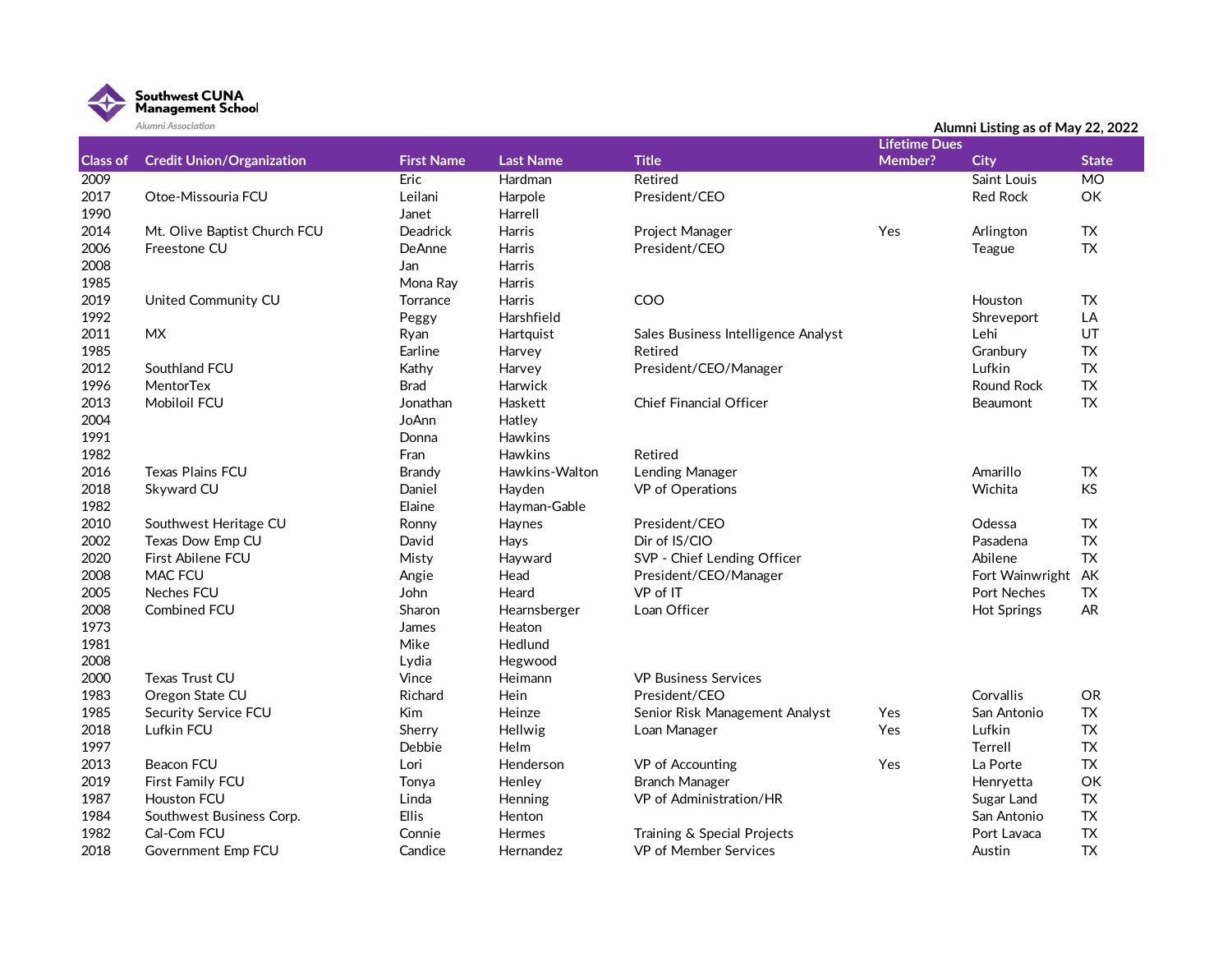

|                 | Alumni Association                   |                   |                  |                           |                      | Alumni Listing as of May 22, 2022 |              |
|-----------------|--------------------------------------|-------------------|------------------|---------------------------|----------------------|-----------------------------------|--------------|
|                 |                                      |                   |                  |                           | <b>Lifetime Dues</b> |                                   |              |
| <b>Class of</b> | <b>Credit Union/Organization</b>     | <b>First Name</b> | <b>Last Name</b> | <b>Title</b>              | Member?              | <b>City</b>                       | <b>State</b> |
| 2003            |                                      | Jerry             | Hernandez        |                           | Yes                  | Midland                           | <b>TX</b>    |
| 1976            | City CU                              | Bea               | Herod-Harmon     | Consultant                |                      | Sherman                           | <b>TX</b>    |
| 2013            |                                      | Esther            | Herrera          |                           |                      | Deer Park                         | <b>TX</b>    |
| 2013            | Shell FCU                            | Joe               | Herrera          | CIO                       |                      | Deer Park                         | <b>TX</b>    |
| 1987            | <b>Gulf Shore FCU</b>                | Susan             | Herring          | President/CEO             |                      | Texas City                        | <b>TX</b>    |
| 1980            |                                      | Miriam            | Herwick          |                           |                      |                                   |              |
| 1995            |                                      | Jim               | Hicks            |                           | Yes                  | Houston                           | <b>TX</b>    |
| 1996            |                                      | Shelly            | Hicks            |                           |                      |                                   |              |
| 1992            |                                      | Yvonne            | Hicks            |                           |                      |                                   |              |
| 2019            | <b>Tinker FCU</b>                    | Russ              | High             | VP, Member Contact Center |                      | Oklahoma City                     | OK           |
| 1979            | Houston FCU                          | Jim               | Hill             |                           |                      | Sugar Land                        | <b>TX</b>    |
| 1986            |                                      | Karen             | Hill             |                           |                      |                                   |              |
| 1980            |                                      | Lynn              | Hill             |                           |                      | Stafford                          | <b>TX</b>    |
| 1979            |                                      | Norman            | Hill             |                           |                      |                                   |              |
| 1990            |                                      | Mike              | Hilliard         |                           |                      |                                   |              |
| 2015            | <b>TTCU FCU</b>                      | Stephanie         | Himebaugh        | <b>Branch Manager</b>     | Yes                  | <b>Broken Arrow</b>               | OK           |
| 1990            |                                      | Rhonda            | Hitt             |                           |                      |                                   |              |
| 2018            | River Valley Community FCU           | Mark              | Hixson           | President & CEO           |                      | Camden                            | <b>AR</b>    |
| 1995            |                                      | Jeff              | Hobby            |                           |                      |                                   |              |
| 1994            |                                      | Cynthia           | Hoes             |                           |                      | Cedar Park                        | TX           |
| 1980            |                                      | Rebecca           | Hogan            |                           |                      |                                   |              |
| 1992            |                                      | Ruth              | Holden           |                           |                      | Longview                          | <b>TX</b>    |
| 1993            | C&O United CU                        | Alla              | Holland          |                           |                      | Edgewood                          | KY           |
| 1982            |                                      | Rick              | Holland          |                           |                      | Shreveport                        | LA           |
| 2006            | Linkage CU                           | Mandy             | Holle            | President/CEO             |                      | Waco                              | <b>TX</b>    |
| 1992            | Golden Triangle FCU                  | Christa           | Hollier          | President/CEO             | Yes                  | Groves                            | <b>TX</b>    |
| 2015            | <b>Essential FCU</b>                 | Krugerrand        | Hollins          | VP of IS                  | Yes                  | Plaquemine                        | LA           |
| 1988            | Galveston School Emp FCU             | Ronesha           | Holmes           | Treasurer/ Manager        |                      | Galveston                         | <b>TX</b>    |
| 1990            |                                      | Dee Ann           | Holt             |                           |                      |                                   |              |
| 1997            |                                      | Cindy             | Hood             |                           |                      |                                   |              |
| 1990            | <b>Community Service CU</b>          | <b>Brenda</b>     | Hooker           | President/CEO             |                      | Huntsville                        | <b>TX</b>    |
| 1994            |                                      | Angela            | Hooper           |                           |                      | Dallas                            | <b>TX</b>    |
| 1999            |                                      | Cyndi             | Hopkins          |                           | Yes                  |                                   |              |
| 1992            |                                      | Paul              | Hopkins          |                           |                      |                                   |              |
| 1981            | United Heritage CU                   | BJ                | Hornbostel       | East TX Regional Mgr      |                      | Tyler                             | TX           |
| 1991            | The People's FCU                     | Art               | Hornell          | General Manager/CEO       |                      | Amarillo                          | <b>TX</b>    |
| 1986            |                                      | <b>Billie</b>     | Houston          |                           |                      |                                   |              |
| 1987            | <b>Integrated Business Resources</b> | Karen             | Houston-Johnson  | President                 | Yes                  | Grapevine                         | <b>TX</b>    |
| 1999            |                                      | Charles           | Howard           |                           | Yes                  | Tulsa                             | OK           |
| 1975            |                                      | Lawrence          | Howard           |                           |                      |                                   |              |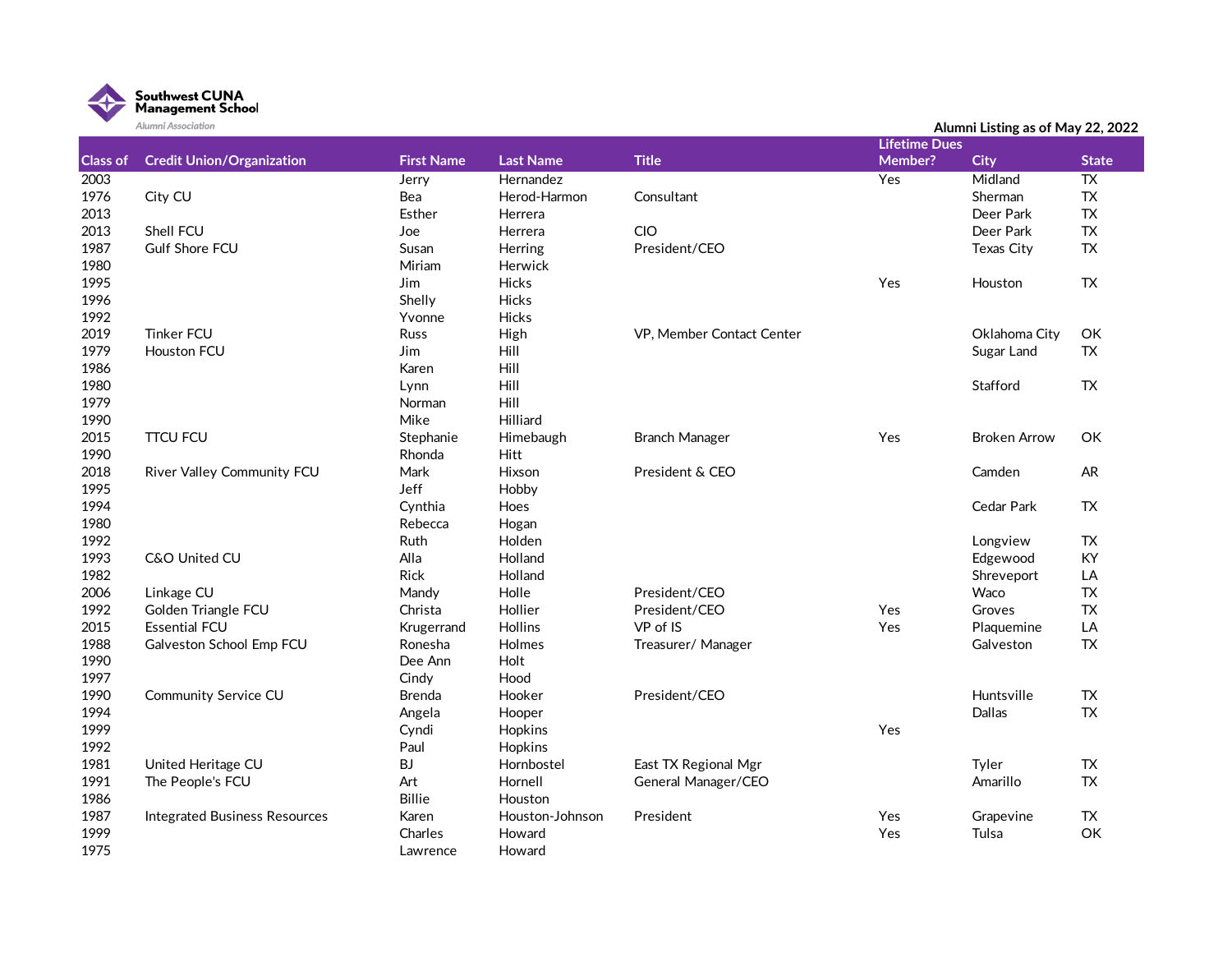

|                 | Alumni Association               |                   |                  |                                              |                      | Alumni Listing as of May 22, 2022 |              |
|-----------------|----------------------------------|-------------------|------------------|----------------------------------------------|----------------------|-----------------------------------|--------------|
|                 |                                  |                   |                  |                                              | <b>Lifetime Dues</b> |                                   |              |
| <b>Class of</b> | <b>Credit Union/Organization</b> | <b>First Name</b> | <b>Last Name</b> | <b>Title</b>                                 | Member?              | <b>City</b>                       | <b>State</b> |
| 1984            |                                  | <b>Ruth</b>       | Huddleston       |                                              |                      |                                   |              |
| 2002            |                                  | Larry             | Hudson           | Retired                                      | Yes                  |                                   |              |
| 1988            |                                  | Gloria            | Huerta           |                                              |                      |                                   |              |
| 2017            | AMOCO FCU                        | Tina              | Huggins          | <b>Credit Counseling Mgr</b>                 | Yes                  | Texas City                        | TX           |
| 1998            |                                  | Jay               | Humphrey         | Sr Expeditor, S & B Engineers & Constructors |                      |                                   |              |
| 2017            | <b>Electric Cooperatives FCU</b> | Lauren            | Humphrey         | Loan Officer                                 |                      | Little Rock                       | AR.          |
| 2017            | My CU                            | Jeff              | Hurley           | <b>AVP East TX Region</b>                    | Yes                  | Haslet                            | <b>TX</b>    |
| 2018            | <b>Baptist Health FCU</b>        | Greg              | Hutchins         | COO                                          |                      | Little Rock                       | <b>AR</b>    |
| 1991            |                                  | Elaina            | Hutto            |                                              |                      |                                   |              |
| 2014            | P.I.E. CU                        | Jessica           | Inman            | President/Manager                            | Yes                  | Houston                           | TX           |
| 2011            | Golden Plains CU                 | Jon               | Irsik            | VP - Branch Services                         | Yes                  | Liberal                           | KS           |
| 2003            | TC Teachers FCU                  | <b>Brad</b>       | Jackson          | Manager                                      |                      | Texas City                        | <b>TX</b>    |
| 1998            | <b>CU Members Mortgage</b>       | John              | Jackson          | <b>Executive Sales Consultant</b>            |                      | Dallas                            | <b>TX</b>    |
| 2010            | Timberline FCU                   | Matt              | Jacobs           | President/CEO                                |                      | Crossett                          | <b>AR</b>    |
| 1995            | White Sands FCU                  | William           | Jacobs           | President/CEO                                |                      | Las Cruces                        | <b>NM</b>    |
| 2020            | AMOCO FCU                        | Christina         | James            | Audit Manager                                |                      | Texas City                        | <b>TX</b>    |
| 1988            |                                  | Bob               | Jamison          |                                              |                      |                                   |              |
| 1979            | Scott & White Emp CU             | Gary              | Janacek          | Retired                                      |                      |                                   |              |
| 1978            |                                  | Truce             | Janssen          |                                              |                      |                                   |              |
| 1988            |                                  | <b>Dolores</b>    | Jarboe           | Retired                                      | Yes                  |                                   |              |
| 2005            | Valley FCU                       | Norma             | Jasso            | <b>EVP</b>                                   |                      | <b>Brownsville</b>                | <b>TX</b>    |
| 2002            | Red River Emp FCU                | Sonya             | Jaynes           | <b>CFO</b>                                   |                      | Texarkana                         | <b>TX</b>    |
| 2004            | East Texas Professional CU       | Greg              | Jeffery          | VP, Teller Dept                              |                      | Longview                          | <b>TX</b>    |
| 2001            | <b>Grand Prairie CU</b>          | <b>Brenda</b>     | Jenkins          | President                                    | Yes                  | <b>Grand Prairie</b>              | <b>TX</b>    |
| 2011            |                                  | Cory              | Jenkins          |                                              |                      | Oklahoma City                     | OK           |
| 2019            | Houston Police FCU               | LeDetri           | Jenkins          | <b>Vice President</b>                        | Yes                  | Houston                           | ${\sf TX}$   |
| 1991            |                                  | Gary              | Jester           |                                              |                      | <b>Big Spring</b>                 | <b>TX</b>    |
| 2007            | The Electric Utilities CU        | Carol             | Jeter            | President/CEO                                | Yes                  | <b>Big Spring</b>                 | TX           |
| 1978            |                                  | Fred              | Jewett           |                                              |                      | Mesquite                          | <b>TX</b>    |
| 1987            | <b>Neches FCU</b>                | Andrea            | Johnson          | <b>Board Member</b>                          |                      | <b>Port Neches</b>                | <b>TX</b>    |
| 1997            |                                  | Debbie            | Johnson          |                                              |                      | Dallas                            | TX           |
| 1990            | Fort Worth City CU               | Terrie            | Johnson          | <b>HR Director</b>                           |                      | Fort Worth                        | <b>TX</b>    |
| 1980            |                                  | Linda             | Johnston         |                                              |                      |                                   |              |
| 2017            | Artesia CU                       | Stuart            | Johnston         | <b>EVP</b>                                   |                      | Artesia                           | <b>NM</b>    |
| 2000            |                                  | Beverly           | Jones            |                                              |                      |                                   |              |
| 1974            |                                  | Charles           | Jones            |                                              |                      | Dallas                            | TX.          |
| 1996            |                                  | Cyndi             | Jones            |                                              |                      |                                   |              |
| 2013            | Neighborhood CU                  | Dana              | Jones            | <b>VP Retail Branches</b>                    |                      | Dallas                            | TX           |
| 2010            | Cal-Com FCU                      | Jo Leah           | Jones            | <b>VP</b> Lending                            |                      | Port Lavaca                       | <b>TX</b>    |
| 1979            |                                  | Joy               | Jones            |                                              |                      |                                   |              |
|                 |                                  |                   |                  |                                              |                      |                                   |              |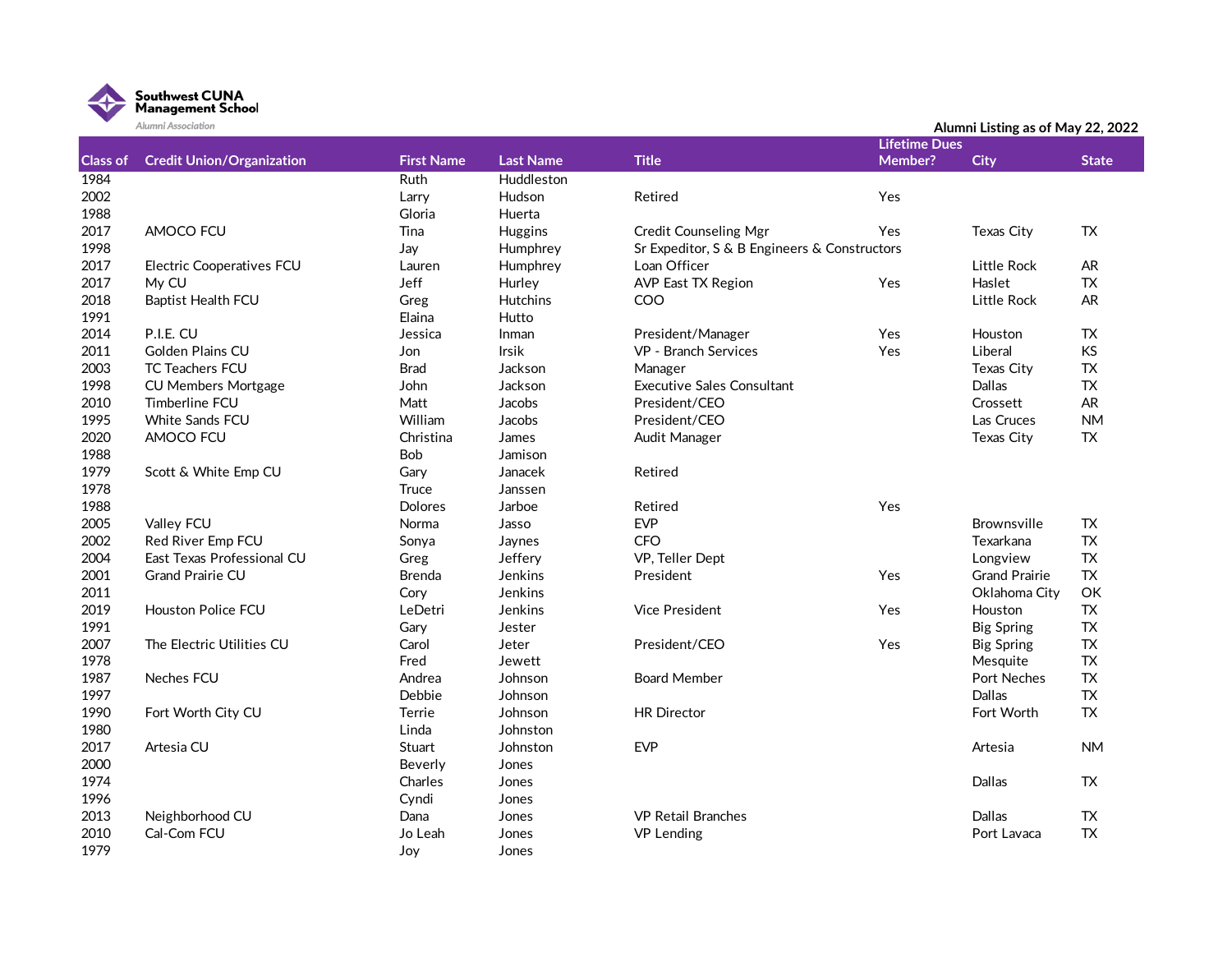

|                 | Alumni Association               |                   |                  |                                |                      | Alumni Listing as of May 22, 2022 |                 |
|-----------------|----------------------------------|-------------------|------------------|--------------------------------|----------------------|-----------------------------------|-----------------|
|                 |                                  |                   |                  |                                | <b>Lifetime Dues</b> |                                   |                 |
| <b>Class of</b> | <b>Credit Union/Organization</b> | <b>First Name</b> | <b>Last Name</b> | <b>Title</b>                   | Member?              | <b>City</b>                       | <b>State</b>    |
| 2012            | <b>Mobiloil FCU</b>              | LaDedra           | Jones            | Chief Technology Officer       |                      | Beaumont                          | $\overline{TX}$ |
| 1999            | <b>Borger FCU</b>                | Lisa              | Jones            | President                      |                      | Borger                            | <b>TX</b>       |
| 2013            |                                  | Monica            | Jones            |                                |                      |                                   |                 |
| 2007            |                                  | Nelson            | Jones            |                                |                      |                                   |                 |
| 1999            |                                  | Phyllis           | Jones            |                                |                      | Sugar Land                        | <b>TX</b>       |
| 2016            |                                  | Steve             | Jones            |                                |                      | Katy                              | <b>TX</b>       |
| 2014            | Chocolate Bayou Community FCU    | Edric             | Joor             | <b>Accounting Manager</b>      |                      | Alvin                             | <b>TX</b>       |
| 1994            | Velocity CU                      | <b>Jack</b>       | Jordan           | EVP & COO                      |                      | Austin                            | <b>TX</b>       |
| 1983            |                                  | Linda             | Jordon           |                                |                      |                                   |                 |
| 2013            | Evolve FCU                       | Art               | Juarez           | VP of Finance                  |                      | El Paso                           | <b>TX</b>       |
| 2013            | <b>CTECU</b>                     | Jackie            | Kapalski         | President/CEO                  | Yes                  | Houston                           | <b>TX</b>       |
| 1986            |                                  | David             | Keller           | Retired                        | Yes                  | Austin                            | <b>TX</b>       |
| 2002            | Angelina Federal Emp CU          | Carla             | Kelley           | President/CEO                  |                      | Lufkin                            | <b>TX</b>       |
| 1994            | DuGood FCU                       | Jada              | Kelley           | President/CEO                  |                      | Beaumont                          | <b>TX</b>       |
| 1977            |                                  | Jan               | Kelley           |                                |                      |                                   |                 |
| 2013            | FivePoint CU                     | Vicki             | Kelley           | <b>SVP Human Resources</b>     | Yes                  | Nederland                         | <b>TX</b>       |
| 1993            |                                  | Scott             | Kelm             |                                | Yes                  | Baytown                           | <b>TX</b>       |
| 1988            |                                  | Linda             | Kendziora        |                                |                      |                                   |                 |
| 2004            | <b>GECU</b>                      | Hazel             | Kennedy          | <b>EVP</b>                     |                      | El Paso                           | <b>TX</b>       |
| 1986            |                                  | Linda             | Kennedy          |                                | Yes                  |                                   |                 |
| 2008            | Southwest Financial FCU          | Melanie           | Kennedy          | President/CEO                  | Yes                  | Dallas                            | <b>TX</b>       |
| 2012            | Brazos Valley Schools CU         | Yvonne            | Kershner         | President/CEO                  |                      | Katy                              | <b>TX</b>       |
| 1994            |                                  | Marion            | Kersnick         |                                |                      |                                   |                 |
| 1985            | <b>EECU</b>                      | AI                | Key              |                                |                      | Fort Worth                        | <b>TX</b>       |
| 2016            |                                  | Jennifer          | Key              |                                |                      |                                   |                 |
| 2016            |                                  | Jennifer          | Key              |                                | Yes                  |                                   |                 |
| 2007            | First Abilene FCU                | Sheila            | Kidd             | Executive VP/CFO               | Yes                  | Abilene                           | TX.             |
| 2014            | <b>Tinker FCU</b>                | Jessica           | Kieffer          | <b>Branch Supervisor</b>       |                      | <b>Tinker Afb</b>                 | OK              |
| 1978            |                                  | Jack              | Kile             |                                |                      |                                   |                 |
| 1992            |                                  | Dale              | Kimble           |                                |                      |                                   |                 |
| 1985            |                                  | Sharon            | Kinard           |                                | Yes                  |                                   |                 |
| 1978            |                                  | Judy              | Kindel           |                                |                      |                                   |                 |
| 2000            |                                  | Chris             | King             |                                |                      | Dallas                            | <b>TX</b>       |
| 1979            |                                  | Roy               | King             |                                |                      |                                   |                 |
| 2006            | <b>ACFCU</b>                     | Sandra            | Kinser           | VP/Branch Manager              | Yes                  | Amarillo                          | TX              |
| 1975            |                                  | Michael           | Kirby            |                                |                      |                                   |                 |
| 2010            | <b>BluCurrent CU</b>             | Gary              | Kirk             | Sr. Executive Vice-President   |                      | <b>Nixa</b>                       | <b>MO</b>       |
| 2012            | The Police CU                    | Susan             | <b>Kirk</b>      | VP Acctg & Electronic Pymt Sys |                      | San Francisco                     | CA              |
| 2018            | FirstLight FCU                   | Bill              | Kishton          | VP of Consumer Lending         |                      | El Paso                           | <b>TX</b>       |
| 2000            |                                  | Nancy             | Klaiber          | Retired                        |                      | Sweeny                            | <b>TX</b>       |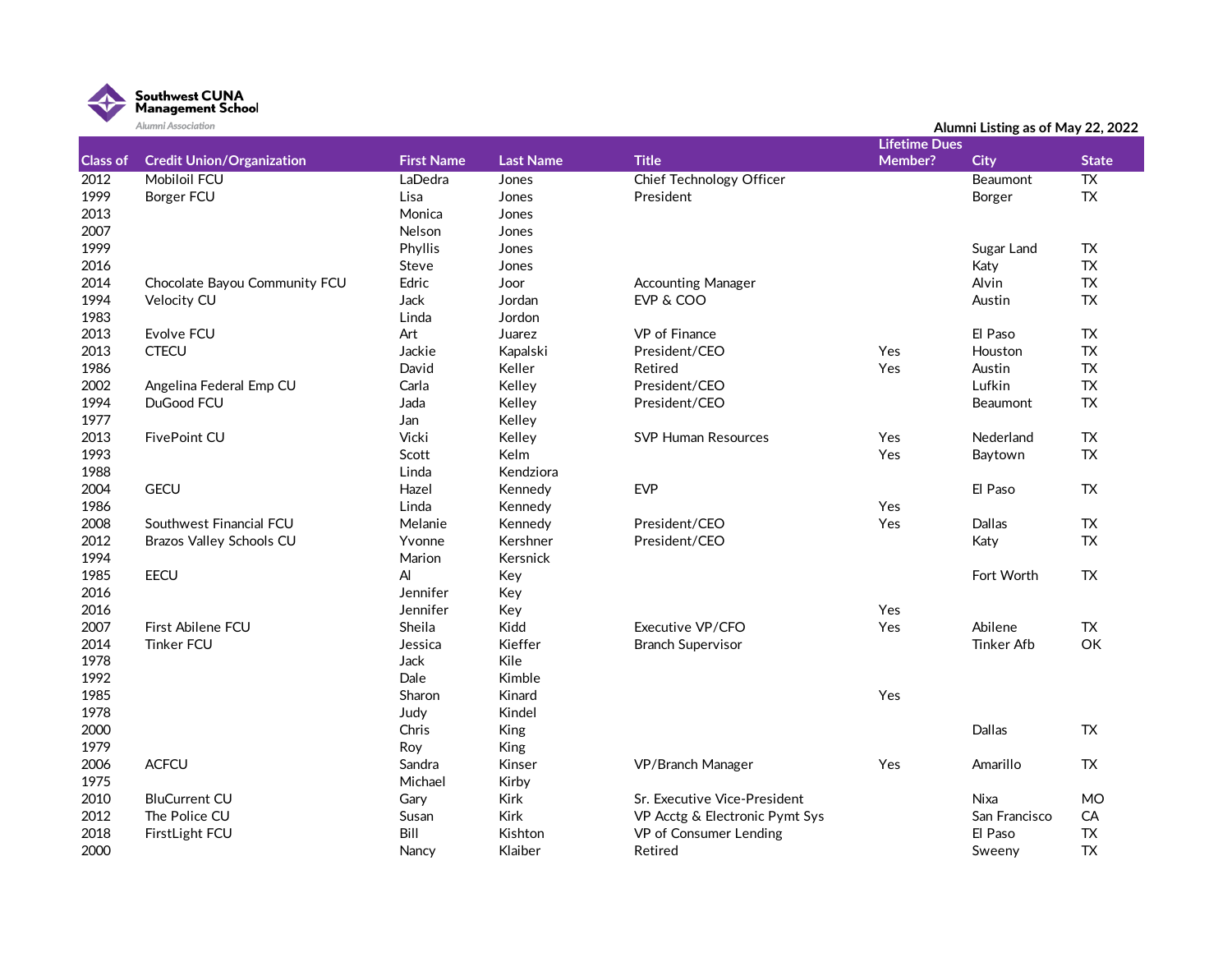

|                 | Alumni Association               |                   |                  |                                 |                      | Alumni Listing as of May 22, 2022 |                 |
|-----------------|----------------------------------|-------------------|------------------|---------------------------------|----------------------|-----------------------------------|-----------------|
|                 |                                  |                   |                  |                                 | <b>Lifetime Dues</b> |                                   |                 |
| <b>Class of</b> | <b>Credit Union/Organization</b> | <b>First Name</b> | <b>Last Name</b> | <b>Title</b>                    | Member?              | <b>City</b>                       | <b>State</b>    |
| 2005            | Tarrant County's CU              | Karen             | Knight           | VP/IT                           |                      | Fort Worth                        | $\overline{TX}$ |
| 2005            | Prestige Community CU            | Ron               | Knight           | Senior VP of Marketing          |                      | Dallas                            | TX              |
| 1994            |                                  | Ruth              | Knight           |                                 |                      |                                   |                 |
| 2007            |                                  | Jon               | Knoll            |                                 |                      |                                   |                 |
| 2003            |                                  | Steven            | Koehn            |                                 |                      | Mansfield                         | TX              |
| 1999            | Windthorst FCU                   | Judy              | Koetter          | President/CEO                   |                      | Windthorst                        | ${\sf TX}$      |
| 2017            | Allegiance CU                    | Sharon            | Koppari          | Compliance & Fraud Manager      |                      | Oklahoma City                     | OK              |
| 1998            |                                  | Karl              | Kouns            |                                 | Yes                  | Dallas                            | ${\sf TX}$      |
| 1995            | Advancial FCU                    | John              | Kurtz            | <b>VP Lending</b>               |                      | Dallas                            | TX              |
| 1972            |                                  | Glenna            | LaBlanc          |                                 |                      |                                   |                 |
| 2013            | <b>KBR Heritage FCU</b>          | Regina            | Lancaster        | President/CEO                   |                      | Houston                           | TX              |
| 1977            |                                  | Becky             | Lanclos          |                                 |                      |                                   |                 |
| 1991            | Neches FCU                       | Jason             | Landry           | President/CEO                   |                      | Port Neches                       | TX              |
| 1987            |                                  | Linda             | Landry           |                                 |                      | Orange                            | <b>TX</b>       |
| 1987            | <b>Evaluate USA</b>              | Larry             | Lane             | President                       | Yes                  | Rockwall                          | TX              |
| 1977            | Houston FCU                      | Karen             | Langley          | <b>VP</b> Internal Audit        |                      | Sugar Land                        | ${\sf TX}$      |
| 2002            |                                  | Scott             | Langston         |                                 | Yes                  |                                   |                 |
| 2016            | <b>Communication FCU</b>         | Stephen           | Lark             | SVP Corporate Development       | Yes                  | Oklahoma City                     | OK              |
| 2004            |                                  | Christine         | Larsen           |                                 |                      |                                   |                 |
| 1973            |                                  | Dean              | LaTurno          | Retired                         |                      |                                   |                 |
| 2004            | Golden Triangle FCU              | Elaine            | Lawrence         | Compliance                      |                      | Groves                            | TX              |
| 2016            | Neighbors FCU                    | Tanya             | Lawrence         | COO                             |                      | <b>Baton Rouge</b>                | LA              |
| 2017            | MCT CU                           | Amanda            | LeBlanc          | <b>Branch Services Director</b> |                      | Orange                            | TX              |
| 2003            | Associated CU of Texas           | Corey             | Lecoq            |                                 |                      | League City                       | <b>TX</b>       |
| 1978            |                                  | Ken               | Lee              |                                 |                      |                                   |                 |
| 1997            |                                  | Lu                | Leidy            |                                 |                      |                                   |                 |
| 2000            | United Heritage CU               | Deena             | Lenertz          | <b>Branch Manager</b>           |                      | Georgetown                        | <b>TX</b>       |
| 1998            | Baker Hughes FCU                 | Mark              | Levien           | Manager                         |                      | Houston                           | ${\sf TX}$      |
| 2011            |                                  | <b>Betsie</b>     | Lewis            |                                 |                      | Pampa                             | TX              |
| 1982            |                                  | Helen             | Lewis            |                                 |                      |                                   |                 |
| 1991            |                                  | Rick              | Lewis            |                                 |                      |                                   |                 |
| 2004            | A+ FCU                           | <b>Tricia</b>     | Lewis            | SVP HR                          | Yes                  | Austin                            | TX              |
| 2018            | AMOCO FCU                        | Tabitha           | Lewton           | VP of Training & Development    | Yes                  | League City                       | TX              |
| 2006            | Louisiana Credit Union League    | Steven            | Liberto          | <b>EVP Business Solutions</b>   |                      | Harahan                           | LA              |
| 1994            |                                  | Debbie            | Lieb             |                                 |                      |                                   |                 |
| 2014            | Cosden FCU                       | Laurie            | Light            | President/CEO                   |                      | <b>Big Spring</b>                 | <b>TX</b>       |
| 2004            |                                  | Bob               | Lightfoot        |                                 | Yes                  |                                   |                 |
| 1982            |                                  | Anita             | Lintzen          |                                 |                      | Odessa                            | TX              |
| 1990            | Bayou FCU                        | Rhonda            | Linzy            | President/CEO                   |                      | <b>Baton Rouge</b>                | LA              |
| 1974            |                                  | Dan               | Lipe             |                                 |                      |                                   |                 |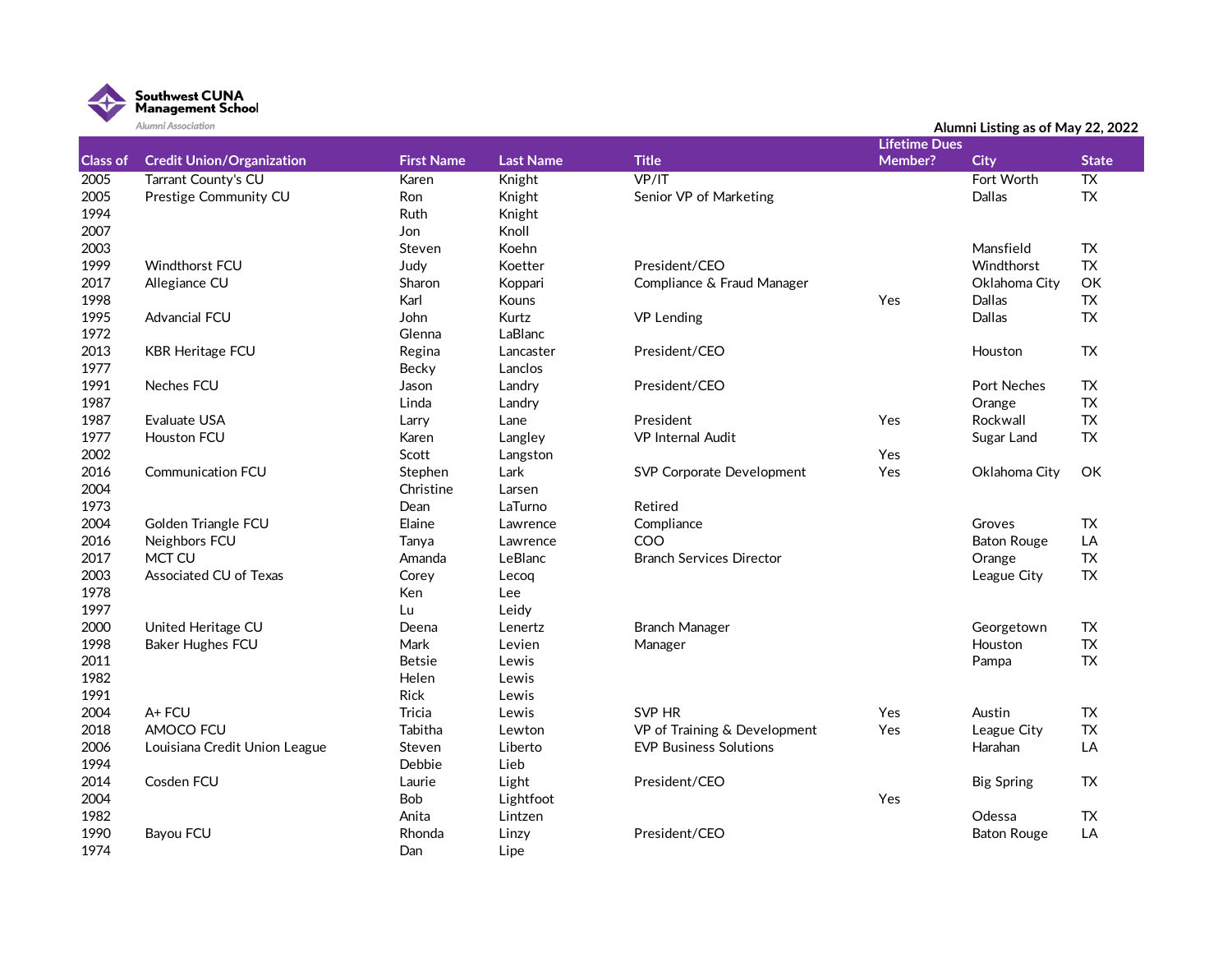

|                 | Alumni Association               |                   |                  |                                   |                      | Alumni Listing as of May 22, 2022 |                 |
|-----------------|----------------------------------|-------------------|------------------|-----------------------------------|----------------------|-----------------------------------|-----------------|
|                 |                                  |                   |                  |                                   | <b>Lifetime Dues</b> |                                   |                 |
| <b>Class of</b> | <b>Credit Union/Organization</b> | <b>First Name</b> | <b>Last Name</b> | <b>Title</b>                      | Member?              | <b>City</b>                       | <b>State</b>    |
| 2002            | <b>Complex Community FCU</b>     | Cheryl            | Little           | <b>Branch Manager</b>             | Yes                  | Odessa                            | $\overline{TX}$ |
| 1994            | Service 1st CU                   | Deneice           | Little           | <b>SR Vice President</b>          |                      | Greenville                        | ${\sf TX}$      |
| 2017            | <b>Communication FCU</b>         | <b>Travis</b>     | Llewellyn        | VP Network & Security             | Yes                  | Oklahoma City                     | OK              |
| 2016            | Ignite Sales, Inc.               | Whitney           | Loe              | Director of Business Development  | Yes                  | <b>Bossier City</b>               | LA              |
| 1998            | City CU                          | Nancy             | Loftis           | <b>Branch Manager</b>             |                      | Dallas                            | <b>TX</b>       |
| 2019            | <b>Bossier FCU</b>               | Austin            | Lohnes           | Mktg & Mem Engagement Coordinator | Yes                  | <b>Bossier City</b>               | LA              |
| 2004            | The Neiman Marcus Group Emp FCU  | Deborah           | Lohrke           | President/CEO                     |                      | Dallas                            | TX              |
| 1981            |                                  | Madge             | Lombardino       |                                   |                      |                                   |                 |
| 2010            | Wichita FCU                      | Mark              | Long             | <b>Operations Supervisor</b>      |                      | Wichita                           | <b>KS</b>       |
| 1997            |                                  | Dennis            | Longbotham       |                                   |                      |                                   |                 |
| 2003            |                                  | Roxanne           | Longoria         |                                   |                      | San Antonio                       | TX              |
| 1993            |                                  | Marie             | Lopez            |                                   |                      | Mcallen                           | <b>TX</b>       |
| 2009            |                                  | Sandy             | Lopez            |                                   |                      | Mcallen                           | <b>TX</b>       |
| 2015            | San Patricio Co Teachers FCU     | Valari            | Lopez            | <b>VP</b>                         |                      | Sinton                            | <b>TX</b>       |
| 2013            |                                  | Yvonne            | Lopez            |                                   |                      | Corpus Christi                    | <b>TX</b>       |
| 2001            | 1st Community FCU                | Vicki             | Loso             | Sr VP Mkt/Mem Srvcs               |                      | San Angelo                        | TX              |
| 2006            |                                  | Phyllis           | Love             |                                   |                      |                                   |                 |
| 2010            | <b>Beacon FCU</b>                | Vicki             | Loveless         | <b>VP Sales &amp; Service</b>     | Yes                  | La Porte                          | <b>TX</b>       |
| 2000            | Coca-Cola FCU                    | Lisa              | Lowe             | VP of Lending                     |                      | Atlanta                           | GA              |
| 2005            |                                  | Natasha           | Lowe             |                                   |                      | Fort Worth                        | TX              |
| 1991            |                                  | Phyllis           |                  |                                   |                      |                                   |                 |
| 1999            |                                  | Imelda            | Lowery           |                                   |                      | El Paso                           | <b>TX</b>       |
|                 |                                  | <b>Rick</b>       | Loya             |                                   |                      |                                   |                 |
| 1993            |                                  |                   | Loyd             |                                   |                      | <b>Bartlesville</b>               | OK              |
| 1994            | El Paso Area Teachers FCU        | Glenda            | Luera            | <b>CFO</b>                        |                      | El Paso                           | <b>TX</b>       |
| 1993            | <b>Gulf Coast Educators FCU</b>  | Linda             | Lukaszewski      | President/CEO                     |                      | Pasadena                          | <b>TX</b>       |
| 2000            | First Coast Community CU         | Gretchen          | Lunsford         | President/CEO                     |                      | Palatka                           | FL.             |
| 1990            |                                  | Chere             | Lutz             |                                   |                      |                                   |                 |
| 1988            |                                  | Glenda            | Lutz             |                                   |                      | Lubbock                           | <b>TX</b>       |
| 1999            |                                  | Deanna            | Maas             |                                   | Yes                  |                                   |                 |
| 1996            | <b>WEOKIE FCU</b>                | Diane             | Mach             | VP and COO                        |                      | Oklahoma City                     | OK              |
| 1985            |                                  | JoAnna            | Maese            |                                   |                      |                                   |                 |
| 1984            |                                  | Candy             | Mageluzzo        |                                   |                      | Port Lavaca                       | <b>TX</b>       |
| 1988            | Caprock Santa Fe CU              | Susan             | Mahurin          | <b>VP Lending</b>                 |                      | Slaton                            | <b>TX</b>       |
| 1996            |                                  | Ramona            | Malcolm          |                                   |                      | Houston                           | <b>TX</b>       |
| 1974            |                                  | Bennie            | Maloch           |                                   |                      |                                   |                 |
| 1995            | LES FCU                          | Denise            | Malone           | VP                                |                      | <b>Baton Rouge</b>                | LA              |
| 1994            | <b>Tinker FCU</b>                | Dan               | Maloy            |                                   |                      | <b>Tinker Afb</b>                 | OK              |
| 2010            | The Local FCU                    | <b>Jim</b>        | Maness           | <b>Vice President</b>             | Yes                  | Dallas                            | <b>TX</b>       |
| 2010            | The Local FCU                    | <b>Jim</b>        | Maness           | <b>Vice President</b>             |                      | Dallas                            | <b>TX</b>       |
| 2013            |                                  | Karen             | Maness           |                                   | Yes                  |                                   |                 |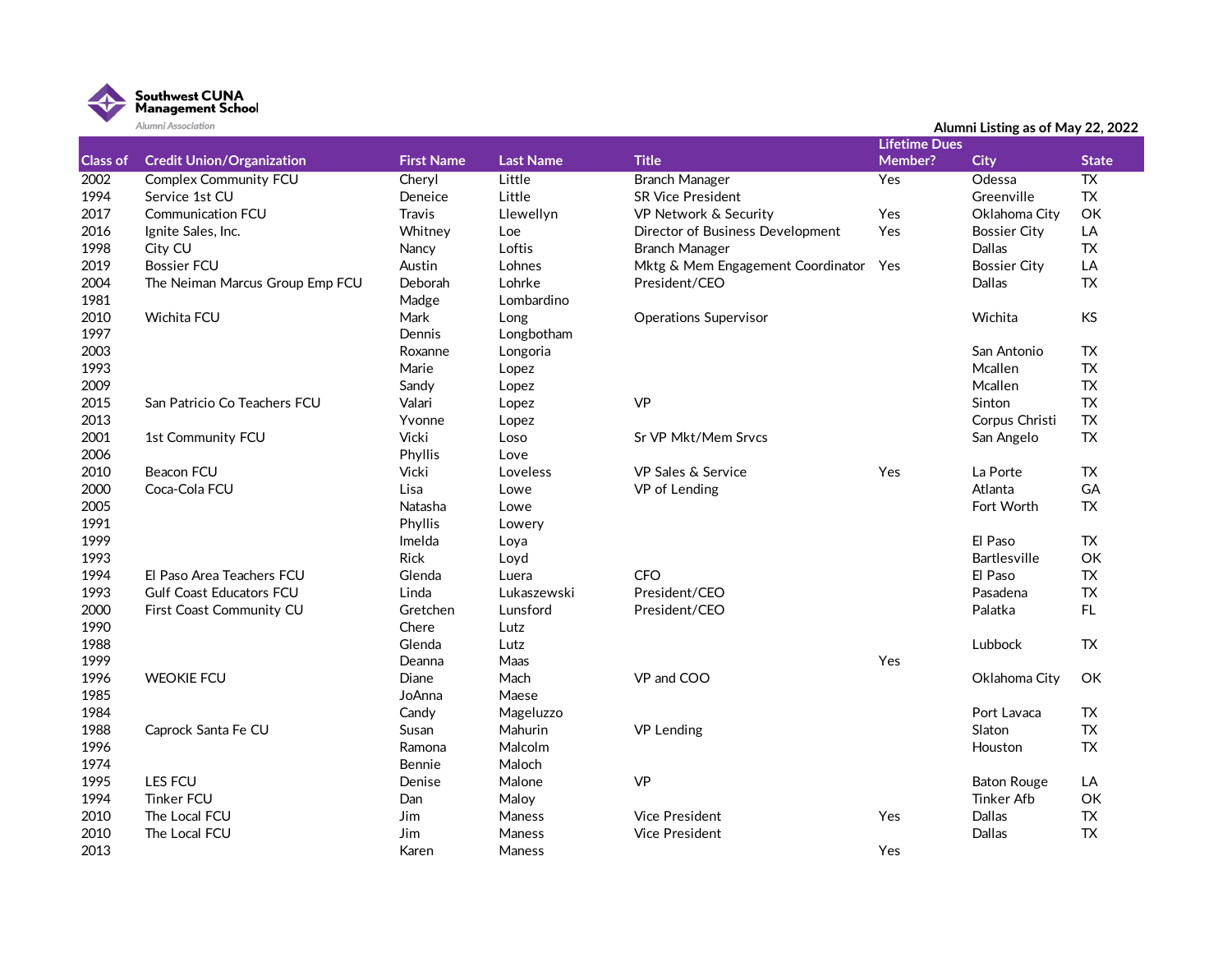

|                 | Alumni Association                   |                   |                  |                                                  |                      | Alumni Listing as of May 22, 2022 |                 |
|-----------------|--------------------------------------|-------------------|------------------|--------------------------------------------------|----------------------|-----------------------------------|-----------------|
|                 |                                      |                   |                  |                                                  | <b>Lifetime Dues</b> |                                   |                 |
| <b>Class of</b> | <b>Credit Union/Organization</b>     | <b>First Name</b> | <b>Last Name</b> | <b>Title</b>                                     | Member?              | <b>City</b>                       | <b>State</b>    |
| 2009            | <b>Security First FCU</b>            | Grace             | Mann             | <b>SVP</b>                                       | Yes                  | Mcallen                           | $\overline{TX}$ |
| 1982            |                                      | Linda             | Mann             | Retired                                          |                      | Bay City                          | <b>TX</b>       |
| 2009            | Fiserv                               | Joe               | Mannion          | <b>Sr Technical Consultant</b>                   |                      | Coeur D Alene                     | ID              |
| 2002            | City CU                              | Anne              | Marcom           | Director, Compliance & Training                  | Yes                  | Dallas                            | <b>TX</b>       |
| 2013            | First Family FCU                     | Carrie            | Marek            | <b>Executive Vice President</b>                  | Yes                  | Henryetta                         | OK              |
| 1989            |                                      | Sharon            | Marks            |                                                  |                      |                                   |                 |
| 2012            | <b>MTCU</b>                          | Justin            | Marler           | COO                                              |                      | Midland                           | TX              |
| 1977            |                                      | Ann               | Marquis          |                                                  |                      | Houston                           | <b>TX</b>       |
| 1974            |                                      | <b>Betty</b>      | Marsh            |                                                  |                      |                                   |                 |
| 1991            |                                      | Bill              | Marshall         |                                                  | Yes                  |                                   |                 |
| 1985            |                                      | <b>Brenda</b>     | Marshall         |                                                  |                      |                                   |                 |
| 1992            |                                      | Annette           | Martin           |                                                  |                      |                                   |                 |
| 2020            | <b>MTCU</b>                          | <b>Brooke</b>     | Martin           | CFO                                              |                      | Midland                           | TX              |
| 2008            |                                      | Carrie            | Martin           |                                                  | Yes                  | Quemado                           | TX              |
| 2005            | East Texas Professional CU           | Doug              | Martin           | VP Indirect Loan Dept Mgr                        |                      | Longview                          | TX              |
| 2010            | <b>Texas Bank and Trust</b>          | Kristal           | Martin           | VP Data & Applications Support Mgr               |                      | Longview                          | ${\sf TX}$      |
| 1994            |                                      | Lynda             | Martin           |                                                  |                      | Dumas                             | <b>TX</b>       |
| 2002            |                                      | Tamara            | Martin           |                                                  |                      | Houston                           | <b>TX</b>       |
| 2012            |                                      | Angie             | Martinez         |                                                  | Yes                  |                                   |                 |
| 2016            | <b>Border FCU</b>                    | Carol             | Martinez         | <b>Branch Manager</b>                            | Yes                  | Del Rio                           | <b>TX</b>       |
| 2005            |                                      | Randy             | Martinez         |                                                  | Yes                  | Houston                           | <b>TX</b>       |
| 1974            |                                      | Sel               | Martinez         |                                                  |                      | Houston                           | ${\sf TX}$      |
| 2000            | <b>Tinker FCU</b>                    | Lisa              | Martinez-Leeper  | <b>SVP/Branch Operations</b>                     | Yes                  | <b>Tinker Afb</b>                 | OK              |
| 2013            | <b>Beacon FCU</b>                    | Mark              | Maslonka         | <b>Executive Vice President</b>                  | Yes                  | La Porte                          | <b>TX</b>       |
| 1993            |                                      | Mark              | Massey           |                                                  | Yes                  |                                   |                 |
| 1999            | Advancial FCU                        | Gary              | Masters          | <b>AVP Special Services</b>                      |                      | Dallas                            | <b>TX</b>       |
| 1986            | Southland FCU                        | Jon               | <b>Matthews</b>  | <b>CEO</b>                                       |                      |                                   |                 |
| 2015            | Victoria Teachers FCU                | <b>Blake</b>      | Matus            | President/CEO/Manager                            | Yes                  | Victoria                          | TX              |
| 2013            | Pegasus Bank                         | Millie            | Mayaka           | <b>Compliance Analyst</b>                        | Yes                  | Dallas                            | <b>TX</b>       |
| 1986            |                                      | Barbara           | Mayes            |                                                  |                      |                                   |                 |
| 1997            | <b>Beacon FCU</b>                    | Jack              | McAdoo           | President/CEO                                    | Yes                  | La Porte                          | <b>TX</b>       |
| 2009            | National Credit Union Administration | Natasha           | McAdoo           | Financial Literacy & Outreach Specialist         |                      | Houston                           | <b>TX</b>       |
| 2011            | United Way of Orange County, Texas   | Maureen           | McAllister       | Pres/CEO                                         | Yes                  | Orange                            | TX              |
| 1994            | Muskogee FCU                         | Sue               | McBride          | President/CEO                                    |                      | Muskogee                          | OK              |
| 1992            |                                      | Ruth              | McClanahan       |                                                  | Yes                  | <b>Bridge City</b>                | TX              |
| 2003            | <b>GENCO FCU</b>                     | Cassandra         | McClure          | <b>VP Lending</b>                                |                      | Waco                              | <b>TX</b>       |
| 1986            |                                      | Terry             | McCormick        |                                                  | Yes                  |                                   |                 |
| 2001            | <b>Houston FCU</b>                   | Cat               | McCoy            | AVP of Operations                                |                      | Houston                           | TX              |
| 1999            | InTouch CU                           | Tim               | McCoy            | Senior Vice President (SVP) Marketing/e-Commerce |                      | Plano                             | <b>TX</b>       |
| 2009            | Spirit of Texas Winery               | <b>Brian</b>      | McCue            | Founder                                          |                      | Early                             | <b>TX</b>       |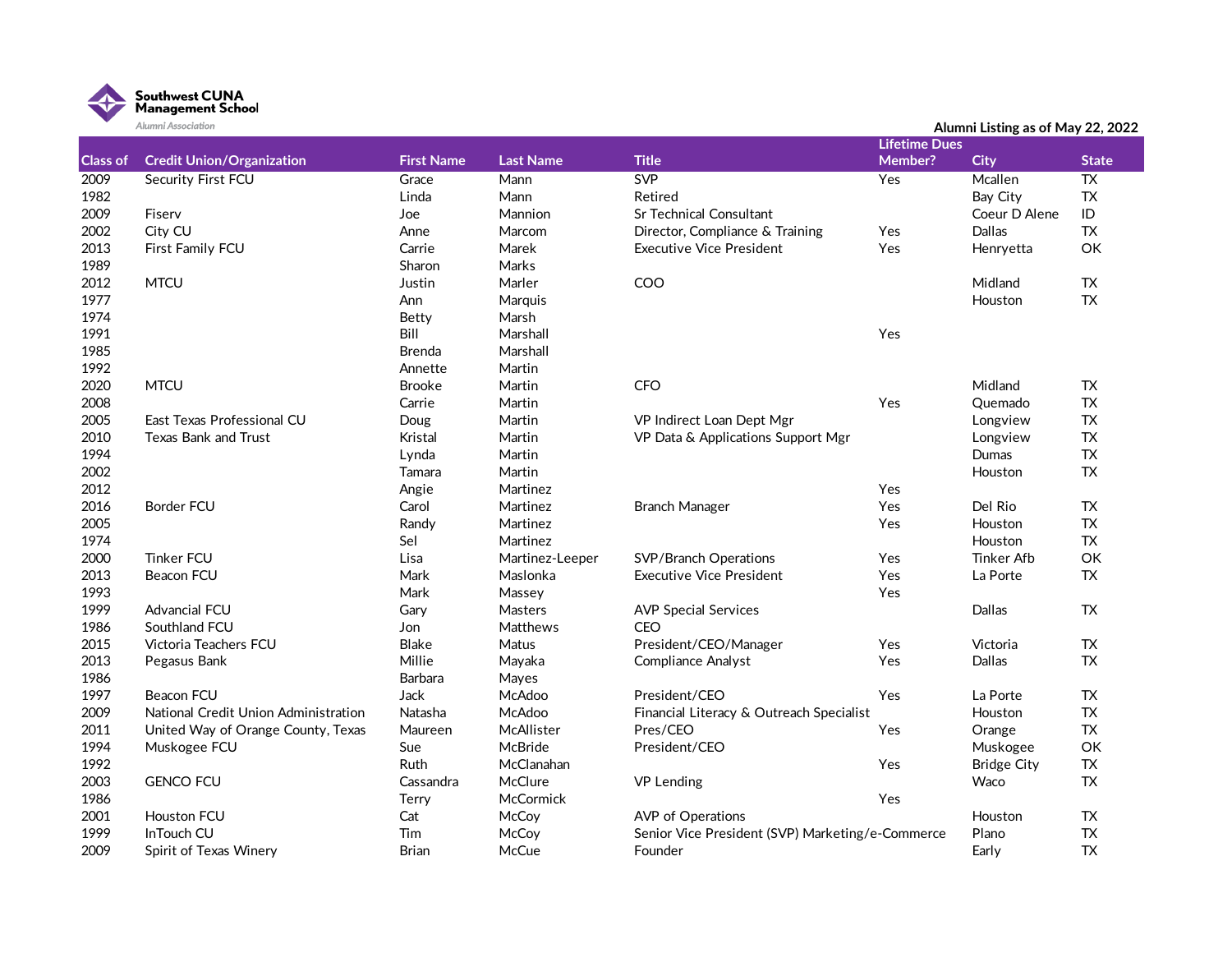

|                 | Alumni Association                |                   |                  |                                      |                      | Alumni Listing as of May 22, 2022 |              |  |  |
|-----------------|-----------------------------------|-------------------|------------------|--------------------------------------|----------------------|-----------------------------------|--------------|--|--|
|                 |                                   |                   |                  |                                      | <b>Lifetime Dues</b> |                                   |              |  |  |
| <b>Class of</b> | <b>Credit Union/Organization</b>  | <b>First Name</b> | <b>Last Name</b> | <b>Title</b>                         | Member?              | <b>City</b>                       | <b>State</b> |  |  |
| 1993            |                                   | Belinda           | McDaniel         |                                      |                      |                                   |              |  |  |
| 2005            | <b>Communication FCU</b>          | Billy             | McDaniel         | <b>SVP Lending</b>                   | Yes                  | Oklahoma City                     | OK           |  |  |
| 1985            |                                   | Frances           | McDaniel         | Retired                              |                      | San Antonio                       | <b>TX</b>    |  |  |
| 1993            |                                   | Patricia          | McDonald         | Retired                              | Yes                  | <b>Texas City</b>                 | <b>TX</b>    |  |  |
| 1995            |                                   | Kathy             | McElroy          |                                      |                      |                                   |              |  |  |
| 1999            |                                   | Patty             | McFatter         | <b>CEO</b> Emeritus                  |                      | Shreveport                        | LA           |  |  |
| 2015            | Gulf CU                           | Bambi             | McGinn           | <b>Chief Information Officer</b>     | Yes                  | Groves                            | <b>TX</b>    |  |  |
| 2015            | Gulf CU                           | Bambi             | McGinn           | <b>Chief Information Officer</b>     |                      | Groves                            | <b>TX</b>    |  |  |
| 2015            |                                   | Ebony             | McGowen          |                                      |                      |                                   |              |  |  |
| 1992            |                                   | Jeff              | McGuire          |                                      |                      |                                   |              |  |  |
| 1995            | <b>DATCU</b>                      | Glen              | McKenzie         | CEO                                  |                      | Denton                            | <b>TX</b>    |  |  |
| 1986            |                                   | Sharon            | McKinzie         |                                      | Yes                  |                                   |              |  |  |
| 1976            | <b>Houston FCU</b>                | Sally             | McKnight         | <b>Board Treasurer</b>               |                      | Sugar Land                        | <b>TX</b>    |  |  |
| 2015            | Domino FCU                        | Darron            | McLeod           | COO                                  | Yes                  | Texarkana                         | <b>TX</b>    |  |  |
| 2020            | Texas Trust CU                    | Whitney           | McLeod           | SVP of Retail                        | Yes                  | Arlington                         | <b>TX</b>    |  |  |
| 2013            | Energy One FCU                    | Steve             | McNabb           | President/CEO                        | Yes                  | Tulsa                             | OK           |  |  |
| 2014            | Santa Fe FCU                      | Tammy             | McNair           | EVP/COO                              | Yes                  | Amarillo                          | <b>TX</b>    |  |  |
| 2008            | Houston Texas Fire Fighters FCU   | John              | McNeel           | Vice President of Lending            |                      | Houston                           | <b>TX</b>    |  |  |
| 1997            |                                   | Sandra            | McSpadden        |                                      |                      |                                   |              |  |  |
| 2016            | <b>Blue FCU</b>                   | Melissa           | McVay            | VP of Operations                     |                      | Cheyenne                          | <b>WY</b>    |  |  |
| 2016            | <b>ASG Results</b>                | Heather           | McWethy          | Sales & Trng Specialist              | Yes                  | Conroe                            | <b>TX</b>    |  |  |
| 2007            | <b>Texans CU</b>                  | Mike              | McWethy          | Chief Experience Officer             | Yes                  | Richardson                        | <b>TX</b>    |  |  |
| 2003            | Texas Trust CU                    | Alvin             | Meaux            | SVP Lending & Collections            |                      | Mansfield                         | <b>TX</b>    |  |  |
| 2005            | <b>Wellspring FCU</b>             | David             | Meaux            | CEO                                  | Yes                  | <b>Bridge City</b>                | <b>TX</b>    |  |  |
| 2016            | <b>Tinker FCU</b>                 | Preston           | Mechling         | VP Branch Manager                    |                      | Seminole                          | OK           |  |  |
| 2016            | First Community CU                | Andrew            | Meese            | <b>Vice President</b>                | Yes                  | Houston                           | <b>TX</b>    |  |  |
| 1994            |                                   | Martha            | Mendez           |                                      |                      |                                   |              |  |  |
| 2013            | Banco Cooperativo Sicredi         | Rafael            | Menezes          | Coord of Ops for Services Agreements |                      | Porto Alegre                      |              |  |  |
| 1982            |                                   | Dorothy           | Mercer           |                                      |                      |                                   |              |  |  |
| 1996            | Concho Educators FCU              | Jerry             | Merrill          | President/CEO                        | Yes                  | San Angelo                        | <b>TX</b>    |  |  |
| 1994            |                                   | Janie             | Merritt          |                                      | Yes                  |                                   |              |  |  |
| 1987            |                                   | Jim               | Merritt          |                                      |                      |                                   |              |  |  |
| 2016            | <b>Community Resource CU</b>      | Joy               | Meyers           | <b>VP</b> Operations                 | Yes                  | Baytown                           | <b>TX</b>    |  |  |
| 1988            | Post Office Employees FCU         | Benny             | Miers            |                                      |                      | Shreveport                        | LA           |  |  |
| 2008            | Port Arthur Community FCU         | Sabrina           | Miguez           | CEO                                  |                      | Port Arthur                       | <b>TX</b>    |  |  |
| 1988            |                                   | Donna             | Miles            |                                      |                      |                                   |              |  |  |
| 2020            | Infuze CU                         | <b>Brandon</b>    | Miller           | <b>CFO</b>                           |                      | Waynesville                       | <b>MO</b>    |  |  |
| 1974            | <b>Cachet Financial Solutions</b> | Joe               | Miller           | Inside Business Development          |                      | Chanhassen                        | <b>MN</b>    |  |  |
| 2004            | FivePoint CU                      | Kenneth           | Miller           | Executive VP                         |                      | Nederland                         | <b>TX</b>    |  |  |
| 2004            | FivePoint CU                      | Kenneth           | Miller           | Executive VP                         | Yes                  | Nederland                         | <b>TX</b>    |  |  |
|                 |                                   |                   |                  |                                      |                      |                                   |              |  |  |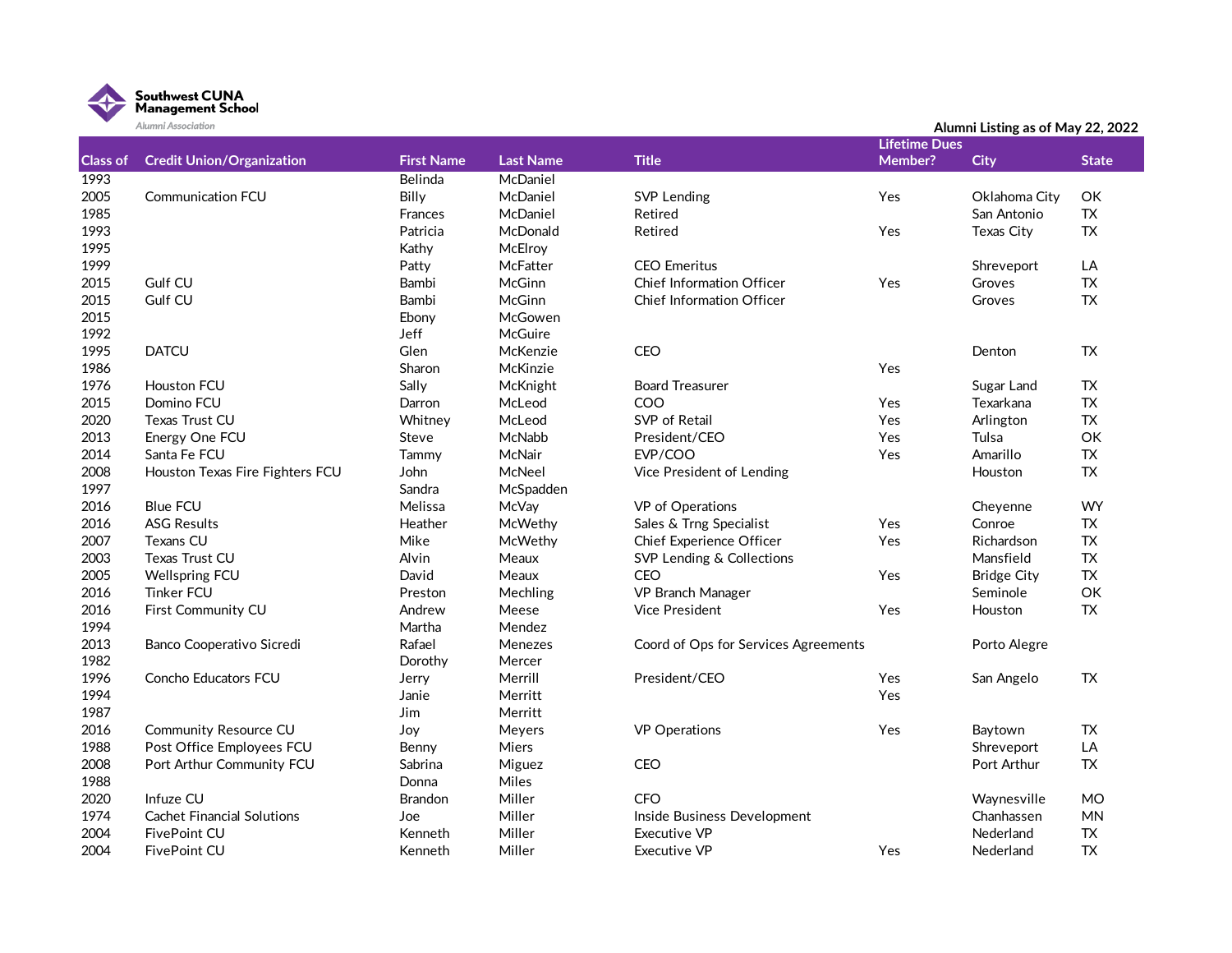

|                   | Alumni Association                |                   |                  |                             |                      | Alumni Listing as of May 22, 2022 |              |
|-------------------|-----------------------------------|-------------------|------------------|-----------------------------|----------------------|-----------------------------------|--------------|
|                   |                                   |                   |                  |                             | <b>Lifetime Dues</b> |                                   |              |
| <b>Class of</b>   | <b>Credit Union/Organization</b>  | <b>First Name</b> | <b>Last Name</b> | <b>Title</b>                | Member?              | <b>City</b>                       | <b>State</b> |
| $\overline{2011}$ | Azura CU                          | Mary              | Miller           | <b>VP</b> Operations        |                      | Topeka                            | KS           |
| 2006              |                                   | Michael           | Miller           |                             |                      |                                   |              |
| 2019              | <b>Communication FCU</b>          | Stephanie         | Miller           | VP Education & Development  | Yes                  | Newcastle                         | OK           |
| 1979              |                                   | Delina            | Millican         |                             |                      |                                   |              |
| 1976              | Texas Dow Emp CU                  | Peggy             | Miltenberger     | Director                    |                      | Lake Jackson                      | <b>TX</b>    |
| 1981              | <b>Team Financial FCU</b>         | Lynda             | Milton           | President/CEO               | Yes                  | Houston                           | <b>TX</b>    |
| 1990              |                                   | Connie            | Mircovich        |                             |                      |                                   |              |
| 1990              | <b>WesTex Community CU</b>        | Devora            | Mitchell         | President/CEO               |                      | Kermit                            | <b>TX</b>    |
| 2002              |                                   | Phil              | Mitchell         |                             |                      | Austin                            | <b>TX</b>    |
| 1995              |                                   | Stan              | Mitchell         |                             |                      |                                   |              |
| 1989              |                                   | Carolyn           | Mize             | Retired                     |                      |                                   |              |
| 2000              |                                   | Debbie            | Moe              |                             |                      |                                   |              |
| 1980              |                                   | Janice            | Moffitt          |                             |                      |                                   |              |
| 2014              | Abilene Teachers FCU              | Stephanie         | Moncla           | CIO                         |                      | Abilene                           | <b>TX</b>    |
| 2013              | Union Fidelity FCU                | Karen             | Montgomery       | President/CEO/Manager       |                      | Houston                           | TX           |
| 1994              |                                   | Ron               | Montgomery       |                             |                      | Rockdale                          | <b>TX</b>    |
| 2004              | MCT CU                            | Michelene         | Moody            | SR VP Branch Executive      |                      | Port Neches                       | ${\sf TX}$   |
| 1981              |                                   | Cathy             | Moore            |                             |                      |                                   |              |
| 2002              |                                   | David             | Moore            |                             |                      |                                   |              |
| 2001              | <b>Texas Methodist Foundation</b> | Dorena            | Moore            | VP of Operations            | Yes                  | Austin                            | <b>TX</b>    |
| 2012              | Space City CU                     | Nikki             | Moore            | EVP/COO                     |                      | Houston                           | <b>TX</b>    |
| 2009              | First Service CU                  | Sharon            | Moore            | <b>VP Special Projects</b>  |                      | Houston                           | <b>TX</b>    |
| 2015              | <b>Essential FCU</b>              | Wes               | Moreau           | COO                         |                      | Plaquemine                        | LA           |
| 2011              | Evolve FCU                        | Larry             | Moreno           | <b>VP Lending</b>           |                      | El Paso                           | ${\sf TX}$   |
| 1973              |                                   | Randall           | Morgan           |                             |                      |                                   |              |
| 1981              |                                   | Lana              | Morgenroth       |                             |                      |                                   |              |
| 2008              | Arkansas Superior FCU             | Greg              | Morman           | President/CEO               |                      | Warren                            | AR.          |
| 1981              |                                   | Patricia          | Morris           | Retired                     |                      |                                   |              |
| 1997              |                                   | Vickey            | <b>Morris</b>    |                             | Yes                  | Hermiston                         | OR.          |
| 2015              | <b>TTCU FCU</b>                   | Ron               | Morton           | <b>Branch Manager</b>       | Yes                  | Muskogee                          | OK           |
| 2018              | First Eagle FCU                   | Mike              | Moseley          | New Business Officer        | Yes                  | <b>Owings Mills</b>               | <b>MD</b>    |
| 2003              | <b>Neches FCU</b>                 | Nancy             | Moseley          | <b>Compliance Officer</b>   |                      | <b>Port Neches</b>                | <b>TX</b>    |
| 1987              |                                   | Flora             | Mosley           |                             |                      | Rio Rancho                        | <b>NM</b>    |
| 2016              | Red Crown FCU                     | Mike              | Moyer            | President/CEO               |                      | Tulsa                             | OK           |
| 2016              | Cy-Fair FCU                       | Angelica          | Moynahan         | <b>Compliance Officer</b>   | Yes                  | Houston                           | <b>TX</b>    |
| 1993              |                                   | Bill              | Muir             | Retired                     |                      |                                   |              |
| 2014              |                                   | Christian         | Mulvey           |                             | Yes                  |                                   |              |
| 2013              | <b>GECU</b>                       | Mari              | Munoz            | Branch Sales & Services Mgr |                      | El Paso                           | <b>TX</b>    |
| 1999              |                                   | Annette           | Murchison        |                             |                      |                                   |              |
| 2020              | Red River Emp FCU                 | Chint             | Murdock          | Senior Analyst              |                      | Texarkana                         | TX           |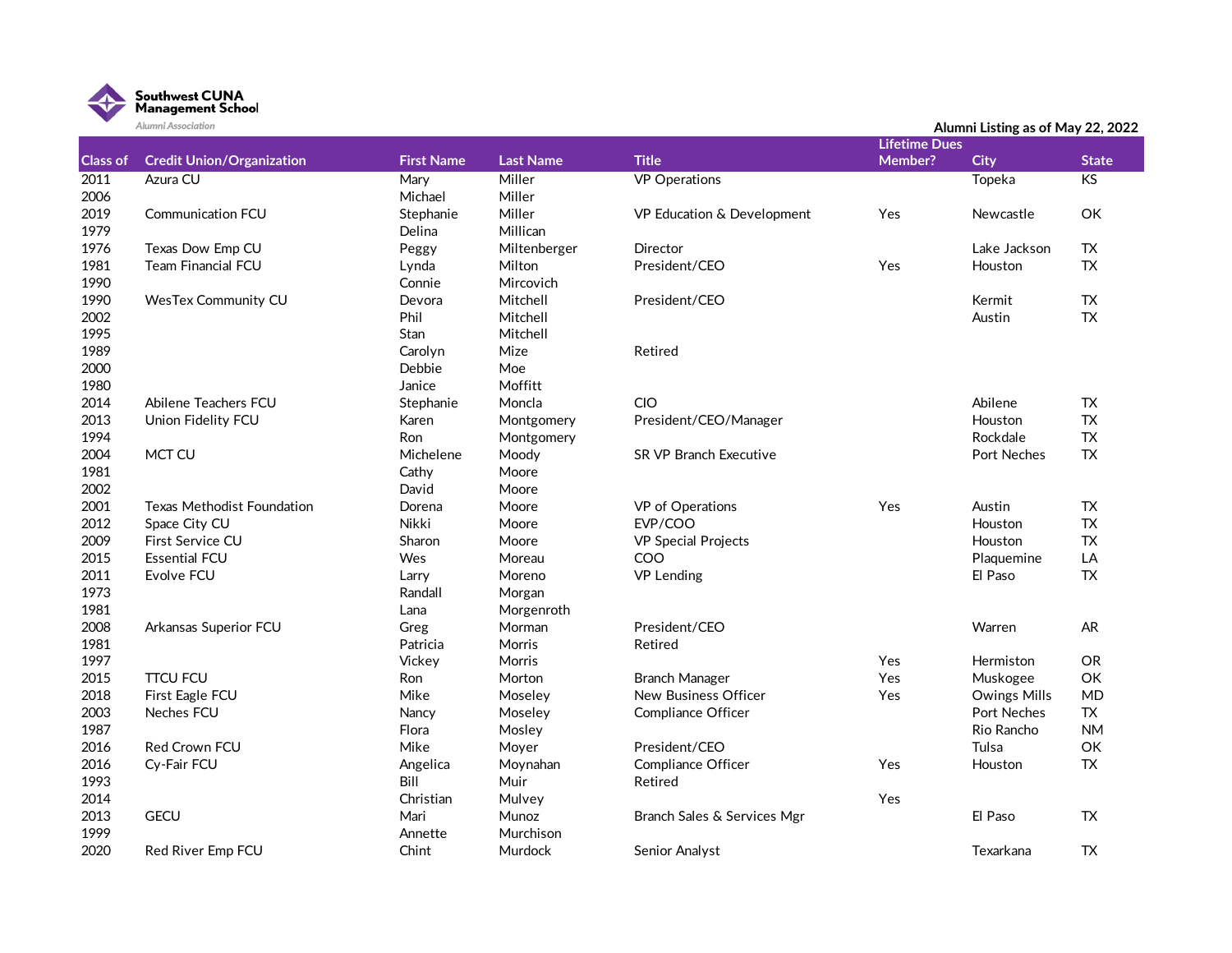

|                 | Alumni Association               |                   |                  |                                 |                      | Alumni Listing as of May 22, 2022 |              |
|-----------------|----------------------------------|-------------------|------------------|---------------------------------|----------------------|-----------------------------------|--------------|
|                 |                                  |                   |                  |                                 | <b>Lifetime Dues</b> |                                   |              |
| <b>Class of</b> | <b>Credit Union/Organization</b> | <b>First Name</b> | <b>Last Name</b> | <b>Title</b>                    | Member?              | <b>City</b>                       | <b>State</b> |
| 2019            | <b>Bethpage FCU</b>              | Diandra           | Murga-Laskowski  | AVP, Regional Manager           |                      | Bethpage                          | NY           |
| 1987            |                                  | Carol             | Murray           |                                 |                      |                                   |              |
| 2010            | <b>Ouachita Valley FCU</b>       | Joe               | Murray           | <b>Senior Vice President</b>    |                      | <b>West Monroe</b>                | LA           |
| 1988            | Union Square CU                  | Pat               | Murray           | <b>Executive Vice President</b> | Yes                  | Wichita Falls                     | <b>TX</b>    |
| 2007            |                                  | <b>Thomas</b>     | Murry            |                                 | Yes                  | <b>Grand Prairie</b>              | ${\sf TX}$   |
| 2002            |                                  | John              | <b>Myers</b>     | Retired                         |                      | Boerne                            | <b>TX</b>    |
| 1979            |                                  | Porter            | <b>Myers</b>     |                                 |                      |                                   |              |
| 1981            |                                  | Carmen            | Navarro          |                                 |                      | San Antonio                       | TX           |
| 1972            |                                  | Lola              | <b>Neal</b>      |                                 |                      |                                   |              |
| 2020            | Texoma Community CU              | Tara              | Neal             | <b>Chief HR Officer</b>         | Yes                  | Wichita Falls                     | TX           |
| 2020            | Matagorda County CU              | Mindy             | <b>Neel</b>      | President/CEO/Manager           |                      | Bay City                          | <b>TX</b>    |
| 1988            |                                  | Faye              | Nelms            |                                 |                      |                                   |              |
| 2008            | InTouch CU                       | Iris              | <b>Netters</b>   | Compliance Analyst              | Yes                  | Plano                             | ${\sf TX}$   |
| 2005            | <b>DATCU</b>                     | Craig             | <b>Neu</b>       | <b>Lending Director</b>         |                      | Denton                            | <b>TX</b>    |
| 1993            | US Employees OC FCU              | Russell           | Neuenschwander   | President/CEO                   |                      | Oklahoma City                     | OK           |
| 1982            |                                  | Clyde             | <b>Nevels</b>    |                                 |                      |                                   |              |
| 2013            | <b>Grand Prairie CU</b>          | Stephanie         | New              | Assistant Manager               |                      | <b>Grand Prairie</b>              | TX           |
| 2011            | <b>Transtar FCU</b>              | Kay               | Newbury          | <b>VP</b> Operations            |                      | Houston                           | <b>TX</b>    |
| 2008            | <b>BP FCU</b>                    | <b>Ben</b>        | Newcomb          | <b>Executive Vice President</b> | Yes                  | Houston                           | <b>TX</b>    |
| 1999            | Tarrant County's CU              | Lily              | Newfarmer        | President/CEO                   |                      | Fort Worth                        | TX           |
| 1974            |                                  | Mitchell          | Newton           |                                 |                      |                                   |              |
| 2005            |                                  | Vicki             | Newton           |                                 |                      |                                   |              |
| 2015            |                                  | Kyle              | Nguyen           |                                 |                      |                                   |              |
| 1972            |                                  | Roberta           | Nichols          |                                 |                      |                                   |              |
| 1985            |                                  | Linda             | Nicholson        |                                 |                      |                                   |              |
| 2005            | <b>Texell CU</b>                 | Mary              | Nickolai         | Vice President of Marketing     |                      | Temple                            | TX           |
| 1991            | 1st Community FCU                | Bill              | Nikolauk         | President/CEO                   | Yes                  | San Angelo                        | <b>TX</b>    |
| 2003            | Texas Trust CU                   | <b>Brett</b>      | <b>Nikolauk</b>  | VP, West TX Ops                 |                      | <b>Irving</b>                     | <b>TX</b>    |
| 2008            | North East Texas CU              | Keitha            | Nilsson          | <b>EVP</b>                      |                      | Lone Star                         | <b>TX</b>    |
| 1991            | United Heritage CU               | Doyle             | Nitsche          | Loan Officer                    |                      | Austin                            | <b>TX</b>    |
| 2012            | Majanees Sacco Ltd               | Duncan            | Njiri            | Manager                         | Yes                  | Limuru, LR 00217                  |              |
| 1990            |                                  | Merle             | Nollkamper       |                                 |                      |                                   |              |
| 2009            | <b>Texas Bank and Trust</b>      | Adam              | Norton           | VP & Mortgage Loan Originator   |                      | Longview                          | TX           |
| 2001            | East Texas Professional CU       | Byron             | Norton           | President/CEO                   |                      | Longview                          | <b>TX</b>    |
| 1994            |                                  | Terry             | Nowland          |                                 | Yes                  |                                   |              |
| 1992            | <b>Starr County Teachers FCU</b> | Nina              | Nunez            | President/CEO/Manager           |                      | Roma                              | <b>TX</b>    |
| 1986            |                                  | Sherry            | O'Bryant         |                                 |                      | Ruidoso                           | <b>NM</b>    |
| 2014            |                                  | Kevin             | Odom             |                                 |                      |                                   |              |
| 2018            | Yantis FCU                       | Shelly            | Ogle             | CEO/Manager                     | Yes                  | Yantis                            | <b>TX</b>    |
| 2014            | Texoma Community CU              | Angie             | Ohmstede         | COO                             |                      | <b>Wichita Falls</b>              | <b>TX</b>    |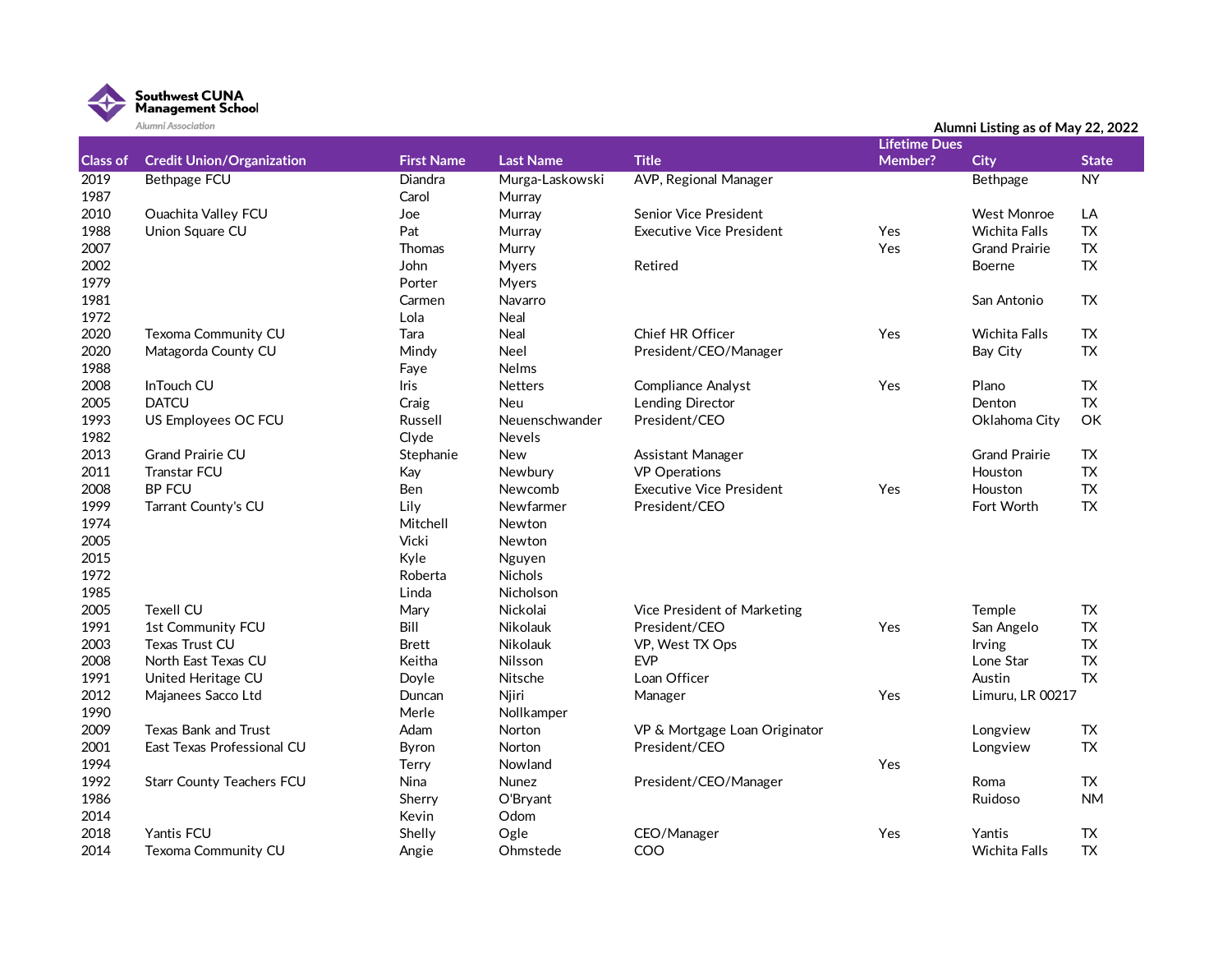

|                 | Alumni Association               |                   |                  |                               |                      | Alumni Listing as of May 22, 2022 |              |
|-----------------|----------------------------------|-------------------|------------------|-------------------------------|----------------------|-----------------------------------|--------------|
|                 |                                  |                   |                  |                               | <b>Lifetime Dues</b> |                                   |              |
| <b>Class of</b> | <b>Credit Union/Organization</b> | <b>First Name</b> | <b>Last Name</b> | <b>Title</b>                  | Member?              | <b>City</b>                       | <b>State</b> |
| 1997            |                                  | Cruz              | Olivarez         |                               |                      |                                   |              |
| 1986            | <b>EECU</b>                      | Donna             | Olsen            | Marketing                     |                      | Fort Worth                        | TX.          |
| 1990            |                                  | Ellen             | O'Neal           |                               |                      |                                   |              |
| 2016            |                                  | Shawna            | Orona            |                               |                      | Odessa                            | <b>TX</b>    |
| 1997            | Randolph-Brooks FCU              | Mary              | O'Rourke         | <b>EVP-Chief of Staff</b>     |                      | Universal City                    | <b>TX</b>    |
| 2009            | <b>GECU</b>                      | Fernando          | Ortega           | SVP/CIO                       |                      | El Paso                           | <b>TX</b>    |
| 2007            | PrimeWay FCU                     | Michelle          | Oshinski         | SVP/CMO & Govt. Relations     |                      | Houston                           | ${\sf TX}$   |
| 1988            |                                  | Volma             | Overton          |                               |                      |                                   |              |
| 1998            | Texoma Educators FCU             | Donna             | Owens            | <b>Vice President</b>         |                      | Sherman                           | <b>TX</b>    |
| 1985            |                                  | Jo                | Owens            |                               |                      |                                   |              |
| 2019            | Everman Parkway CU               | Melissa           | Owings           | Loan / Member Service Officer |                      | Fort Worth                        | <b>TX</b>    |
| 1974            |                                  | Mildred           | Oyston           |                               |                      |                                   |              |
| 2019            | City FCU                         | Lynnette          | Padilla          | <b>Vice President</b>         |                      | Amarillo                          | <b>TX</b>    |
| 1993            |                                  | Cheryl            | Pagannucci       |                               |                      |                                   |              |
| 2019            | Members Choice CU                | Carmina           | Paniagua         | <b>Finance Director</b>       |                      | Houston                           | <b>TX</b>    |
| 2007            |                                  | Martha            | Paredes          | Retired                       |                      | Odessa                            | <b>TX</b>    |
| 1993            |                                  | Floretta          | Parish           |                               |                      |                                   |              |
| 2003            |                                  | Linda             | Park             |                               | Yes                  |                                   |              |
| 2007            | Tarrant County's CU              | Darlene           | Parker           | <b>VP Lending</b>             |                      | Fort Worth                        | <b>TX</b>    |
| 1981            | 1st University CU                | Gary              | Parker           | President/CEO                 |                      | Waco                              | <b>TX</b>    |
| 1988            |                                  | Grace Allen       | Parks            |                               |                      |                                   |              |
| 1998            |                                  | Ronnye            | Parma            |                               |                      |                                   |              |
| 2016            | Kansas Teachers Community CU     | Elesa             | Parsons          | President/CEO                 | Yes                  | Pittsburg                         | <b>KS</b>    |
| 2008            | Diamond Lakes FCU                | Tammy             | Passafiume       | President/CEO                 |                      | Malvern                           | AR           |
| 1995            | LES FCU                          | Jackie            | Patin            | President/CEO                 |                      | <b>Baton Rouge</b>                | LA           |
| 2014            |                                  | Bill              | Patterson        |                               |                      |                                   |              |
| 2004            | Golden Triangle FCU              | Karen             | Patterson        | Executive VP                  | Yes                  | Groves                            | <b>TX</b>    |
| 1995            |                                  | Loyd              | Patterson        |                               |                      | <b>Bridge City</b>                | <b>TX</b>    |
| 1974            |                                  | Artilla           | Patton           |                               |                      |                                   |              |
| 2012            |                                  | Carlton           | Paulson          |                               | Yes                  |                                   |              |
| 1993            |                                  | Juanita           | Paxman           |                               |                      |                                   |              |
| 1995            | <b>ANECA FCU</b>                 | Mary              | Payne            |                               | Yes                  | Shreveport                        | LA           |
| 2006            |                                  | Linda             | Pearsall         |                               |                      |                                   |              |
| 1973            |                                  | Marie             | Peigler          |                               |                      |                                   |              |
| 2014            | Wichita FCU                      | Ashley            | Pelz             | Pres/CEO                      |                      | Wichita                           | KS           |
| 2008            |                                  | Mike              | Penix            |                               | Yes                  |                                   |              |
| 2012            |                                  | Gabby             | Perez            |                               |                      |                                   |              |
| 1986            |                                  |                   | Perkins          |                               |                      |                                   |              |
| 2020            | <b>Mobiloil FCU</b>              | Rosemary<br>Shane |                  | VP of IS                      |                      | <b>Beaumont</b>                   | <b>TX</b>    |
| 1992            |                                  |                   | Perkins          |                               |                      |                                   | <b>TX</b>    |
|                 | Concho Valley CU                 | Kimberly          | Perrine          | President/CEO                 |                      | San Angelo                        |              |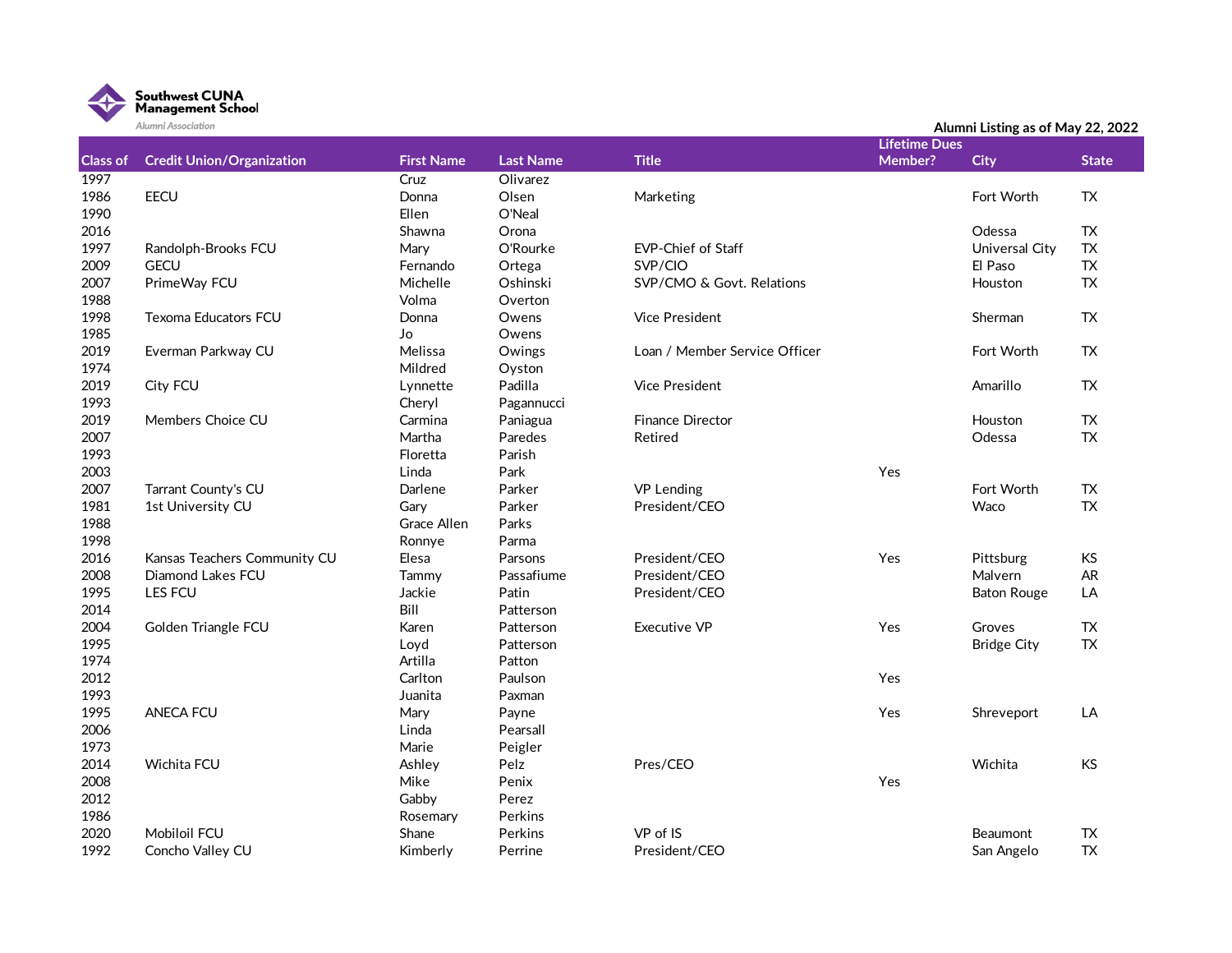

|                 | Alumni Association                 |                             |                  |                                      | Alumni Listing as of May 22, 2022 |                    |              |  |  |
|-----------------|------------------------------------|-----------------------------|------------------|--------------------------------------|-----------------------------------|--------------------|--------------|--|--|
| <b>Class of</b> | <b>Credit Union/Organization</b>   | <b>First Name</b>           | <b>Last Name</b> | <b>Title</b>                         | <b>Lifetime Dues</b><br>Member?   |                    | <b>State</b> |  |  |
|                 |                                    |                             |                  |                                      |                                   | <b>City</b>        |              |  |  |
| 1994            | Texas FCU                          | Cathy                       | Perry            | President/CEO                        | Yes                               | Dallas             | <b>TX</b>    |  |  |
| 2009            | <b>CUNA Mutual Group</b>           | Stephen                     | Perry            | Service Consultant Sales & Marketing |                                   | Grapevine          | <b>TX</b>    |  |  |
| 1994            |                                    | Joyce                       | Person           |                                      |                                   |                    |              |  |  |
| 2010            | <b>DATCU</b>                       | <b>DeeDee</b>               | Peterson         | <b>Branch Manager</b>                |                                   | Denton             | <b>TX</b>    |  |  |
| 2006            | <b>Tinker FCU</b>                  | Rich                        | Peterson         | <b>AVP Special Services</b>          |                                   | <b>Tinker Afb</b>  | OK           |  |  |
| 2013            | Resource One CU                    | Suzanne                     | Peterson         | Director of Sales & Service          |                                   | Dallas             | <b>TX</b>    |  |  |
| 2011            | United Texas CU                    | Missy                       | Petoskey         | <b>VP</b> Accounting                 |                                   | San Antonio        | <b>TX</b>    |  |  |
| 1984            | Southwest Business Corp.           | Jim                         | Phelan           |                                      |                                   | San Antonio        | <b>TX</b>    |  |  |
| 2015            | United Community CU                | Jamie                       | Philley          | AVP of HR                            | Yes                               | Galena Park        | <b>TX</b>    |  |  |
| 1972            |                                    | Bob                         | Piatkowski       |                                      |                                   |                    |              |  |  |
| 1994            | Caprock Santa Fe CU                | Deborah                     | Pickens          | Loan Department Mgr                  |                                   | Slaton             | <b>TX</b>    |  |  |
| 2018            | Allegiance CU                      | Krysi                       | Pierce           | <b>Branch Manager</b>                |                                   | Oklahoma City      | OK           |  |  |
| 1977            |                                    | Wayne                       | Pierce           |                                      |                                   | Baytown            | <b>TX</b>    |  |  |
| 1995            | <b>Ouachita Valley FCU</b>         | Katie                       | Pilcher          | President/CEO                        |                                   | <b>West Monroe</b> | LA           |  |  |
| 1991            |                                    | Bill                        | Pistor           |                                      |                                   |                    |              |  |  |
| 1991            |                                    | Marie                       | Pistor           |                                      |                                   |                    |              |  |  |
| 2017            | Sabine FCU                         | Kristen                     | Placette         | <b>CFO</b>                           | Yes                               | Orange             | <b>TX</b>    |  |  |
| 2017            | <b>TTCU FCU</b>                    | Nicole                      | Ponteri          | <b>Risk Mgmt Specialist</b>          | Yes                               | Tulsa              | OK           |  |  |
| 2018            | Brazos Valley Schools CU           | Courtney                    | Poole            | Sr VP of Finance                     | Yes                               | Katy               | <b>TX</b>    |  |  |
| 2002            |                                    | Teri                        | Portillo         |                                      |                                   |                    |              |  |  |
| 2020            | <b>BluCurrent CU</b>               | Jacqueline                  | Post             | Chief Experience Officer             |                                   | Springfield        | <b>MO</b>    |  |  |
| 2012            | MCT CU                             | Chad                        | Powell           | EVP/CFO                              |                                   | Port Neches        | <b>TX</b>    |  |  |
| 1993            |                                    | Dennis                      | Powell           | Retired                              |                                   | Springfield        | <b>OR</b>    |  |  |
| 1985            |                                    | Ron                         | Presley          |                                      |                                   |                    |              |  |  |
| 2016            |                                    | Stacie                      | Preston          |                                      |                                   | Texas City         | TX           |  |  |
|                 |                                    |                             | Prillman         |                                      |                                   |                    | <b>TX</b>    |  |  |
| 2015            | Cv-Fair FCU                        | Valarie                     |                  | VP HR/Training & Compliance          |                                   | Houston            |              |  |  |
| 2020            | Members Trust of the Southwest FCU | Larry                       | Pugh             | Vice President of Operations         | Yes                               | Houston            | <b>TX</b>    |  |  |
| 1983            |                                    | Eunice                      | Qualls           |                                      |                                   |                    |              |  |  |
| 2020            | Travis County CU                   | Alicia                      | Quezada          | President/CEO                        |                                   | Austin             | <b>TX</b>    |  |  |
| 2010            |                                    | Penny                       | Quick            | Retired                              |                                   | Wichita            | KS           |  |  |
| 1987            |                                    | Bart                        | Ramey            |                                      |                                   |                    |              |  |  |
| 2009            | <b>GECU</b>                        | Vanessa                     | Ramirez          | Doc Mgmt Manager                     |                                   | El Paso            | <b>TX</b>    |  |  |
| 2018            | AMOCO FCU                          | Ann                         | Ramos            | Texas City Branch Manager            |                                   | Texas City         | <b>TX</b>    |  |  |
| 1976            |                                    | Tony                        | Ramos            |                                      |                                   |                    |              |  |  |
| 2010            | <b>GECU</b>                        | Alex                        | Rascon           | SVP - CFO                            | Yes                               | El Paso            | <b>TX</b>    |  |  |
| 1991            |                                    | Steve                       | Rasmussen        | Retired CEO of True Sky CU           | Yes                               | Oklahoma City      | OK           |  |  |
| 2001            | The Local FCU                      | Jim                         | Ratliff          | President/CEO                        | Yes                               | <b>Dallas</b>      | <b>TX</b>    |  |  |
| 1976            |                                    | Beatrice Petey"' Ravencraft |                  |                                      |                                   |                    |              |  |  |
| 1990            | Tarrant County's CU                | Carla                       | Reaves           | <b>EVP</b>                           |                                   | Fort Worth         | TX           |  |  |

2018 Allegiance CU COM JC Reavis SVP/COO COM SOUPLES Allegiance CU OK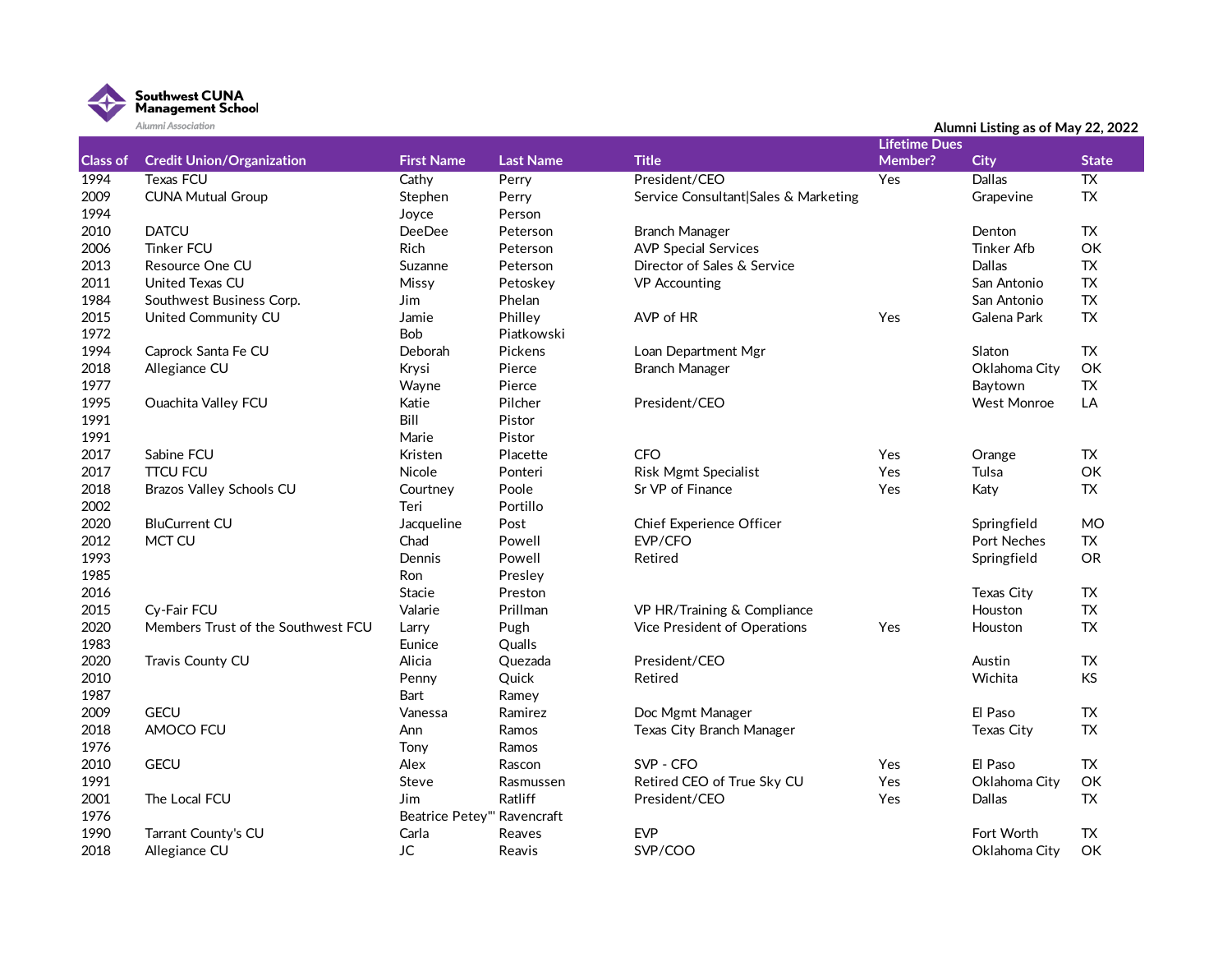

| <b>Lifetime Dues</b><br><b>Class of</b><br><b>Credit Union/Organization</b><br><b>Title</b><br>Member?<br><b>First Name</b><br><b>Last Name</b><br><b>City</b><br><b>State</b><br>1982<br>Redman<br>Lorraine<br>2019<br>Security First FCU<br>Andy<br>Reed<br>President/CEO/Manager<br>Edinburg<br>TX<br>2001<br>Fire Fighters CU<br>Frances<br>Yes<br>Tulsa<br>OK<br>Reed<br>President/CEO<br>1997<br>Robin<br>Reed<br>2018<br>San Patricio Co Teachers FCU<br>Kimberly<br>Sinton<br>TX.<br>Reese<br>President/CEO/Manager<br>Reibe<br>2010<br>Tim<br><b>Grand Prairie</b><br><b>TX</b><br>Texas Trust CU<br>Mortgage Business Analyst<br>1993<br>Cathy<br>Reichardt<br>Plus4 CU<br><b>TX</b><br>2009<br>Malcolm<br>President/CEO/Manager<br>Yes<br>Rene<br>Houston<br>Gloria<br>2014<br>Resendez<br>2017<br>Christina<br><b>TX</b><br>Reyna<br>Fort Worth<br><b>TX</b><br>2005<br>Arna<br>Reynolds<br>Amarillo<br>1984<br><b>Barbara</b><br>Reynolds<br>2018<br>Reynolds<br>LA<br>Neighbors FCU<br><b>Brett</b><br><b>VP Marketing</b><br><b>Baton Rouge</b><br>2013<br>Yes<br><b>TX</b><br>Reynolds<br><b>Beaumont</b><br>Lanya<br>1972<br>Corrinne<br>Rheume<br>Rhidenour<br>Beverly |      | Alumni Association |  |  | Alumni Listing as of May 22, 2022 |  |  |  |
|------------------------------------------------------------------------------------------------------------------------------------------------------------------------------------------------------------------------------------------------------------------------------------------------------------------------------------------------------------------------------------------------------------------------------------------------------------------------------------------------------------------------------------------------------------------------------------------------------------------------------------------------------------------------------------------------------------------------------------------------------------------------------------------------------------------------------------------------------------------------------------------------------------------------------------------------------------------------------------------------------------------------------------------------------------------------------------------------------------------------------------------------------------------------------------------|------|--------------------|--|--|-----------------------------------|--|--|--|
|                                                                                                                                                                                                                                                                                                                                                                                                                                                                                                                                                                                                                                                                                                                                                                                                                                                                                                                                                                                                                                                                                                                                                                                          |      |                    |  |  |                                   |  |  |  |
|                                                                                                                                                                                                                                                                                                                                                                                                                                                                                                                                                                                                                                                                                                                                                                                                                                                                                                                                                                                                                                                                                                                                                                                          |      |                    |  |  |                                   |  |  |  |
|                                                                                                                                                                                                                                                                                                                                                                                                                                                                                                                                                                                                                                                                                                                                                                                                                                                                                                                                                                                                                                                                                                                                                                                          |      |                    |  |  |                                   |  |  |  |
|                                                                                                                                                                                                                                                                                                                                                                                                                                                                                                                                                                                                                                                                                                                                                                                                                                                                                                                                                                                                                                                                                                                                                                                          |      |                    |  |  |                                   |  |  |  |
|                                                                                                                                                                                                                                                                                                                                                                                                                                                                                                                                                                                                                                                                                                                                                                                                                                                                                                                                                                                                                                                                                                                                                                                          |      |                    |  |  |                                   |  |  |  |
|                                                                                                                                                                                                                                                                                                                                                                                                                                                                                                                                                                                                                                                                                                                                                                                                                                                                                                                                                                                                                                                                                                                                                                                          |      |                    |  |  |                                   |  |  |  |
|                                                                                                                                                                                                                                                                                                                                                                                                                                                                                                                                                                                                                                                                                                                                                                                                                                                                                                                                                                                                                                                                                                                                                                                          |      |                    |  |  |                                   |  |  |  |
|                                                                                                                                                                                                                                                                                                                                                                                                                                                                                                                                                                                                                                                                                                                                                                                                                                                                                                                                                                                                                                                                                                                                                                                          |      |                    |  |  |                                   |  |  |  |
|                                                                                                                                                                                                                                                                                                                                                                                                                                                                                                                                                                                                                                                                                                                                                                                                                                                                                                                                                                                                                                                                                                                                                                                          |      |                    |  |  |                                   |  |  |  |
|                                                                                                                                                                                                                                                                                                                                                                                                                                                                                                                                                                                                                                                                                                                                                                                                                                                                                                                                                                                                                                                                                                                                                                                          |      |                    |  |  |                                   |  |  |  |
|                                                                                                                                                                                                                                                                                                                                                                                                                                                                                                                                                                                                                                                                                                                                                                                                                                                                                                                                                                                                                                                                                                                                                                                          |      |                    |  |  |                                   |  |  |  |
|                                                                                                                                                                                                                                                                                                                                                                                                                                                                                                                                                                                                                                                                                                                                                                                                                                                                                                                                                                                                                                                                                                                                                                                          |      |                    |  |  |                                   |  |  |  |
|                                                                                                                                                                                                                                                                                                                                                                                                                                                                                                                                                                                                                                                                                                                                                                                                                                                                                                                                                                                                                                                                                                                                                                                          |      |                    |  |  |                                   |  |  |  |
|                                                                                                                                                                                                                                                                                                                                                                                                                                                                                                                                                                                                                                                                                                                                                                                                                                                                                                                                                                                                                                                                                                                                                                                          |      |                    |  |  |                                   |  |  |  |
|                                                                                                                                                                                                                                                                                                                                                                                                                                                                                                                                                                                                                                                                                                                                                                                                                                                                                                                                                                                                                                                                                                                                                                                          |      |                    |  |  |                                   |  |  |  |
|                                                                                                                                                                                                                                                                                                                                                                                                                                                                                                                                                                                                                                                                                                                                                                                                                                                                                                                                                                                                                                                                                                                                                                                          |      |                    |  |  |                                   |  |  |  |
|                                                                                                                                                                                                                                                                                                                                                                                                                                                                                                                                                                                                                                                                                                                                                                                                                                                                                                                                                                                                                                                                                                                                                                                          |      |                    |  |  |                                   |  |  |  |
|                                                                                                                                                                                                                                                                                                                                                                                                                                                                                                                                                                                                                                                                                                                                                                                                                                                                                                                                                                                                                                                                                                                                                                                          | 1998 |                    |  |  |                                   |  |  |  |
| 2017<br>Leslie<br>Texoma Community CU<br>Rhodes<br><b>Branch Relations Manager</b><br><b>Wichita Falls</b><br><b>TX</b>                                                                                                                                                                                                                                                                                                                                                                                                                                                                                                                                                                                                                                                                                                                                                                                                                                                                                                                                                                                                                                                                  |      |                    |  |  |                                   |  |  |  |
| TX<br>2014<br>Gulf CU<br>Linda<br>Rials<br><b>Chief Financial Officer</b><br>Groves                                                                                                                                                                                                                                                                                                                                                                                                                                                                                                                                                                                                                                                                                                                                                                                                                                                                                                                                                                                                                                                                                                      |      |                    |  |  |                                   |  |  |  |
| 2002<br>${\sf TX}$<br>DuGood FCU<br>Ann<br>Richardson<br>Supervisor<br>Beaumont                                                                                                                                                                                                                                                                                                                                                                                                                                                                                                                                                                                                                                                                                                                                                                                                                                                                                                                                                                                                                                                                                                          |      |                    |  |  |                                   |  |  |  |
| 2006<br>Trisha<br>Richardson                                                                                                                                                                                                                                                                                                                                                                                                                                                                                                                                                                                                                                                                                                                                                                                                                                                                                                                                                                                                                                                                                                                                                             |      |                    |  |  |                                   |  |  |  |
| 2001<br>Gabe<br>Richter                                                                                                                                                                                                                                                                                                                                                                                                                                                                                                                                                                                                                                                                                                                                                                                                                                                                                                                                                                                                                                                                                                                                                                  |      |                    |  |  |                                   |  |  |  |
| 1976<br>Celia<br>Riley                                                                                                                                                                                                                                                                                                                                                                                                                                                                                                                                                                                                                                                                                                                                                                                                                                                                                                                                                                                                                                                                                                                                                                   |      |                    |  |  |                                   |  |  |  |
| 1989<br>Alfred<br><b>Rios</b>                                                                                                                                                                                                                                                                                                                                                                                                                                                                                                                                                                                                                                                                                                                                                                                                                                                                                                                                                                                                                                                                                                                                                            |      |                    |  |  |                                   |  |  |  |
| 2009<br>Matt<br>Risenhoover<br>President, Financial Advisor<br><b>Grand Prairie</b><br><b>TX</b><br>Argo Retirement Advisors                                                                                                                                                                                                                                                                                                                                                                                                                                                                                                                                                                                                                                                                                                                                                                                                                                                                                                                                                                                                                                                             |      |                    |  |  |                                   |  |  |  |
| 1983<br>$A\!Z$<br>Rita<br>Albertson<br>Tempe                                                                                                                                                                                                                                                                                                                                                                                                                                                                                                                                                                                                                                                                                                                                                                                                                                                                                                                                                                                                                                                                                                                                             |      |                    |  |  |                                   |  |  |  |
| 2008<br>Sandy<br>Ritter<br>Marshall<br><b>TX</b><br>East Texas Professional CU<br>VP, Branch Ops                                                                                                                                                                                                                                                                                                                                                                                                                                                                                                                                                                                                                                                                                                                                                                                                                                                                                                                                                                                                                                                                                         |      |                    |  |  |                                   |  |  |  |
| 2011<br><b>TX</b><br><b>Complex Community FCU</b><br>Denise<br><b>Rivas</b><br>Sr Loan Officer<br>Odessa                                                                                                                                                                                                                                                                                                                                                                                                                                                                                                                                                                                                                                                                                                                                                                                                                                                                                                                                                                                                                                                                                 |      |                    |  |  |                                   |  |  |  |
| 2018<br>VP of E-Solutions<br>Lubbock<br>TX<br><b>ALLIANCE CU</b><br>LeAnn<br><b>Robbins</b>                                                                                                                                                                                                                                                                                                                                                                                                                                                                                                                                                                                                                                                                                                                                                                                                                                                                                                                                                                                                                                                                                              |      |                    |  |  |                                   |  |  |  |
| <b>TX</b><br>2014<br>Metro Medical CU<br><b>Vice President</b><br>Sherman<br>Roberson<br>Yes<br><b>Dallas</b>                                                                                                                                                                                                                                                                                                                                                                                                                                                                                                                                                                                                                                                                                                                                                                                                                                                                                                                                                                                                                                                                            |      |                    |  |  |                                   |  |  |  |
| 1988<br>Kelly<br>Roberts                                                                                                                                                                                                                                                                                                                                                                                                                                                                                                                                                                                                                                                                                                                                                                                                                                                                                                                                                                                                                                                                                                                                                                 |      |                    |  |  |                                   |  |  |  |
| 2018<br><b>Wellspring FCU</b><br>Roberts<br>VP of Operations<br>Yes<br><b>TX</b><br>Laura<br><b>Bridge City</b>                                                                                                                                                                                                                                                                                                                                                                                                                                                                                                                                                                                                                                                                                                                                                                                                                                                                                                                                                                                                                                                                          |      |                    |  |  |                                   |  |  |  |
| ${\sf TX}$<br>2015<br>DuGood FCU<br>Robin<br>Nederland<br>Roberts<br><b>Chief Operations Officer</b>                                                                                                                                                                                                                                                                                                                                                                                                                                                                                                                                                                                                                                                                                                                                                                                                                                                                                                                                                                                                                                                                                     |      |                    |  |  |                                   |  |  |  |
| 1994<br>LA<br>Feliciana FCU<br>Gigi<br>Robertson<br>Zachary                                                                                                                                                                                                                                                                                                                                                                                                                                                                                                                                                                                                                                                                                                                                                                                                                                                                                                                                                                                                                                                                                                                              |      |                    |  |  |                                   |  |  |  |
| 1992<br>Greg<br>Robertson<br>Yes                                                                                                                                                                                                                                                                                                                                                                                                                                                                                                                                                                                                                                                                                                                                                                                                                                                                                                                                                                                                                                                                                                                                                         |      |                    |  |  |                                   |  |  |  |
| 2009<br><b>Advancial FCU</b><br>Jennifer<br>Dallas<br>TX<br>Robinett<br><b>Business Dev Manager</b>                                                                                                                                                                                                                                                                                                                                                                                                                                                                                                                                                                                                                                                                                                                                                                                                                                                                                                                                                                                                                                                                                      |      |                    |  |  |                                   |  |  |  |
| 2013<br><b>KiZAN</b><br>OH<br>Robinson<br><b>Business Development Associate</b><br>Yes<br>Cincinnati<br>Jay                                                                                                                                                                                                                                                                                                                                                                                                                                                                                                                                                                                                                                                                                                                                                                                                                                                                                                                                                                                                                                                                              |      |                    |  |  |                                   |  |  |  |
| 2000<br><b>ACFCU</b><br><b>TX</b><br>Robinson<br>Amarillo<br>Lee<br>Real Estate Manager                                                                                                                                                                                                                                                                                                                                                                                                                                                                                                                                                                                                                                                                                                                                                                                                                                                                                                                                                                                                                                                                                                  |      |                    |  |  |                                   |  |  |  |
| 1983<br>Paulette<br>Robinson                                                                                                                                                                                                                                                                                                                                                                                                                                                                                                                                                                                                                                                                                                                                                                                                                                                                                                                                                                                                                                                                                                                                                             |      |                    |  |  |                                   |  |  |  |
| 2012<br><b>AVP Business Dev</b><br><b>TX</b><br>East Texas Professional CU<br>Sarah<br>Robinson<br>Longview                                                                                                                                                                                                                                                                                                                                                                                                                                                                                                                                                                                                                                                                                                                                                                                                                                                                                                                                                                                                                                                                              |      |                    |  |  |                                   |  |  |  |
| 2020<br><b>TX</b><br>President/CEO/Manager<br>Midland<br>Heritage USA FCU<br>Augie<br>Rodriguez                                                                                                                                                                                                                                                                                                                                                                                                                                                                                                                                                                                                                                                                                                                                                                                                                                                                                                                                                                                                                                                                                          |      |                    |  |  |                                   |  |  |  |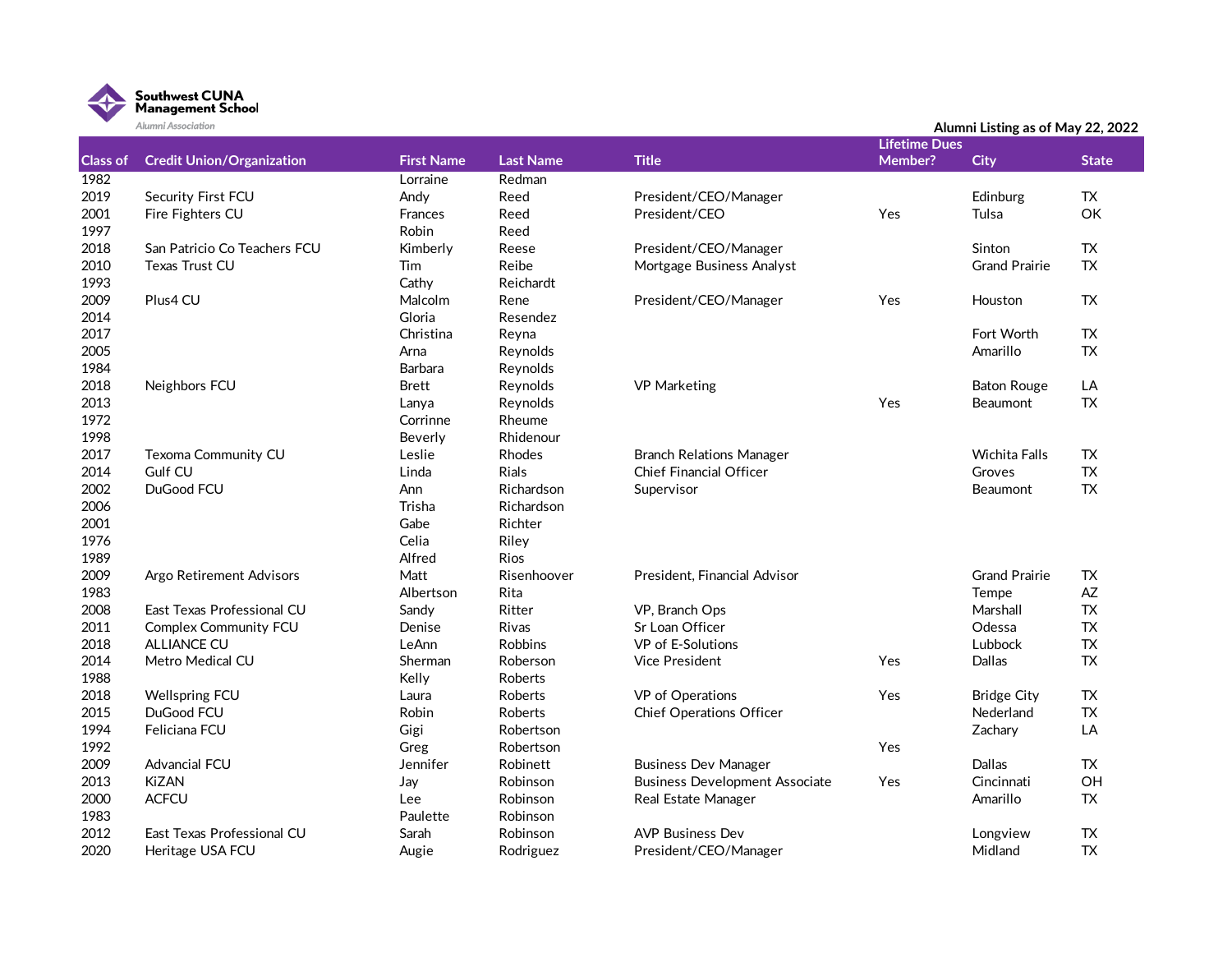

|                 | Alumni Association               |                   |                  |                                             | Alumni Listing as of May 22, 2022 |                       |                 |  |
|-----------------|----------------------------------|-------------------|------------------|---------------------------------------------|-----------------------------------|-----------------------|-----------------|--|
|                 |                                  |                   |                  |                                             | <b>Lifetime Dues</b>              |                       |                 |  |
| <b>Class of</b> | <b>Credit Union/Organization</b> | <b>First Name</b> | <b>Last Name</b> | <b>Title</b>                                | Member?                           | <b>City</b>           | <b>State</b>    |  |
| 1991            | Cal-Com FCU                      | Jessie            | Rodriguez        | President/CEO                               |                                   | Port Lavaca           | $\overline{TX}$ |  |
| 2011            | Randolph-Brooks FCU              | Kevin             | Rodriguez        | Sr Business Loan Officer                    | Yes                               | Universal City        | <b>TX</b>       |  |
| 1980            |                                  | Becky             | Rogers           | Retired                                     |                                   |                       |                 |  |
| 1977            |                                  | Donald            | Rogers           |                                             |                                   |                       |                 |  |
| 1988            |                                  | Linda             | Rogers           |                                             |                                   |                       |                 |  |
| 1995            |                                  | Sharon            | Rogers           |                                             |                                   |                       |                 |  |
| 1996            | Gulf CU                          | Sue               | Rogers           | Marketing Director                          | Yes                               | Groves                | <b>TX</b>       |  |
| 2017            | Abilene Teachers FCU             | <b>Theresa</b>    | Rogers           | VP / CLO                                    |                                   | Abilene               | <b>TX</b>       |  |
| 1983            |                                  | Marilou           | Roland           |                                             |                                   |                       |                 |  |
| 1979            |                                  | David             | Roman            |                                             | Yes                               | <b>Big Spring</b>     | <b>TX</b>       |  |
| 1987            |                                  | Sherry            | Roman            |                                             | Yes                               | <b>Big Spring</b>     | <b>TX</b>       |  |
| 1988            |                                  | Barbara           | Rose             |                                             |                                   | Lubbock               | <b>TX</b>       |  |
| 2016            | Sweetwater Regional FCU          | Gail              | Rose             | CEO/Mgr                                     | Yes                               | Sweetwater            | <b>TX</b>       |  |
| 2017            | Caprock FCU                      | Trish             | Rose             | Branch Manager/Loan Manager                 |                                   | Seminole              | <b>TX</b>       |  |
| 2001            |                                  | Linda             | Roussel          |                                             |                                   | Rowlett               | <b>TX</b>       |  |
| 2010            | <b>Neches FCU</b>                | Lisa              | Rowland          | VP of Lending                               |                                   | <b>Port Neches</b>    | <b>TX</b>       |  |
| 2002            | Houston Texas Fire Fighters FCU  | Tom               | Rowlands         | EVP/Chief Operating Officer                 |                                   | Houston               | <b>TX</b>       |  |
| 2014            | <b>BluCurrent CU</b>             | <b>Brian</b>      | Roy              | Chief Lending Officer                       |                                   | <b>Nixa</b>           | <b>MO</b>       |  |
| 2018            | <b>Communication FCU</b>         | Bryan             | Royse            | Regional VP Sales & Service                 | Yes                               | Oklahoma City         | OK              |  |
| 1986            |                                  | Edmundo           | Rueda            |                                             |                                   |                       |                 |  |
| 1990            |                                  | Dawn              | Ruggles          |                                             |                                   | Shreveport            | LA              |  |
| 2001            | Texas Dow Emp CU                 | Denise            | Ruhmann          | Assistant Vice President, Branch Operations |                                   | Lake Jackson          | <b>TX</b>       |  |
| 2019            | Victoria FCU                     | Jenny             | Ruiz             | CEO/Manager                                 |                                   | Victoria              | <b>TX</b>       |  |
| 2000            |                                  | Georgeta          | Rus              |                                             |                                   |                       |                 |  |
| 1992            |                                  | Lisa              | Rushing          |                                             |                                   |                       |                 |  |
| 2019            | Southwest Financial FCU          | Jeff              | Rutan            | <b>CFO</b>                                  | Yes                               | <b>Farmers Branch</b> | TX              |  |
| 1990            |                                  | Pat               | Rutledge         | Retired                                     |                                   | Keller                | <b>TX</b>       |  |
| 1976            |                                  | Janice            | Ruyle            |                                             |                                   |                       |                 |  |
| 1994            |                                  | Liz               | Saavedra         |                                             |                                   |                       |                 |  |
| 2003            |                                  | Anna              | Salazar          |                                             |                                   |                       |                 |  |
| 2020            | Cv-Fair FCU                      | Georgette         | Salazar          | Director of Member Experience               |                                   | Houston               | <b>TX</b>       |  |
| 2010            | <b>Shared Resources CU</b>       | Stephanie         | Salazar          | President/CEO                               | Yes                               | Pasadena              | <b>TX</b>       |  |
| 2015            |                                  | Steve             | Salazar          |                                             | Yes                               |                       |                 |  |
| 1993            |                                  | Katy              | Saldana          |                                             |                                   |                       |                 |  |
| 2018            | First Community CU               | Alex              | Samoilov         | SVP of Branch Operations                    |                                   | Houston               | <b>TX</b>       |  |
| 2010            | Air Force FCU                    | Danny             | Sanchez          | <b>VP Marketing</b>                         |                                   | San Antonio           | <b>TX</b>       |  |
| 1996            |                                  | Gerardo           | Sanchez          |                                             |                                   |                       |                 |  |
| 2012            |                                  | Michael           | Sanchez          |                                             | Yes                               |                       |                 |  |
| 2016            | Neches FCU                       | Jill              | Sandberg         | <b>AVP</b> of Accounting                    |                                   | <b>Port Neches</b>    | <b>TX</b>       |  |
| 1981            |                                  | Debra             | Sanders          |                                             |                                   |                       |                 |  |
|                 |                                  |                   |                  |                                             |                                   |                       |                 |  |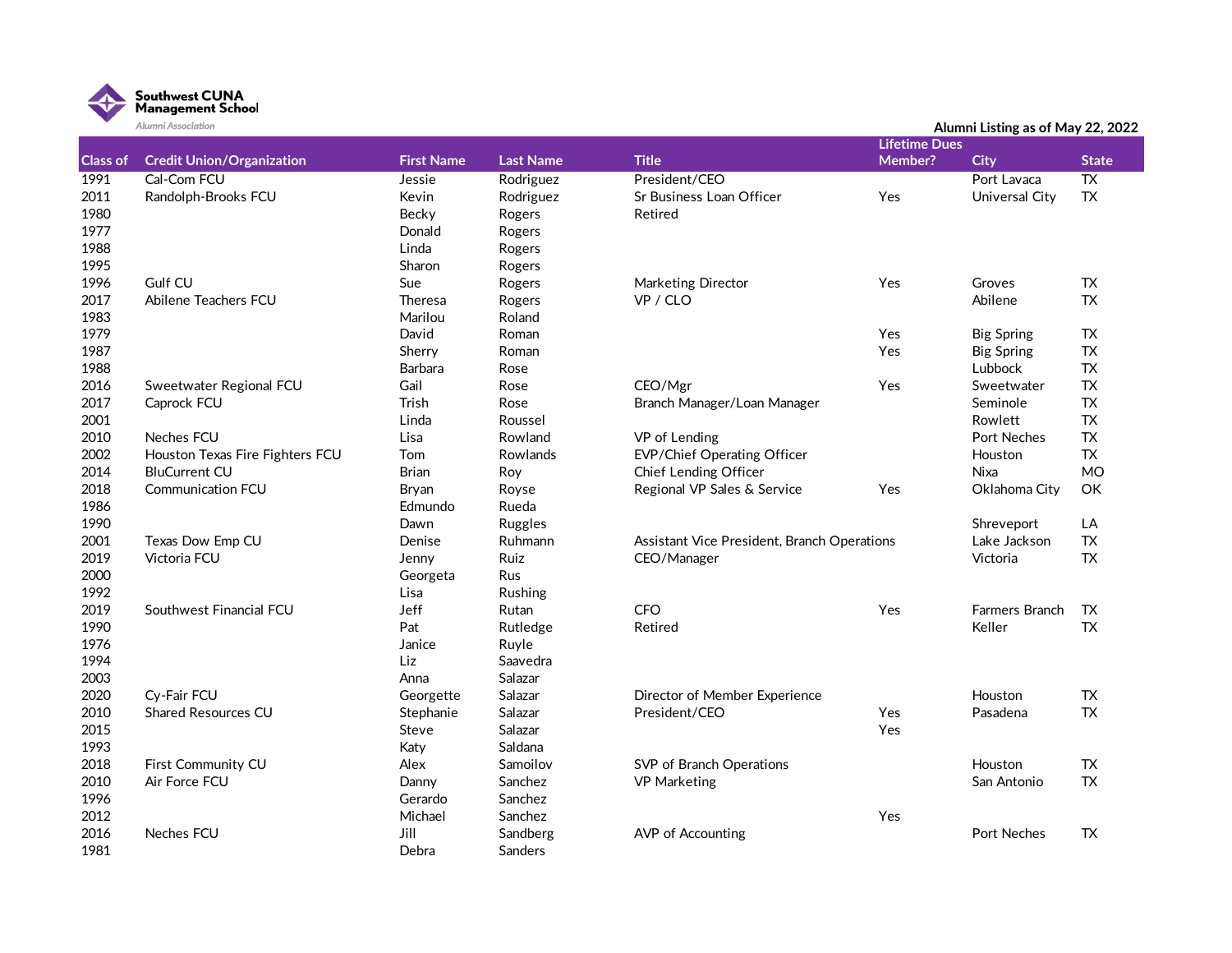

| <b>Lifetime Dues</b><br><b>Class of</b><br><b>First Name</b><br><b>Last Name</b><br><b>Credit Union/Organization</b><br><b>Title</b><br>Member?<br><b>City</b><br><b>State</b><br>COO<br>2003<br>America's CU<br><b>Sanders</b><br>Garland<br>TX<br>Janet<br>2012<br>Bank-Tec South<br>Matt<br>Sanders<br><b>Operations Manager</b><br><b>Bossier City</b><br>LA<br>1988<br>CenLA FCU<br><b>CEO</b><br>LA<br>Cindy<br>Sansing-James<br>Alexandria<br>2007<br>SVP of Talent<br>Mansfield<br><b>TX</b><br><b>Texas Trust CU</b><br>Santiago<br>Leann<br>Sicredi<br>Rodrigo<br>2014<br><b>Santos</b><br>Process Manager<br>Porto Alegre - RS<br>1977<br>Jimmy<br>Sasser<br>2003<br>Freestone CU<br>Vice President<br>TX<br>Angela<br>Satterwhite<br>Teague<br>1974<br>Len<br>Savory<br>2013<br><b>TX</b><br><b>Cornerstone Resources</b><br>Cheryl<br>Remote Transaction Resources Consultant<br>Plano<br>Sayers<br>1993<br><b>Tinker FCU</b><br>Alan<br>Schaefer<br>VP Member of Card Center<br>OK<br>Tinker Afb<br>Sherri<br>Schaible<br>Evelyn<br>Schicker<br><b>Tinker FCU</b><br>Jaime<br>Schmidt<br>OK<br>AVP/Branch Manager<br>Oklahoma City<br><b>TX</b><br>Transtar FCU<br>Latisha<br>Schools<br>VP of Finance<br>Yes<br>Houston<br><b>TX</b><br>Union Square CU<br>Karen<br>Schreiber<br><b>VP</b> Accounting<br>Yes<br><b>Wichita Falls</b><br>Oklahoma Central CU<br>Shelli<br>EVP/COO<br>OK<br>Schroeder<br>Tulsa<br>Mark<br><b>ASG Results</b><br>Schultz<br>Dir Sales & Trng<br>Conroe<br>TX<br>Sharon<br>Schultze<br>Las Colinas FCU<br>Kevin<br>President/CEO<br><b>TX</b><br>Scott<br>Irving<br><b>TX</b><br>RScott Enterprises Inc.<br>Scott<br><b>Vice President</b><br>Devine<br>Peggy<br>OK<br>Tinker FCU<br>Mindy<br>Seagraves<br>Member Service Supervisor, Midwest City East Branch Tinker Afb<br>Kathy<br>Sebastian<br>Cleo<br>Segovia<br>Kat<br>Seles<br><b>GENCO FCU</b><br>Selman<br><b>TX</b><br>Ronnie<br>VP/Controller<br>Waco<br>${\sf TX}$<br>2012<br>Altra FCU<br><b>Brian</b><br>Selph<br>Tyler<br><b>Retail Market President</b><br><b>TX</b><br>2005<br>Shanafelt<br>Dallas<br>Prestige Community CU<br>Sammy<br>President/CEO<br>Yes<br>1987<br><b>TX</b><br>Chris<br>Shane<br>Garland<br>Linda<br>2010<br>Shanklin<br><b>FivePoint CU</b><br>Erik<br><b>TX</b><br>2000<br>Shaw<br>President/CEO<br>Nederland<br>2017<br>Bill<br>Hillsboro<br><b>TX</b><br><b>First Central CU</b><br>Sheffield<br>Br Mgr / Loan Officer<br>Yes<br><b>TX</b><br>2018<br>Justin<br>Sheffield<br><b>Beaumont</b><br>1999<br>Betty<br>Shelton<br>Yes<br>1993<br>Les<br>Sherrick<br>1985<br>Nancy<br>Sherrod<br>Retired<br>Austin<br>TX.<br>1986<br><b>ANECA FCU</b><br>Paula<br>LA<br>Shipp<br>Shreveport<br>2018<br>Mike<br>Shockley<br>True Sky CU<br>VP of Lending<br>Yes<br>Oklahoma City<br>OK<br>2014<br>Shotwell<br>Laura |      | Alumni Association |  | Alumni Listing as of May 22, 2022 |  |  |  |
|---------------------------------------------------------------------------------------------------------------------------------------------------------------------------------------------------------------------------------------------------------------------------------------------------------------------------------------------------------------------------------------------------------------------------------------------------------------------------------------------------------------------------------------------------------------------------------------------------------------------------------------------------------------------------------------------------------------------------------------------------------------------------------------------------------------------------------------------------------------------------------------------------------------------------------------------------------------------------------------------------------------------------------------------------------------------------------------------------------------------------------------------------------------------------------------------------------------------------------------------------------------------------------------------------------------------------------------------------------------------------------------------------------------------------------------------------------------------------------------------------------------------------------------------------------------------------------------------------------------------------------------------------------------------------------------------------------------------------------------------------------------------------------------------------------------------------------------------------------------------------------------------------------------------------------------------------------------------------------------------------------------------------------------------------------------------------------------------------------------------------------------------------------------------------------------------------------------------------------------------------------------------------------------------------------------------------------------------------------------------------------------------------------------------------------------------------------------------------------------------------------------------------------------------------------------------------------------------------------------------------------------------------------------------------------------------------------------------------------------------------------------------------------------------------------------------------------------------------|------|--------------------|--|-----------------------------------|--|--|--|
|                                                                                                                                                                                                                                                                                                                                                                                                                                                                                                                                                                                                                                                                                                                                                                                                                                                                                                                                                                                                                                                                                                                                                                                                                                                                                                                                                                                                                                                                                                                                                                                                                                                                                                                                                                                                                                                                                                                                                                                                                                                                                                                                                                                                                                                                                                                                                                                                                                                                                                                                                                                                                                                                                                                                                                                                                                                   |      |                    |  |                                   |  |  |  |
|                                                                                                                                                                                                                                                                                                                                                                                                                                                                                                                                                                                                                                                                                                                                                                                                                                                                                                                                                                                                                                                                                                                                                                                                                                                                                                                                                                                                                                                                                                                                                                                                                                                                                                                                                                                                                                                                                                                                                                                                                                                                                                                                                                                                                                                                                                                                                                                                                                                                                                                                                                                                                                                                                                                                                                                                                                                   |      |                    |  |                                   |  |  |  |
|                                                                                                                                                                                                                                                                                                                                                                                                                                                                                                                                                                                                                                                                                                                                                                                                                                                                                                                                                                                                                                                                                                                                                                                                                                                                                                                                                                                                                                                                                                                                                                                                                                                                                                                                                                                                                                                                                                                                                                                                                                                                                                                                                                                                                                                                                                                                                                                                                                                                                                                                                                                                                                                                                                                                                                                                                                                   |      |                    |  |                                   |  |  |  |
|                                                                                                                                                                                                                                                                                                                                                                                                                                                                                                                                                                                                                                                                                                                                                                                                                                                                                                                                                                                                                                                                                                                                                                                                                                                                                                                                                                                                                                                                                                                                                                                                                                                                                                                                                                                                                                                                                                                                                                                                                                                                                                                                                                                                                                                                                                                                                                                                                                                                                                                                                                                                                                                                                                                                                                                                                                                   |      |                    |  |                                   |  |  |  |
|                                                                                                                                                                                                                                                                                                                                                                                                                                                                                                                                                                                                                                                                                                                                                                                                                                                                                                                                                                                                                                                                                                                                                                                                                                                                                                                                                                                                                                                                                                                                                                                                                                                                                                                                                                                                                                                                                                                                                                                                                                                                                                                                                                                                                                                                                                                                                                                                                                                                                                                                                                                                                                                                                                                                                                                                                                                   |      |                    |  |                                   |  |  |  |
|                                                                                                                                                                                                                                                                                                                                                                                                                                                                                                                                                                                                                                                                                                                                                                                                                                                                                                                                                                                                                                                                                                                                                                                                                                                                                                                                                                                                                                                                                                                                                                                                                                                                                                                                                                                                                                                                                                                                                                                                                                                                                                                                                                                                                                                                                                                                                                                                                                                                                                                                                                                                                                                                                                                                                                                                                                                   |      |                    |  |                                   |  |  |  |
|                                                                                                                                                                                                                                                                                                                                                                                                                                                                                                                                                                                                                                                                                                                                                                                                                                                                                                                                                                                                                                                                                                                                                                                                                                                                                                                                                                                                                                                                                                                                                                                                                                                                                                                                                                                                                                                                                                                                                                                                                                                                                                                                                                                                                                                                                                                                                                                                                                                                                                                                                                                                                                                                                                                                                                                                                                                   |      |                    |  |                                   |  |  |  |
|                                                                                                                                                                                                                                                                                                                                                                                                                                                                                                                                                                                                                                                                                                                                                                                                                                                                                                                                                                                                                                                                                                                                                                                                                                                                                                                                                                                                                                                                                                                                                                                                                                                                                                                                                                                                                                                                                                                                                                                                                                                                                                                                                                                                                                                                                                                                                                                                                                                                                                                                                                                                                                                                                                                                                                                                                                                   |      |                    |  |                                   |  |  |  |
|                                                                                                                                                                                                                                                                                                                                                                                                                                                                                                                                                                                                                                                                                                                                                                                                                                                                                                                                                                                                                                                                                                                                                                                                                                                                                                                                                                                                                                                                                                                                                                                                                                                                                                                                                                                                                                                                                                                                                                                                                                                                                                                                                                                                                                                                                                                                                                                                                                                                                                                                                                                                                                                                                                                                                                                                                                                   |      |                    |  |                                   |  |  |  |
|                                                                                                                                                                                                                                                                                                                                                                                                                                                                                                                                                                                                                                                                                                                                                                                                                                                                                                                                                                                                                                                                                                                                                                                                                                                                                                                                                                                                                                                                                                                                                                                                                                                                                                                                                                                                                                                                                                                                                                                                                                                                                                                                                                                                                                                                                                                                                                                                                                                                                                                                                                                                                                                                                                                                                                                                                                                   |      |                    |  |                                   |  |  |  |
|                                                                                                                                                                                                                                                                                                                                                                                                                                                                                                                                                                                                                                                                                                                                                                                                                                                                                                                                                                                                                                                                                                                                                                                                                                                                                                                                                                                                                                                                                                                                                                                                                                                                                                                                                                                                                                                                                                                                                                                                                                                                                                                                                                                                                                                                                                                                                                                                                                                                                                                                                                                                                                                                                                                                                                                                                                                   |      |                    |  |                                   |  |  |  |
|                                                                                                                                                                                                                                                                                                                                                                                                                                                                                                                                                                                                                                                                                                                                                                                                                                                                                                                                                                                                                                                                                                                                                                                                                                                                                                                                                                                                                                                                                                                                                                                                                                                                                                                                                                                                                                                                                                                                                                                                                                                                                                                                                                                                                                                                                                                                                                                                                                                                                                                                                                                                                                                                                                                                                                                                                                                   |      |                    |  |                                   |  |  |  |
|                                                                                                                                                                                                                                                                                                                                                                                                                                                                                                                                                                                                                                                                                                                                                                                                                                                                                                                                                                                                                                                                                                                                                                                                                                                                                                                                                                                                                                                                                                                                                                                                                                                                                                                                                                                                                                                                                                                                                                                                                                                                                                                                                                                                                                                                                                                                                                                                                                                                                                                                                                                                                                                                                                                                                                                                                                                   | 1999 |                    |  |                                   |  |  |  |
|                                                                                                                                                                                                                                                                                                                                                                                                                                                                                                                                                                                                                                                                                                                                                                                                                                                                                                                                                                                                                                                                                                                                                                                                                                                                                                                                                                                                                                                                                                                                                                                                                                                                                                                                                                                                                                                                                                                                                                                                                                                                                                                                                                                                                                                                                                                                                                                                                                                                                                                                                                                                                                                                                                                                                                                                                                                   | 1973 |                    |  |                                   |  |  |  |
|                                                                                                                                                                                                                                                                                                                                                                                                                                                                                                                                                                                                                                                                                                                                                                                                                                                                                                                                                                                                                                                                                                                                                                                                                                                                                                                                                                                                                                                                                                                                                                                                                                                                                                                                                                                                                                                                                                                                                                                                                                                                                                                                                                                                                                                                                                                                                                                                                                                                                                                                                                                                                                                                                                                                                                                                                                                   | 2019 |                    |  |                                   |  |  |  |
|                                                                                                                                                                                                                                                                                                                                                                                                                                                                                                                                                                                                                                                                                                                                                                                                                                                                                                                                                                                                                                                                                                                                                                                                                                                                                                                                                                                                                                                                                                                                                                                                                                                                                                                                                                                                                                                                                                                                                                                                                                                                                                                                                                                                                                                                                                                                                                                                                                                                                                                                                                                                                                                                                                                                                                                                                                                   | 2020 |                    |  |                                   |  |  |  |
|                                                                                                                                                                                                                                                                                                                                                                                                                                                                                                                                                                                                                                                                                                                                                                                                                                                                                                                                                                                                                                                                                                                                                                                                                                                                                                                                                                                                                                                                                                                                                                                                                                                                                                                                                                                                                                                                                                                                                                                                                                                                                                                                                                                                                                                                                                                                                                                                                                                                                                                                                                                                                                                                                                                                                                                                                                                   | 2012 |                    |  |                                   |  |  |  |
|                                                                                                                                                                                                                                                                                                                                                                                                                                                                                                                                                                                                                                                                                                                                                                                                                                                                                                                                                                                                                                                                                                                                                                                                                                                                                                                                                                                                                                                                                                                                                                                                                                                                                                                                                                                                                                                                                                                                                                                                                                                                                                                                                                                                                                                                                                                                                                                                                                                                                                                                                                                                                                                                                                                                                                                                                                                   | 2019 |                    |  |                                   |  |  |  |
|                                                                                                                                                                                                                                                                                                                                                                                                                                                                                                                                                                                                                                                                                                                                                                                                                                                                                                                                                                                                                                                                                                                                                                                                                                                                                                                                                                                                                                                                                                                                                                                                                                                                                                                                                                                                                                                                                                                                                                                                                                                                                                                                                                                                                                                                                                                                                                                                                                                                                                                                                                                                                                                                                                                                                                                                                                                   | 2007 |                    |  |                                   |  |  |  |
|                                                                                                                                                                                                                                                                                                                                                                                                                                                                                                                                                                                                                                                                                                                                                                                                                                                                                                                                                                                                                                                                                                                                                                                                                                                                                                                                                                                                                                                                                                                                                                                                                                                                                                                                                                                                                                                                                                                                                                                                                                                                                                                                                                                                                                                                                                                                                                                                                                                                                                                                                                                                                                                                                                                                                                                                                                                   | 1983 |                    |  |                                   |  |  |  |
|                                                                                                                                                                                                                                                                                                                                                                                                                                                                                                                                                                                                                                                                                                                                                                                                                                                                                                                                                                                                                                                                                                                                                                                                                                                                                                                                                                                                                                                                                                                                                                                                                                                                                                                                                                                                                                                                                                                                                                                                                                                                                                                                                                                                                                                                                                                                                                                                                                                                                                                                                                                                                                                                                                                                                                                                                                                   | 2011 |                    |  |                                   |  |  |  |
|                                                                                                                                                                                                                                                                                                                                                                                                                                                                                                                                                                                                                                                                                                                                                                                                                                                                                                                                                                                                                                                                                                                                                                                                                                                                                                                                                                                                                                                                                                                                                                                                                                                                                                                                                                                                                                                                                                                                                                                                                                                                                                                                                                                                                                                                                                                                                                                                                                                                                                                                                                                                                                                                                                                                                                                                                                                   | 1982 |                    |  |                                   |  |  |  |
|                                                                                                                                                                                                                                                                                                                                                                                                                                                                                                                                                                                                                                                                                                                                                                                                                                                                                                                                                                                                                                                                                                                                                                                                                                                                                                                                                                                                                                                                                                                                                                                                                                                                                                                                                                                                                                                                                                                                                                                                                                                                                                                                                                                                                                                                                                                                                                                                                                                                                                                                                                                                                                                                                                                                                                                                                                                   | 2011 |                    |  |                                   |  |  |  |
|                                                                                                                                                                                                                                                                                                                                                                                                                                                                                                                                                                                                                                                                                                                                                                                                                                                                                                                                                                                                                                                                                                                                                                                                                                                                                                                                                                                                                                                                                                                                                                                                                                                                                                                                                                                                                                                                                                                                                                                                                                                                                                                                                                                                                                                                                                                                                                                                                                                                                                                                                                                                                                                                                                                                                                                                                                                   | 1990 |                    |  |                                   |  |  |  |
|                                                                                                                                                                                                                                                                                                                                                                                                                                                                                                                                                                                                                                                                                                                                                                                                                                                                                                                                                                                                                                                                                                                                                                                                                                                                                                                                                                                                                                                                                                                                                                                                                                                                                                                                                                                                                                                                                                                                                                                                                                                                                                                                                                                                                                                                                                                                                                                                                                                                                                                                                                                                                                                                                                                                                                                                                                                   | 2009 |                    |  |                                   |  |  |  |
|                                                                                                                                                                                                                                                                                                                                                                                                                                                                                                                                                                                                                                                                                                                                                                                                                                                                                                                                                                                                                                                                                                                                                                                                                                                                                                                                                                                                                                                                                                                                                                                                                                                                                                                                                                                                                                                                                                                                                                                                                                                                                                                                                                                                                                                                                                                                                                                                                                                                                                                                                                                                                                                                                                                                                                                                                                                   | 1990 |                    |  |                                   |  |  |  |
|                                                                                                                                                                                                                                                                                                                                                                                                                                                                                                                                                                                                                                                                                                                                                                                                                                                                                                                                                                                                                                                                                                                                                                                                                                                                                                                                                                                                                                                                                                                                                                                                                                                                                                                                                                                                                                                                                                                                                                                                                                                                                                                                                                                                                                                                                                                                                                                                                                                                                                                                                                                                                                                                                                                                                                                                                                                   | 1994 |                    |  |                                   |  |  |  |
|                                                                                                                                                                                                                                                                                                                                                                                                                                                                                                                                                                                                                                                                                                                                                                                                                                                                                                                                                                                                                                                                                                                                                                                                                                                                                                                                                                                                                                                                                                                                                                                                                                                                                                                                                                                                                                                                                                                                                                                                                                                                                                                                                                                                                                                                                                                                                                                                                                                                                                                                                                                                                                                                                                                                                                                                                                                   |      |                    |  |                                   |  |  |  |
|                                                                                                                                                                                                                                                                                                                                                                                                                                                                                                                                                                                                                                                                                                                                                                                                                                                                                                                                                                                                                                                                                                                                                                                                                                                                                                                                                                                                                                                                                                                                                                                                                                                                                                                                                                                                                                                                                                                                                                                                                                                                                                                                                                                                                                                                                                                                                                                                                                                                                                                                                                                                                                                                                                                                                                                                                                                   |      |                    |  |                                   |  |  |  |
|                                                                                                                                                                                                                                                                                                                                                                                                                                                                                                                                                                                                                                                                                                                                                                                                                                                                                                                                                                                                                                                                                                                                                                                                                                                                                                                                                                                                                                                                                                                                                                                                                                                                                                                                                                                                                                                                                                                                                                                                                                                                                                                                                                                                                                                                                                                                                                                                                                                                                                                                                                                                                                                                                                                                                                                                                                                   |      |                    |  |                                   |  |  |  |
|                                                                                                                                                                                                                                                                                                                                                                                                                                                                                                                                                                                                                                                                                                                                                                                                                                                                                                                                                                                                                                                                                                                                                                                                                                                                                                                                                                                                                                                                                                                                                                                                                                                                                                                                                                                                                                                                                                                                                                                                                                                                                                                                                                                                                                                                                                                                                                                                                                                                                                                                                                                                                                                                                                                                                                                                                                                   |      |                    |  |                                   |  |  |  |
|                                                                                                                                                                                                                                                                                                                                                                                                                                                                                                                                                                                                                                                                                                                                                                                                                                                                                                                                                                                                                                                                                                                                                                                                                                                                                                                                                                                                                                                                                                                                                                                                                                                                                                                                                                                                                                                                                                                                                                                                                                                                                                                                                                                                                                                                                                                                                                                                                                                                                                                                                                                                                                                                                                                                                                                                                                                   |      |                    |  |                                   |  |  |  |
|                                                                                                                                                                                                                                                                                                                                                                                                                                                                                                                                                                                                                                                                                                                                                                                                                                                                                                                                                                                                                                                                                                                                                                                                                                                                                                                                                                                                                                                                                                                                                                                                                                                                                                                                                                                                                                                                                                                                                                                                                                                                                                                                                                                                                                                                                                                                                                                                                                                                                                                                                                                                                                                                                                                                                                                                                                                   |      |                    |  |                                   |  |  |  |
|                                                                                                                                                                                                                                                                                                                                                                                                                                                                                                                                                                                                                                                                                                                                                                                                                                                                                                                                                                                                                                                                                                                                                                                                                                                                                                                                                                                                                                                                                                                                                                                                                                                                                                                                                                                                                                                                                                                                                                                                                                                                                                                                                                                                                                                                                                                                                                                                                                                                                                                                                                                                                                                                                                                                                                                                                                                   |      |                    |  |                                   |  |  |  |
|                                                                                                                                                                                                                                                                                                                                                                                                                                                                                                                                                                                                                                                                                                                                                                                                                                                                                                                                                                                                                                                                                                                                                                                                                                                                                                                                                                                                                                                                                                                                                                                                                                                                                                                                                                                                                                                                                                                                                                                                                                                                                                                                                                                                                                                                                                                                                                                                                                                                                                                                                                                                                                                                                                                                                                                                                                                   |      |                    |  |                                   |  |  |  |
|                                                                                                                                                                                                                                                                                                                                                                                                                                                                                                                                                                                                                                                                                                                                                                                                                                                                                                                                                                                                                                                                                                                                                                                                                                                                                                                                                                                                                                                                                                                                                                                                                                                                                                                                                                                                                                                                                                                                                                                                                                                                                                                                                                                                                                                                                                                                                                                                                                                                                                                                                                                                                                                                                                                                                                                                                                                   |      |                    |  |                                   |  |  |  |
|                                                                                                                                                                                                                                                                                                                                                                                                                                                                                                                                                                                                                                                                                                                                                                                                                                                                                                                                                                                                                                                                                                                                                                                                                                                                                                                                                                                                                                                                                                                                                                                                                                                                                                                                                                                                                                                                                                                                                                                                                                                                                                                                                                                                                                                                                                                                                                                                                                                                                                                                                                                                                                                                                                                                                                                                                                                   |      |                    |  |                                   |  |  |  |
|                                                                                                                                                                                                                                                                                                                                                                                                                                                                                                                                                                                                                                                                                                                                                                                                                                                                                                                                                                                                                                                                                                                                                                                                                                                                                                                                                                                                                                                                                                                                                                                                                                                                                                                                                                                                                                                                                                                                                                                                                                                                                                                                                                                                                                                                                                                                                                                                                                                                                                                                                                                                                                                                                                                                                                                                                                                   |      |                    |  |                                   |  |  |  |
|                                                                                                                                                                                                                                                                                                                                                                                                                                                                                                                                                                                                                                                                                                                                                                                                                                                                                                                                                                                                                                                                                                                                                                                                                                                                                                                                                                                                                                                                                                                                                                                                                                                                                                                                                                                                                                                                                                                                                                                                                                                                                                                                                                                                                                                                                                                                                                                                                                                                                                                                                                                                                                                                                                                                                                                                                                                   |      |                    |  |                                   |  |  |  |
|                                                                                                                                                                                                                                                                                                                                                                                                                                                                                                                                                                                                                                                                                                                                                                                                                                                                                                                                                                                                                                                                                                                                                                                                                                                                                                                                                                                                                                                                                                                                                                                                                                                                                                                                                                                                                                                                                                                                                                                                                                                                                                                                                                                                                                                                                                                                                                                                                                                                                                                                                                                                                                                                                                                                                                                                                                                   |      |                    |  |                                   |  |  |  |
| AMOCO FCU<br>Silva<br><b>CFO</b><br>TX<br>Jeremy<br>Yes<br>Texas City                                                                                                                                                                                                                                                                                                                                                                                                                                                                                                                                                                                                                                                                                                                                                                                                                                                                                                                                                                                                                                                                                                                                                                                                                                                                                                                                                                                                                                                                                                                                                                                                                                                                                                                                                                                                                                                                                                                                                                                                                                                                                                                                                                                                                                                                                                                                                                                                                                                                                                                                                                                                                                                                                                                                                                             | 2014 |                    |  |                                   |  |  |  |
| Simmons<br>Jean                                                                                                                                                                                                                                                                                                                                                                                                                                                                                                                                                                                                                                                                                                                                                                                                                                                                                                                                                                                                                                                                                                                                                                                                                                                                                                                                                                                                                                                                                                                                                                                                                                                                                                                                                                                                                                                                                                                                                                                                                                                                                                                                                                                                                                                                                                                                                                                                                                                                                                                                                                                                                                                                                                                                                                                                                                   | 1986 |                    |  |                                   |  |  |  |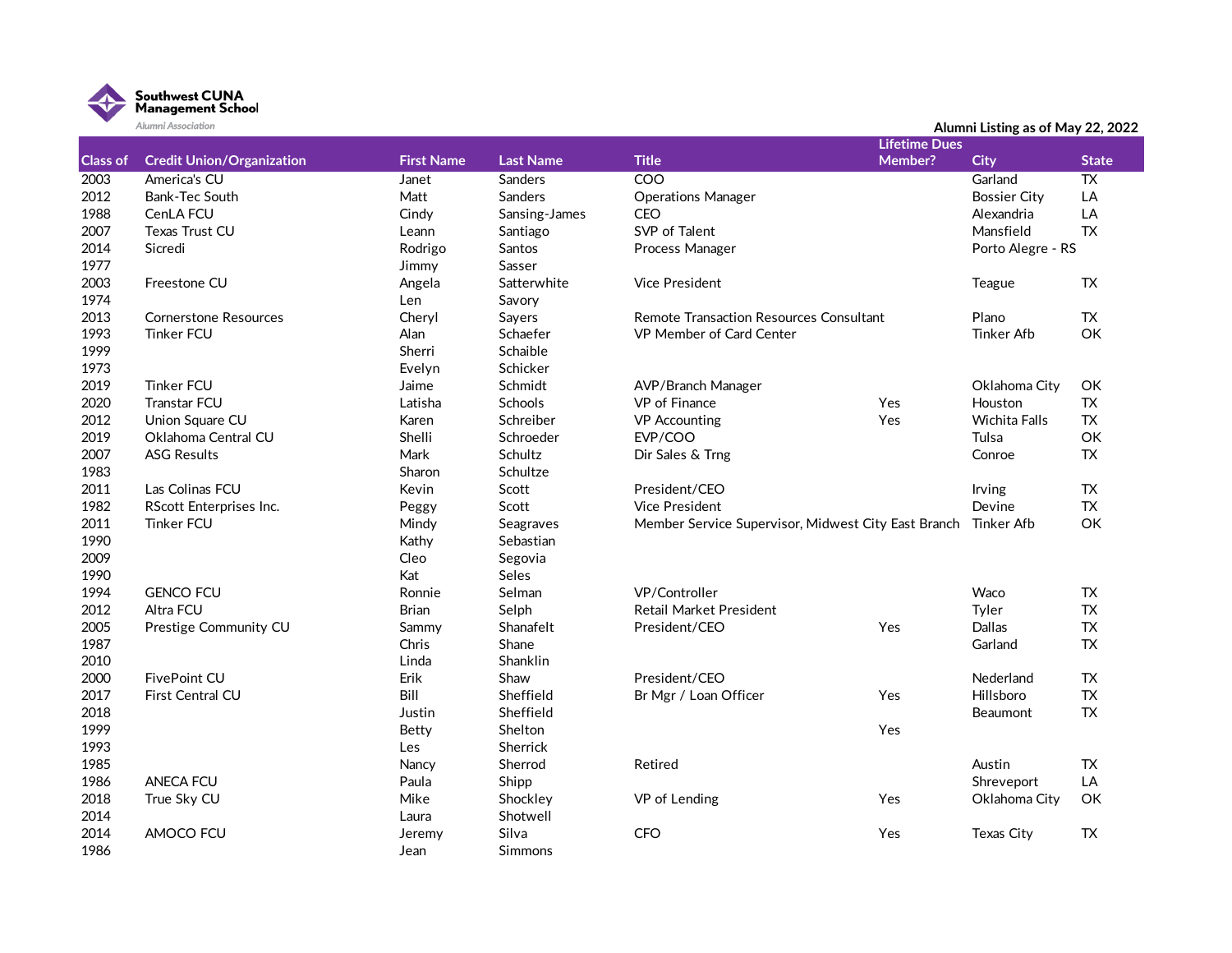

|                 | Alumni Association               |                   |                  |                               |                      | Alumni Listing as of May 22, 2022 |              |
|-----------------|----------------------------------|-------------------|------------------|-------------------------------|----------------------|-----------------------------------|--------------|
|                 |                                  |                   |                  |                               | <b>Lifetime Dues</b> |                                   |              |
| <b>Class of</b> | <b>Credit Union/Organization</b> | <b>First Name</b> | <b>Last Name</b> | <b>Title</b>                  | Member?              | <b>City</b>                       | <b>State</b> |
| 1983            |                                  | Lillian           | <b>Simmons</b>   |                               |                      |                                   |              |
| 2013            |                                  | James             | Simpson          |                               | Yes                  |                                   |              |
| 2010            | <b>Education First FCU</b>       | Scott             | <b>Sims</b>      | <b>IT Director</b>            |                      | Beaumont                          | TX.          |
| 2001            | City CU                          | Stephanie         | Singleton        | <b>Branch Manager</b>         | Yes                  | Sherman                           | <b>TX</b>    |
| 1972            |                                  | Barbara           | Skelton          |                               |                      |                                   |              |
| 2008            |                                  | Joy               | Skelton          |                               |                      | Brownwood                         | <b>TX</b>    |
| 1997            | Oklahoma State Banking Dept      | Terry             | Slagle           |                               |                      | <b>Broken Arrow</b>               | OK           |
| 2008            | First Service CU                 | Scott             | Slattery         | VP of Lending and Collections | Yes                  | Houston                           | <b>TX</b>    |
| 2012            | Lufkin FCU                       | Julie             | Slusher          | CEO                           |                      | Lufkin                            | ${\sf TX}$   |
| 2012            | Kelly Community FCU              | Michelle          | Small            | <b>CEO</b>                    | Yes                  | Tyler                             | <b>TX</b>    |
| 1982            |                                  | Don               | Smith            |                               |                      |                                   |              |
| 1992            |                                  | Faye              | Smith            |                               |                      | Abilene                           | TX           |
| 1978            |                                  | Frank             | Smith            |                               |                      |                                   |              |
| 2007            |                                  | Gaylynn           | Smith            |                               |                      | Stillwater                        | OK           |
| 1996            | Catalyst Corporate FCU           | Jack              | Smith            | Member Services Manager       | Yes                  | Plano                             | TX           |
| 2016            | <b>Scurry County School FCU</b>  | Jackie            | Smith            | Manager                       | Yes                  | Snyder                            | ${\sf TX}$   |
| 2019            | First Service CU                 | Jessica           | Smith            | VP of Client Services         |                      | Houston                           | <b>TX</b>    |
| 1992            |                                  | Kathy             | Smith            |                               |                      | <b>Baton Rouge</b>                | LA           |
| 2016            | Mobiloil FCU                     | Keisha            | Smith            | Chief Culture Officer         | Yes                  | Beaumont                          | TX           |
| 2002            |                                  | Leilani           | Smith            |                               |                      | Tyler                             | <b>TX</b>    |
| 1974            |                                  | Lester            | Smith            |                               |                      |                                   |              |
| 1997            | Old Ocean FCU                    | Linda             | Smith            | Vice President/COO            |                      | Old Ocean                         | <b>TX</b>    |
| 1976            |                                  | Lindy             | Smith            |                               |                      |                                   |              |
| 1991            |                                  | Louise            | Smith            |                               |                      |                                   |              |
| 1976            |                                  | Mary Helen        | Smith            |                               |                      |                                   |              |
| 1999            |                                  | Ruth              | Smith            |                               | Yes                  |                                   |              |
| 2010            | My CU                            | Ryan              | Smith            | President/CEO/Manager         |                      | Haslet                            | TX           |
| 2004            | <b>Texas FCU</b>                 | Sandy             | Smith            | Semi-Retired/Consulting       | Yes                  | Dallas                            | TX           |
| 1984            | <b>Texas FCU</b>                 | Sandy             | Smith            | Semi-Retired/Consulting       | Yes                  | Dallas                            | <b>TX</b>    |
| 1979            |                                  | Sharon            | Smith            |                               |                      |                                   |              |
| 1996            |                                  | Carolyn           | Smithwick        |                               |                      |                                   |              |
| 2015            | <b>Communication FCU</b>         | Amy               | Smoot            | <b>VP</b> Accounting          | Yes                  | Oklahoma City                     | OK           |
| 2010            | Highway District 21 FCU          | Alicia            | Snell Sendejo    | President/CEO                 |                      | Mcallen                           | <b>TX</b>    |
| 1991            |                                  | Retha             | Snelson          |                               |                      |                                   |              |
| 1999            |                                  | Paige             | Snyder           |                               | Yes                  |                                   |              |
| 2016            | Texan Sky FCU                    | Scott             | Snyder           | <b>VP</b>                     |                      | <b>Dumas</b>                      | TX           |
| 2016            |                                  | Randy             | Soliz            |                               |                      | Sinton                            | <b>TX</b>    |
| 2019            | First Service CU                 | Daniel            | Souers           | Chief Experience Officer      |                      | Houston                           | <b>TX</b>    |
| 2003            | <b>HEB FCU</b>                   | Laura             | Sparkman         | <b>VP Marketing</b>           |                      | San Antonio                       | <b>TX</b>    |
| 2006            |                                  | Scott             | Sparks           |                               | Yes                  | Little Rock                       | <b>AR</b>    |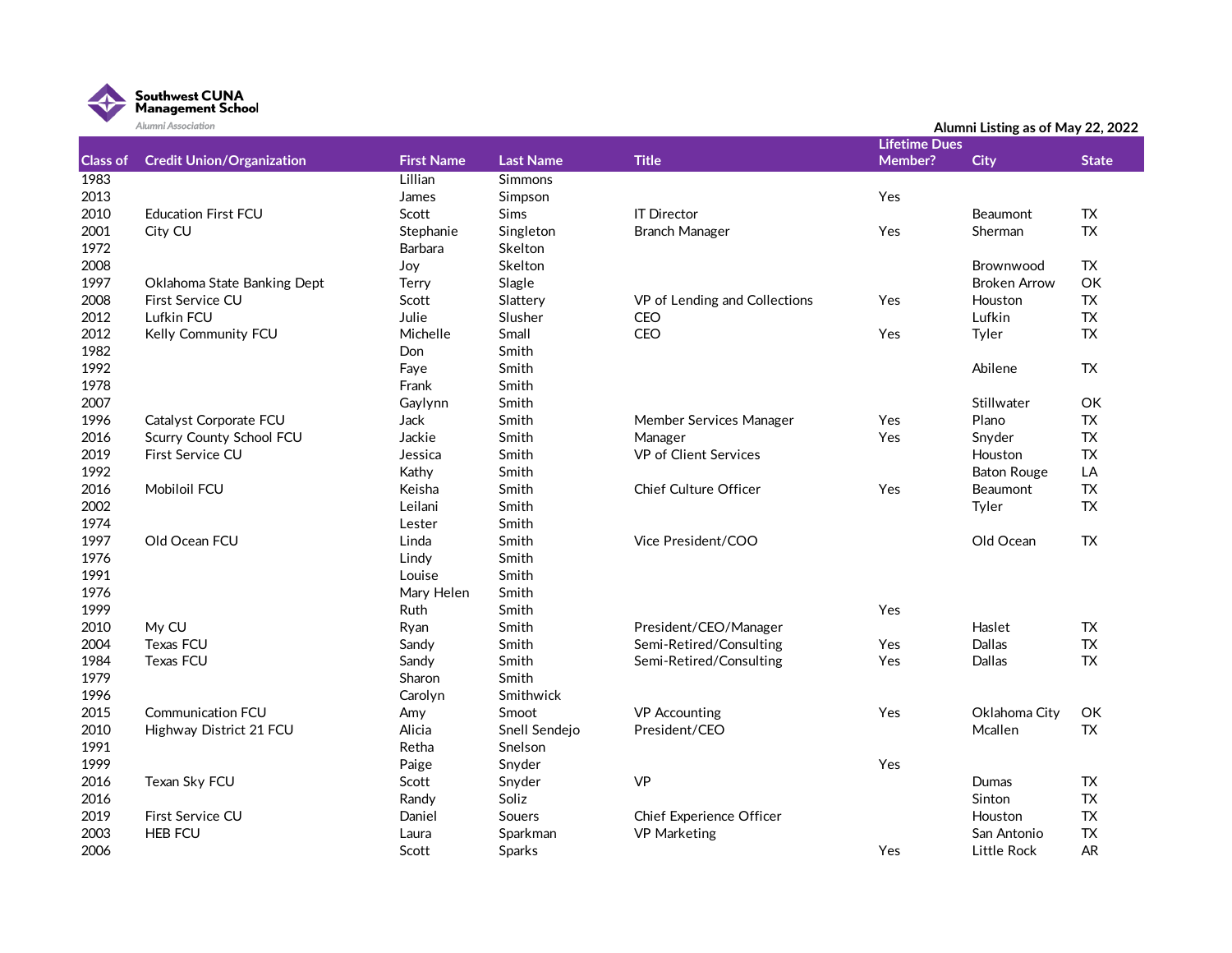

|                 | Alumni Association               |                   |                   |                              | <b>Lifetime Dues</b> | Alumni Listing as of May 22, 2022 |                 |
|-----------------|----------------------------------|-------------------|-------------------|------------------------------|----------------------|-----------------------------------|-----------------|
| <b>Class of</b> | <b>Credit Union/Organization</b> | <b>First Name</b> | <b>Last Name</b>  | <b>Title</b>                 | Member?              | <b>City</b>                       | <b>State</b>    |
| 1989            |                                  | <b>Barbara</b>    | Spaulding         |                              |                      | Houston                           | $\overline{TX}$ |
| 2007            |                                  | Ana               | Speaker           |                              |                      | San Antonio                       | <b>TX</b>       |
| 1988            |                                  | Dorothy           | Speelman          |                              |                      | Baytown                           | ${\sf TX}$      |
| 2012            | AMOCO FCU                        | Fran              | Spencer           | VP of Accounting             |                      | <b>Texas City</b>                 | <b>TX</b>       |
| 2017            | A+FCU                            | Marie             | Spencer           | Employee Development Manager |                      | Austin                            | <b>TX</b>       |
| 1996            |                                  | Teri              | Spencer           |                              |                      |                                   |                 |
| 2017            | <b>BluCurrent CU</b>             | Timothy           | Sperr             | <b>VP Member Services</b>    |                      | Springfield                       | <b>MO</b>       |
| 1987            |                                  | Ronda             | Spraggins         |                              |                      |                                   |                 |
| 1997            |                                  | <b>Tracy</b>      | Stabenow          |                              |                      |                                   |                 |
| 2003            |                                  | Joanne            | Staley            |                              | Yes                  |                                   |                 |
| 1989            |                                  | <b>Frances</b>    | Stanfield-Levisee |                              |                      |                                   |                 |
| 2006            |                                  | Linda             | Stanton           |                              | Yes                  | North Little Rock AR              |                 |
| 1988            |                                  | Denise            | Stapp             |                              |                      |                                   |                 |
| 1996            |                                  | Vladimir          | Stark             |                              | Yes                  |                                   |                 |
| 1992            |                                  | Pamela            | Stephens          | <b>Advisory Director</b>     | Yes                  |                                   |                 |
| 1996            |                                  | John              | Stephenson        |                              |                      |                                   |                 |
| 1998            |                                  | Margie            | Steward           |                              |                      |                                   |                 |
| 1987            | North East Texas CU              | Kay               | Stewart           | President/CEO                |                      | Lone Star                         | <b>TX</b>       |
| 1997            |                                  | Larry             | Stewart           |                              |                      |                                   |                 |
| 1985            |                                  | Pat               | Stewart           |                              |                      |                                   |                 |
| 1987            | Northeast Texas Teachers FCU     | Steven            | Stewart           |                              |                      | Paris                             | TX.             |
| 2002            |                                  | Yvonne            | Stewart           |                              |                      |                                   |                 |
| 2016            | AMOCO FCU                        | Michelle          | Still             | Real Estate Dept Mgr         | Yes                  | Texas City                        | <b>TX</b>       |
| 1974            |                                  | Rita              | Stischer          |                              |                      |                                   |                 |
| 2016            | <b>Tinker FCU</b>                | Heather           | Stith             | Leadership Dev Assoc         | Yes                  | Oklahoma City                     | OK              |
| 2004            |                                  | Kelly             | Stocker           |                              | Yes                  |                                   |                 |
| 2020            | <b>BluCurrent CU</b>             | Lacey             | Stomboly          | Chief Culture Officer        |                      | Springfield                       | <b>MO</b>       |
| 1974            |                                  | Don               | Stone             |                              |                      |                                   |                 |
| 1992            |                                  | <b>Brenda</b>     | Strahan           |                              |                      |                                   |                 |
| 1973            |                                  | Gary              | Straley           |                              |                      |                                   |                 |
| 2018            | First Community CU               | Lee               | Strickhouser      | <b>SVP Consumer Lending</b>  |                      | Houston                           | <b>TX</b>       |
| 2020            | Arbuckle FCU                     | Sharilee          | Strickland        | President/CEO                | Yes                  | Ada                               | OK              |
| 2020            |                                  | Wes               | Stringer          |                              |                      |                                   |                 |
| 1988            |                                  | David             | Stuart            |                              |                      |                                   |                 |
| 1997            |                                  | Chuck             | Stuckey, Jr.      | Retired                      |                      |                                   |                 |
| 1975            |                                  | George            | Studdard          |                              |                      |                                   |                 |
| 1984            |                                  | Daisy             | Sudduth           |                              |                      | Lubbock                           | TX.             |
| 2009            |                                  | Kent              | Sugg              |                              |                      |                                   |                 |
| 1990            | <b>Community Service CU</b>      | Carol             | Sullivan          | Sr. Loan Officer             |                      | Huntsville                        | <b>TX</b>       |
| 1972            |                                  | Bonnie            | <b>Summers</b>    |                              |                      |                                   |                 |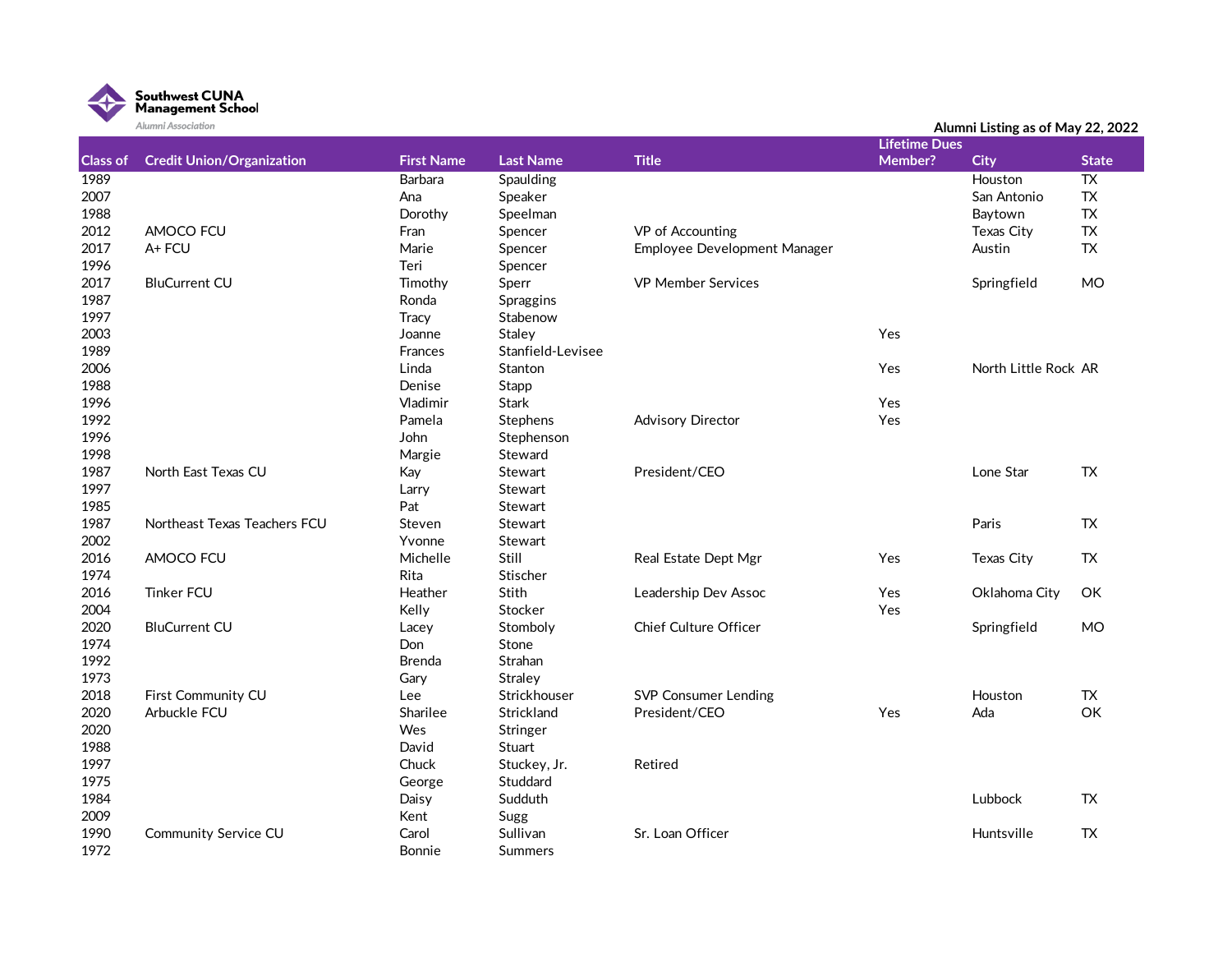

|                 | Alumni Association                 |                   |                  |                                          |                      | Alumni Listing as of May 22, 2022 |                 |
|-----------------|------------------------------------|-------------------|------------------|------------------------------------------|----------------------|-----------------------------------|-----------------|
|                 |                                    |                   |                  |                                          | <b>Lifetime Dues</b> |                                   |                 |
| <b>Class of</b> | <b>Credit Union/Organization</b>   | <b>First Name</b> | <b>Last Name</b> | <b>Title</b>                             | Member?              | <b>City</b>                       | <b>State</b>    |
| 2004            | Chocolate Bayou Community FCU      | Gayleen           | Supak            | <b>EVP</b>                               | Yes                  | <b>Alvin</b>                      | $\overline{TX}$ |
| 2004            |                                    | Penny             | Sutcliffe        |                                          |                      |                                   |                 |
| 2013            | United Texas CU                    | Curtis            | Sutton           | <b>AVP-Region Operations North Texas</b> |                      | San Antonio                       | <b>TX</b>       |
| 1997            | <b>Sutton Financial Consulting</b> | John              | Sutton           |                                          |                      | Heath                             | <b>TX</b>       |
| 2000            |                                    | Tanya             | Sutton           |                                          |                      | Blytheville                       | AR              |
| 1998            | Ward County CU                     | Kay               | Swan             | President/CEO/Manager                    |                      | Monahans                          | ${\sf TX}$      |
| 1983            |                                    | Mary Sue          | Swaner           |                                          |                      |                                   |                 |
| 1987            |                                    | Jackie            | Swanson          |                                          |                      | San Angelo                        | TX              |
| 1980            |                                    | Jane              | Sward            | Retired                                  |                      | Austin                            | <b>TX</b>       |
| 1997            | 1st Community FCU                  | George            | Sweet            | <b>EVP Lending</b>                       |                      | San Angelo                        | ${\sf TX}$      |
| 2012            | <b>DATCU</b>                       | <b>Stan</b>       | Sydow            | <b>Real Estate</b>                       |                      | Denton                            | <b>TX</b>       |
| 2004            |                                    | Becky             | Sylvera          |                                          | Yes                  |                                   |                 |
| 1995            | Family 1st of Texas FCU            | Sandra            | Szymanski        | President/CEO                            |                      | Fort Worth                        | <b>TX</b>       |
| 1994            | <b>BluCurrent CU</b>               | Craig             | Tabor            | President/CEO                            |                      | Springfield                       | <b>MO</b>       |
| 1986            |                                    | Tony              | Taiani           |                                          |                      |                                   |                 |
| 1984            |                                    | Ayn               | Talley           |                                          |                      | Houston                           | ${\sf TX}$      |
| 2017            |                                    | Jacky             | Tamez            |                                          |                      |                                   |                 |
| 1981            |                                    | Jean              | Tassin           |                                          |                      |                                   |                 |
| 2018            | <b>Red River FCU</b>               | Carisa            | Taylor           | SVP CIO                                  | Yes                  | Altus                             | OK              |
| 1989            |                                    | Kathy             | Taylor           |                                          |                      |                                   |                 |
| 1977            |                                    | Mark              | Taylor           |                                          |                      |                                   |                 |
| 1994            |                                    | Rob               | Taylor           |                                          |                      |                                   |                 |
| 1985            |                                    | Sharlotte         | Taylor           |                                          |                      |                                   |                 |
| 2010            |                                    | Terre             | Taylor           |                                          | Yes                  |                                   |                 |
| 1998            | Evolve FCU                         | <b>Thomas</b>     | <b>Teeter</b>    | Assistant IS Supervisor                  |                      | El Paso                           | <b>TX</b>       |
| 2009            | On the Mark Strategies             | Shawn             | Temple           | <b>Strategy Director</b>                 |                      | Haughton                          | LA              |
| 2011            | Firstmark CU                       | Veronica          | Teran            | VP of Accounting/Controller              | Yes                  | San Antonio                       | <b>TX</b>       |
| 2010            |                                    | <b>Bianca</b>     | <b>Terrazas</b>  |                                          |                      | San Angelo                        | <b>TX</b>       |
| 1987            |                                    | Fran              | <b>Theiss</b>    |                                          |                      |                                   |                 |
| 2004            |                                    | Kim               | Thetford         |                                          |                      | San Antonio                       | <b>TX</b>       |
| 2003            | Campus FCU                         | Kristi            | Thibodeaux       | <b>Branch Manager</b>                    |                      | <b>Baton Rouge</b>                | LA              |
| 1983            |                                    | William           | Thomas           |                                          |                      | Alexandria                        | LA              |
| 2009            | Texoma Community CU                | Ken               | Thomason         | Chief Lending Officer                    |                      | Wichita Falls                     | <b>TX</b>       |
| 2007            |                                    | Andrea            | Thompson         |                                          |                      |                                   |                 |
| 1979            | Telco Plus CU                      | Bill              | Thompson         | <b>Board of Directors</b>                |                      | Longview                          | TX              |
| 2016            | Pine FCU                           | Danna             | Thompson         | Assistant Manager                        |                      | Pine Bluff                        | AR              |
| 1991            |                                    | Debbie            | Thompson         |                                          |                      | Houston                           | TX              |
| 1985            | Arkansas Superior FCU              | Joyce             | Thompson         |                                          |                      | Warren                            | AR              |
| 2017            | <b>DATCU</b>                       | Sonya             | Thompson         | VP Product Development                   |                      | Denton                            | <b>TX</b>       |
| 1982            | Neighborhood CU                    | Sue               | Thompson         | Branch Manager                           |                      | <b>Dallas</b>                     | <b>TX</b>       |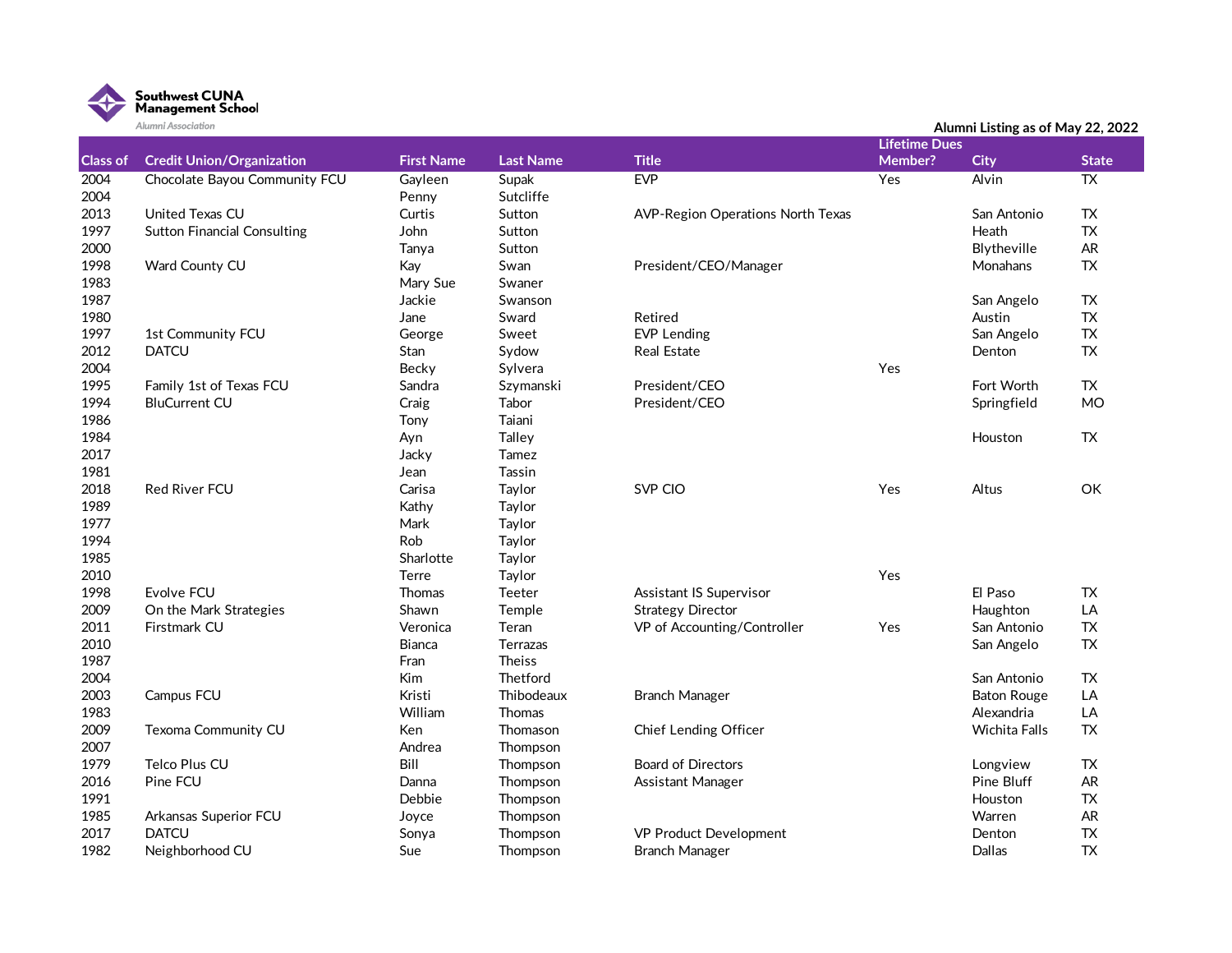

|                 | Alumni Association               |                   |                  |                                     |                      | Alumni Listing as of May 22, 2022 |              |
|-----------------|----------------------------------|-------------------|------------------|-------------------------------------|----------------------|-----------------------------------|--------------|
|                 |                                  |                   |                  |                                     | <b>Lifetime Dues</b> |                                   |              |
| <b>Class of</b> | <b>Credit Union/Organization</b> | <b>First Name</b> | <b>Last Name</b> | <b>Title</b>                        | Member?              | <b>City</b>                       | <b>State</b> |
| 2000            |                                  | Sylvia            | Thompson         |                                     |                      |                                   |              |
| 1985            |                                  | Joyce             | Thormahlen       |                                     |                      |                                   |              |
| 2000            |                                  | Gus               | Thornton         |                                     |                      | Texarkana                         | TX           |
| 2019            | Red Crown FCU                    | Jeremy            | Thornton         | <b>CFO</b>                          |                      | Tulsa                             | OK           |
| 1981            |                                  | Dee               | Thorpe           |                                     |                      |                                   |              |
| 2020            | San Angelo FCU                   | Julia             | <b>Tibbals</b>   | Accountant                          | Yes                  | San Angelo                        | TX           |
| 2008            | First Community CU               | TJ                | Tijerina         | President/CEO/Manager               |                      | Houston                           | <b>TX</b>    |
| 1980            |                                  | Marcia            | Tillan           |                                     |                      |                                   |              |
| 2008            |                                  | Susan             | Tisdale          |                                     |                      | Temple                            | TX           |
| 2020            | <b>Communication FCU</b>         | Christina         | Titterington     | <b>VP Electronic Servicing</b>      |                      | Oklahoma City                     | OK           |
| 1997            | ME/CU                            | Shelly            | Todd             | VP Of Operations                    |                      |                                   |              |
| 2014            |                                  | Nicole            | Torans-Dominguez |                                     |                      |                                   |              |
| 2013            | ME/CU                            | Je'Neil           | <b>Torres</b>    | <b>VP Finance</b>                   | Yes                  | Oklahoma City                     | OK           |
| 1997            | Veridian CU                      | Jane              | Tragord          |                                     |                      | Waterloo                          | IA           |
| 1973            |                                  | Dennis            | Trahan           |                                     |                      |                                   |              |
| 1989            |                                  | Jimmie            | Trevathan        |                                     |                      |                                   |              |
| 1994            | Security First FCU               | Sandie            | Trevino          | <b>SVP Marketing Director</b>       |                      | Mcallen                           | TX           |
| 1988            |                                  | Paul              | Trylko           |                                     | Yes                  | Austin                            | <b>TX</b>    |
| 2002            | Texas Dow Emp CU                 | <b>Bonnie</b>     | Tucker           | Vice President Systems Operations   | Yes                  | Lake Jackson                      | <b>TX</b>    |
| 1993            |                                  | David             | Tucker           |                                     |                      | Hurst                             | <b>TX</b>    |
| 1999            |                                  | Eddie             | Tucker           |                                     |                      | Wichita Falls                     | <b>TX</b>    |
| 2008            | <b>Transtar FCU</b>              | James             | Tuggle           | President/CEO                       | Yes                  | Houston                           | TX           |
| 1984            |                                  | Gary              | Tuma             |                                     | Yes                  | Houston                           | TX           |
| 2007            |                                  | Colette           | Turella          |                                     |                      |                                   |              |
| 2007            | <b>GECU</b>                      | Jenny             | Turner           | <b>AVP Collections</b>              |                      | El Paso                           | TX           |
| 2011            |                                  | Gina              | Tweekrem         |                                     |                      |                                   |              |
| 2004            |                                  | <b>Russ</b>       | Ubinger          |                                     |                      |                                   |              |
| 2017            | Texas Bay CU                     | Osman             | Ulhaq            | VP Strategic Growth and Development |                      | Houston                           | TX           |
| 1999            |                                  | Vicky             | Ulrich           |                                     |                      |                                   |              |
| 1989            |                                  | Reba              | Urban            |                                     |                      |                                   |              |
| 2007            | <b>GECU</b>                      | Jacque            | Valdez           | <b>AVP Regional Branches</b>        |                      | El Paso                           | TX           |
| 2012            | <b>Bossier FCU</b>               | Jill              | Valentine        | VP of Marketing                     |                      | <b>Bossier City</b>               | LA           |
| 2018            | Star of Texas CU                 | Dave              | Van Buskirk      | President/CEO/Manager               |                      | Austin                            | TX           |
| 1973            |                                  | Barbara           | Varley           |                                     |                      |                                   |              |
| 1982            | <b>NAFT FCU</b>                  | Rachael           | Vasquez          | Loan Officer                        |                      | Pharr                             | TX           |
| 1982            |                                  | Sylvia            | Vaught           |                                     |                      |                                   |              |
| 2019            | My Community CU                  | Lezlie            | Veach            | Chief Lending Officer               |                      | Midland                           | TX           |
| 1984            |                                  | Bernard           | Velie            |                                     |                      |                                   |              |
| 1996            | AMOCO FCU                        | Kevin             | Venable          | Community Development Mgr           |                      | Texas City                        | TX           |
| 1995            | United Heritage CU               | Michael           | Ver Schuur       | <b>EVP</b>                          | Yes                  | Austin                            | <b>TX</b>    |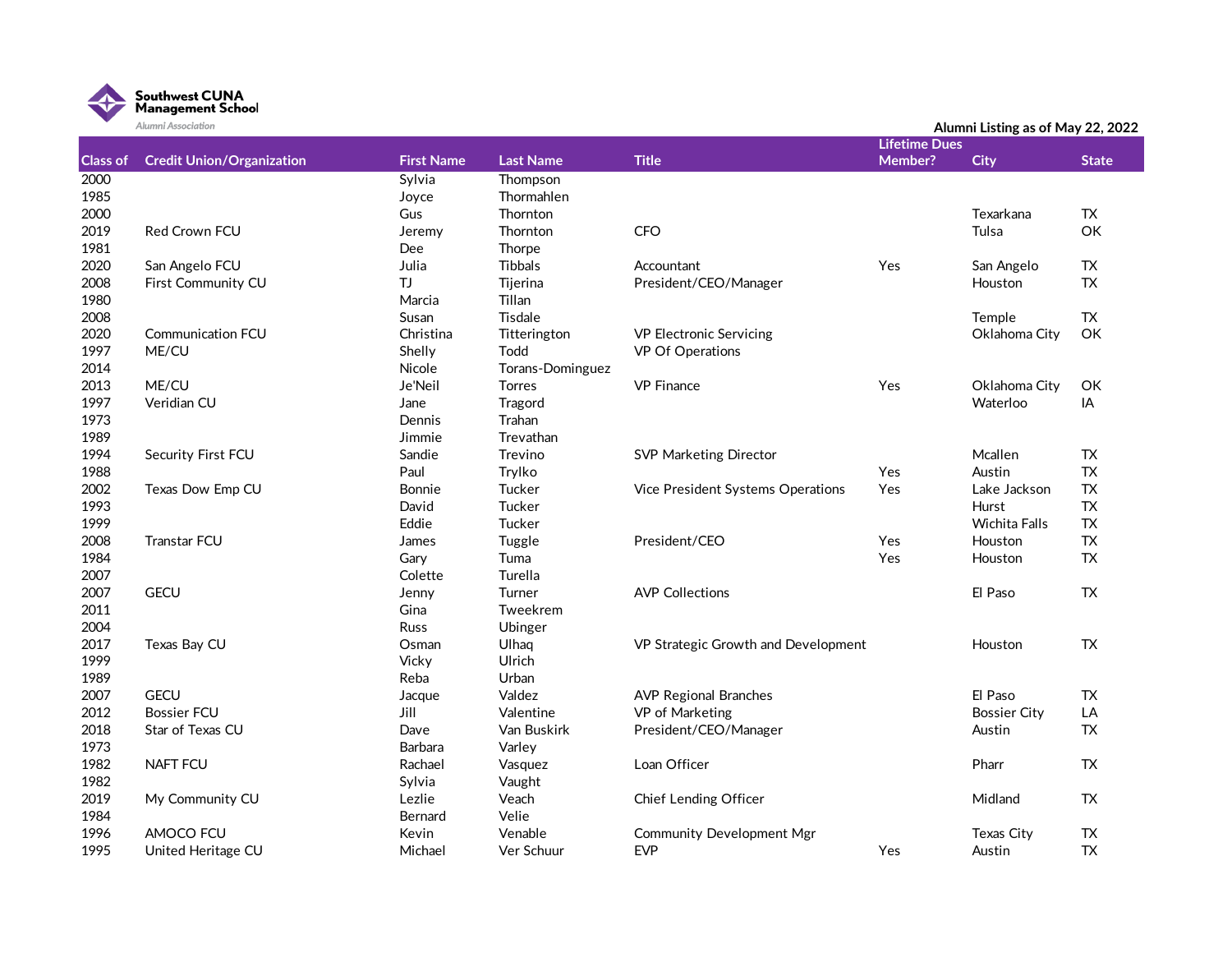

| Alumni Association |                                  |                   |                  |                                 |                      | Alumni Listing as of May 22, 2022 |                 |
|--------------------|----------------------------------|-------------------|------------------|---------------------------------|----------------------|-----------------------------------|-----------------|
|                    |                                  |                   |                  |                                 | <b>Lifetime Dues</b> |                                   |                 |
| <b>Class of</b>    | <b>Credit Union/Organization</b> | <b>First Name</b> | <b>Last Name</b> | <b>Title</b>                    | Member?              | <b>City</b>                       | <b>State</b>    |
| 2018               | Local 24 Emp FCU                 | Gisela            | Verastegui       | Manager                         |                      | Pasadena                          | $\overline{TX}$ |
| 2008               | <b>DATCU</b>                     | Melanie           | Vest             | President                       |                      | Denton                            | TX              |
| 2012               |                                  | Barbara           | Via              |                                 |                      | Corpus Christi                    | TX              |
| 2010               | Tex Mex CU                       | Eddie             | Villarreal       | President/CEO                   |                      | Laredo                            | TX              |
| 2016               | First Community CU               | Mark              | Vinson           | <b>VP Card Services</b>         |                      | Houston                           | ${\sf TX}$      |
| 1997               |                                  | Kelly             | Voos             |                                 |                      | <b>Dumas</b>                      | TX              |
| 1976               |                                  | J. L.             | Wagoner          |                                 |                      |                                   |                 |
| 2004               |                                  | Elena             | Wagstaff         |                                 |                      |                                   |                 |
| 1997               |                                  | Carlene           | Walden           |                                 | Yes                  |                                   |                 |
| 1983               |                                  | Jeanne            | Walker           |                                 |                      | Houston                           | <b>TX</b>       |
| 1992               |                                  | Pattie            | Walker           |                                 |                      |                                   |                 |
| 1984               |                                  | Shirley           | Waller           |                                 |                      |                                   |                 |
| 2013               | <b>CUNA Mutual Group</b>         | Micheal           | Walls            | Deal Desk Manager               |                      | Mckinney                          | <b>TX</b>       |
| 1975               |                                  | Betty Ann         | Walsteben        |                                 |                      |                                   |                 |
| 1990               |                                  | Jane              | Walters          |                                 |                      |                                   |                 |
| 2016               | Southwest Airlines FCU           | <b>Niles</b>      | Walters          | <b>Operations Manager</b>       |                      | <b>DALLAS</b>                     | <b>TX</b>       |
| 1993               |                                  | <b>RJ</b>         | Walters          |                                 |                      | New York                          | <b>NY</b>       |
| 2006               | <b>Credit Union of Texas</b>     | Chris             | Walton           | <b>Board Member</b>             |                      | Carrollton                        | TX              |
| 2012               | <b>Bossier FCU</b>               | Diane             | Ward             | <b>CFO</b>                      |                      | <b>Bossier City</b>               | LA              |
| 1986               |                                  | Claire            | Warner           |                                 |                      | Spring                            | <b>TX</b>       |
| 1985               |                                  | Steve             | Warring          |                                 |                      |                                   |                 |
| 1986               |                                  | Gerard            | Washington       |                                 |                      |                                   |                 |
| 2012               | <b>Tinker FCU</b>                | Karl              | Wasserleben      | VP Regional Director Operations |                      | <b>Tinker Afb</b>                 | OK              |
| 2016               |                                  | Kasey             | Wasserleben      |                                 |                      |                                   |                 |
| 2006               | East Texas Professional CU       | Kevin             | Wasson           | VP of IT                        |                      | Longview                          | TX              |
| 2011               | Everyone's FCU                   | Court             | Watson           | President/CEO                   |                      | Tucumcari                         | <b>NM</b>       |
| 1984               |                                  | Lois              | Weathers         |                                 |                      |                                   |                 |
| 1985               |                                  | Jim               | Weaver           |                                 |                      |                                   |                 |
| 1986               |                                  | Billie            | Webb             |                                 |                      |                                   |                 |
| 2007               | <b>FivePoint CU</b>              | Jennifer          | Webb             | <b>SVP Lending</b>              | Yes                  | Nederland                         | <b>TX</b>       |
| 2018               | UP Arkansas FCU                  | Jennifer          | Webb             | VP                              | Yes                  | North Little Rock AR              |                 |
| 1987               |                                  | Phyllis           | Weber            |                                 |                      | San Antonio                       | TX              |
| 2015               | Fannin FCU                       | Dillon            | Weeks            | CEO                             |                      | Bonham                            | TX              |
| 2020               | First Family FCU                 | Jeannie           | Weeks            | <b>Branch Manager</b>           |                      | Mcalester                         | OK              |
| 1998               |                                  | <b>Dina</b>       | Wei              |                                 |                      |                                   |                 |
| 2005               | Firstmark CU                     | Darryl            | Weidenfeller     | Senior Financial Specialist     |                      | San Antonio                       | TX              |
| 2014               | <b>Community Resource CU</b>     | Brenda            | Weinberger       | COO                             | Yes                  | Baytown                           | TX              |
| 1989               |                                  | Larry             | Weise            | Retired                         |                      |                                   |                 |
| 1997               | <b>ACFCU</b>                     | Marilyn           | Welborn          | <b>SVP Marketing/Business</b>   | Yes                  | Amarillo                          | <b>TX</b>       |
| 1983               |                                  | <b>Barbara</b>    | Wesson           |                                 |                      |                                   |                 |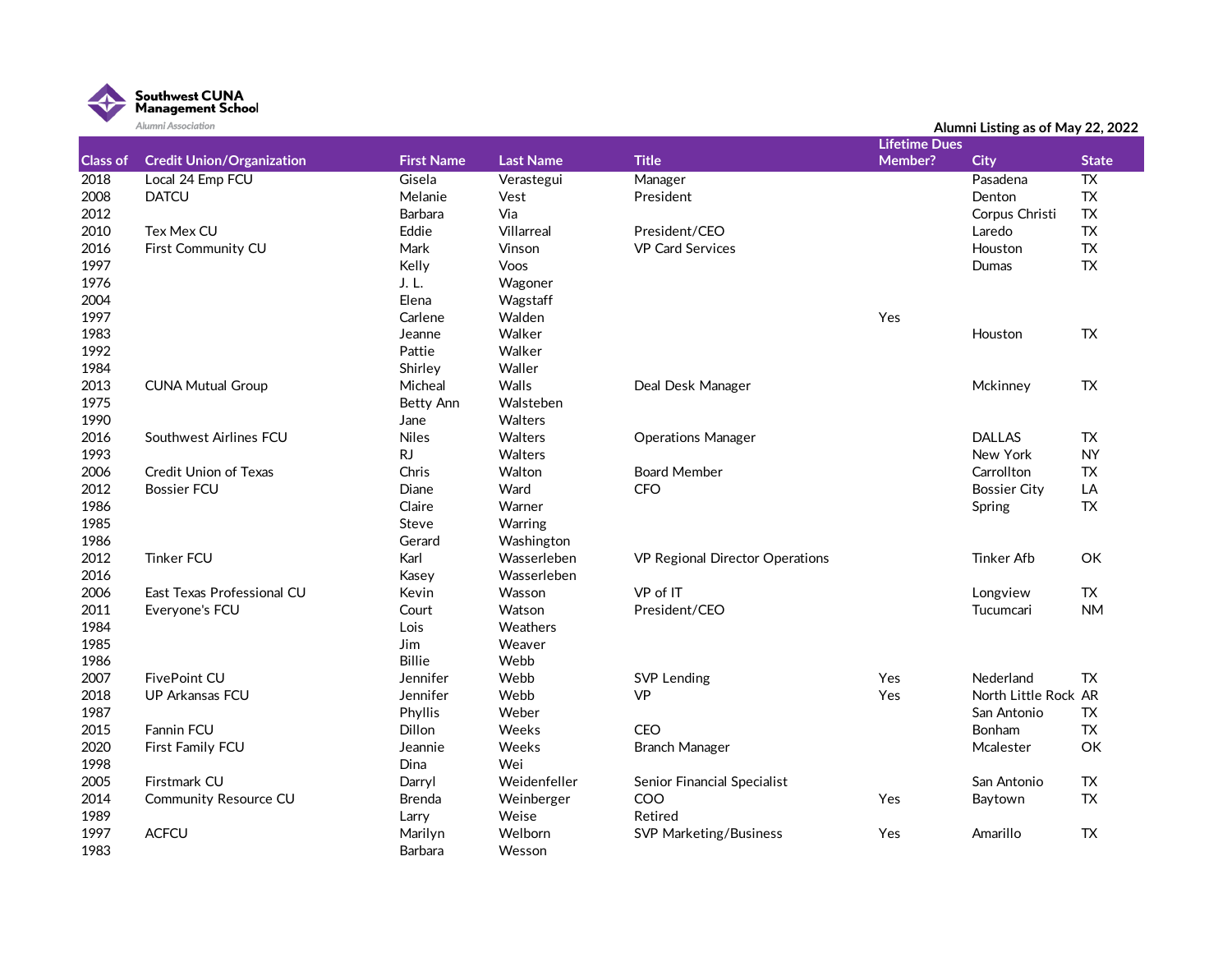

|                         | Alumni Association                               |                          | Alumni Listing as of May 22, 2022 |                                        |                      |                      |                 |
|-------------------------|--------------------------------------------------|--------------------------|-----------------------------------|----------------------------------------|----------------------|----------------------|-----------------|
|                         |                                                  |                          |                                   |                                        | <b>Lifetime Dues</b> |                      |                 |
| <b>Class of</b><br>1991 | <b>Credit Union/Organization</b>                 | <b>First Name</b><br>Kim | <b>Last Name</b><br>West          | <b>Title</b>                           | <b>Member?</b>       | <b>City</b>          | <b>State</b>    |
| 2002                    |                                                  | <b>DuVal</b>             | West III                          |                                        |                      |                      |                 |
| 1984                    | Eagle Louisiana FCU                              | Lisa                     | Westfall                          | <b>Chief Communications Officer</b>    |                      |                      |                 |
| 2009                    | San Angelo FCU                                   | Laura                    | Whisenhunt                        | President/CEO                          | Yes                  | <b>Baton Rouge</b>   | LA<br><b>TX</b> |
| 2015                    |                                                  | Eric                     |                                   |                                        |                      | San Angelo           | <b>TX</b>       |
| 2012                    | <b>Complex Community FCU</b><br>Metro Medical CU |                          | Whitaker<br>White                 | <b>Branch Manager</b><br>President/CEO | Yes                  | Odessa<br>Dallas     | <b>TX</b>       |
| 1982                    |                                                  | Craig                    |                                   |                                        |                      |                      |                 |
|                         |                                                  | Honor<br>Sandra          | White                             |                                        |                      | Garland              | <b>TX</b>       |
| 2013<br>1991            |                                                  |                          | White<br>Whitmore                 |                                        |                      |                      |                 |
|                         |                                                  | Tom<br>Colleen           |                                   |                                        |                      |                      |                 |
| 2003                    |                                                  |                          | Whitten                           |                                        |                      | San Antonio          | TX              |
| 2009<br>1973            |                                                  | Kevin<br>Shirley         | Wickham<br>Wiggins                |                                        |                      | Austin               | <b>TX</b>       |
| 2009                    | Cherokee County Teachers FCU                     | Kellie                   | Wilcox                            | <b>CEO</b>                             |                      | Rusk                 | TX              |
| 2014                    | <b>Educators CU</b>                              | Rachel                   | Wilde                             | Marketing Director                     |                      | Waco                 | TX              |
| 1989                    | United Heritage CU                               | Karen                    | Wilkerson                         | SVP Risk Management                    |                      | Austin               | <b>TX</b>       |
| 1984                    |                                                  | Sharon                   | Wilkerson                         |                                        |                      |                      |                 |
| 1984                    |                                                  | <b>Brenda</b>            | <b>Williams</b>                   |                                        |                      |                      |                 |
| 2002                    |                                                  | Dana                     | Williams                          |                                        |                      |                      |                 |
| 2011                    | <b>BluCurrent CU</b>                             | Derek                    | Williams                          | EVP/OO                                 |                      | Springfield          | <b>MO</b>       |
| 1992                    |                                                  | Judy                     | Williams                          |                                        |                      | Las Vegas            | <b>NV</b>       |
| 1984                    | Plus4 CU                                         | Linda                    | Williams                          | <b>Board Member</b>                    |                      | Houston              | TX              |
| 2008                    | Members Choice CU                                | Loretta                  | <b>Williams</b>                   |                                        |                      | Houston              | ${\sf TX}$      |
| 1995                    | <b>Texoma Educators FCU</b>                      | Lou                      | <b>Williams</b>                   | President/CEO                          | Yes                  | Sherman              | <b>TX</b>       |
| 1985                    |                                                  | Marcus                   | Williams                          |                                        |                      |                      |                 |
| 2006                    |                                                  | Priscilla                | Williams                          |                                        |                      | Odessa               | TX              |
| 1985                    | Southern Teachers & Parents FCU                  | Shirley                  | <b>Williams-Combs</b>             |                                        |                      | <b>Baton Rouge</b>   | LA              |
| 2012                    | <b>Walker County FCU</b>                         | Toi                      | Williamson                        | CEO                                    | Yes                  | Huntsville           | <b>TX</b>       |
| 2020                    | <b>Bossier FCU</b>                               | Randi                    | Willis                            | Senior Accounting Assistant            |                      | <b>Bossier City</b>  | LA              |
| 2010                    | Skyward CU                                       | Kevin                    | Wilmoth                           | CEO                                    |                      | Wichita              | KS              |
| 2011                    | DuGood FCU                                       | Clint                    | Wilson                            | President                              |                      | <b>Beaumont</b>      | <b>TX</b>       |
| 1996                    | Oklahoma Central CU                              | Gina                     | Wilson                            |                                        |                      | Tulsa                | OK              |
| 1977                    |                                                  | J. Doyle                 | Wilson                            | President/CEO                          | Yes                  |                      |                 |
| 1981                    | USE CU                                           | Lois                     | Wilson                            | <b>Operations Manager</b>              |                      | Tomball              | <b>TX</b>       |
| 2020                    | Harris County FCU                                | Mike                     | Wilson                            | <b>VP Sales &amp; Service</b>          |                      | Houston              | <b>TX</b>       |
| 1998                    |                                                  | Vickie                   | Wilson                            |                                        |                      |                      |                 |
| 2019                    | <b>Allied FCU</b>                                | Courtney                 | Wingo                             | COO                                    |                      | Arlington            | TX.             |
| 1985                    |                                                  | Cindy                    | Wisdom                            |                                        |                      |                      |                 |
| 2005                    | Our Mother of Mercy Parish Houston FCU Dr. Paul  |                          | Withey                            | <b>CEO</b>                             | Yes                  | Houston              | TX.             |
| 1999                    |                                                  |                          |                                   | CEO/Manager                            |                      | North Little Rock AR |                 |
| 2016                    | <b>UP Employees FCU</b><br>Heartland             | Paula<br>Alison          | Woeppel<br>Wolf                   | Sr Dir of Strategic Development        |                      |                      | OK              |
|                         |                                                  |                          |                                   |                                        |                      | Edmond               |                 |